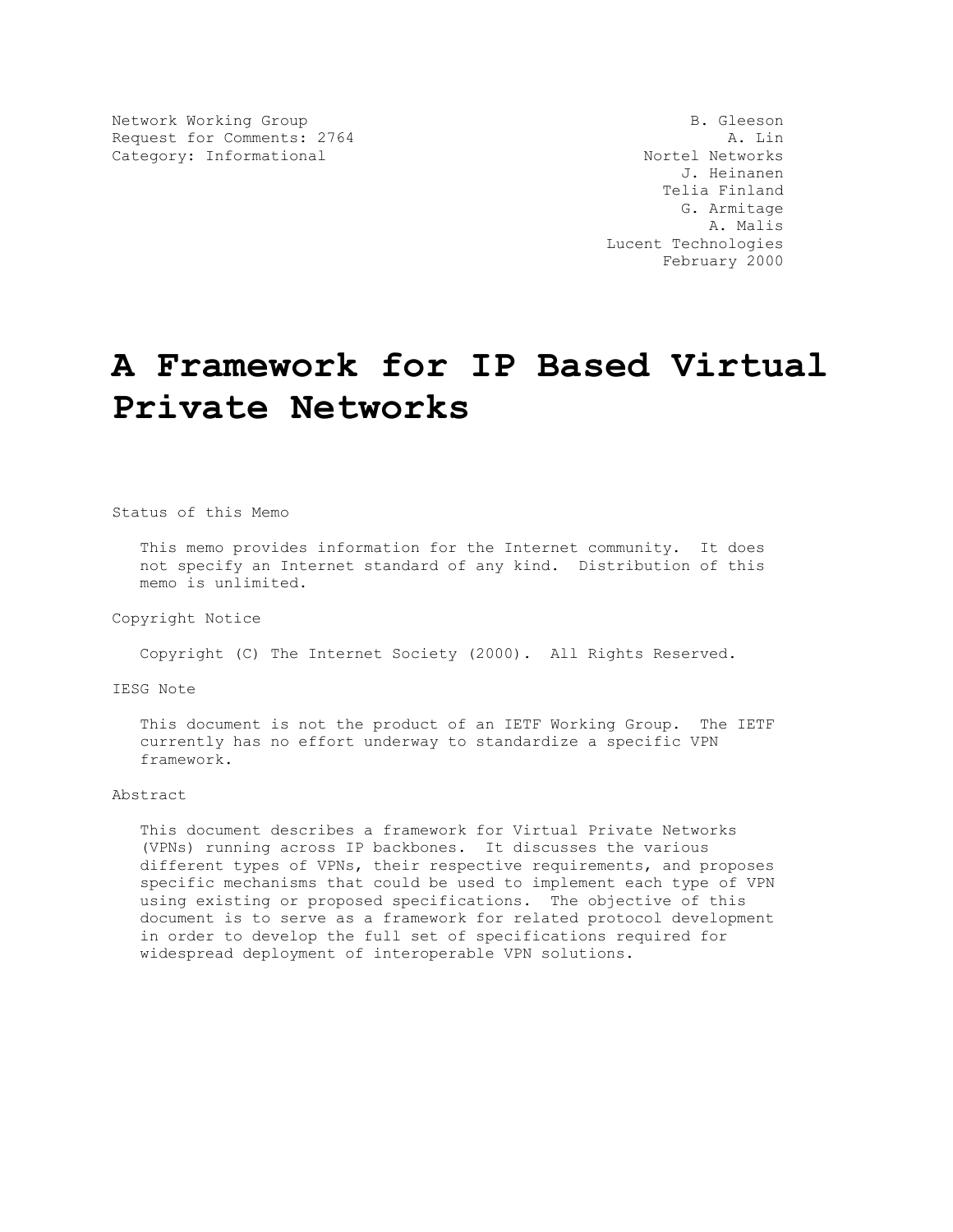Gleeson, et al. Informational [Page 1]

# [RFC 2764](https://tools.ietf.org/html/rfc2764) IP Based Virtual Private Networks February 2000

# Table of Contents

| $\begin{array}{cccc}\n\frac{1.0}{2.0} & \text{Introduction} & \dots & \dots & \dots & \dots & \dots & \dots & \dots & \frac{4}{5} \\ \hline\n\frac{2.1}{2.1} & \text{General VPN Required} & \text{Required number} & \text{Required number} & \text{Required number} & \text{Required number} & \text{Required number} & \text{Required number} & \text{Required number} & \text{Required number} & \text{Required number} & \text{Required number} & \text{Required number} & \text{Required number} & \text{Required number} & \text{Required number} & \text{Required number} & \text{distance number} & \text{distance number} & \text{distance number} & \text{distance number} & \text{distance number} &$ |    |
|-------------------------------------------------------------------------------------------------------------------------------------------------------------------------------------------------------------------------------------------------------------------------------------------------------------------------------------------------------------------------------------------------------------------------------------------------------------------------------------------------------------------------------------------------------------------------------------------------------------------------------------------------------------------------------------------------------------------|----|
| 3.1 Tunneling Protocol Requirements for VPNs                                                                                                                                                                                                                                                                                                                                                                                                                                                                                                                                                                                                                                                                      | 11 |
|                                                                                                                                                                                                                                                                                                                                                                                                                                                                                                                                                                                                                                                                                                                   |    |
|                                                                                                                                                                                                                                                                                                                                                                                                                                                                                                                                                                                                                                                                                                                   |    |
|                                                                                                                                                                                                                                                                                                                                                                                                                                                                                                                                                                                                                                                                                                                   |    |
|                                                                                                                                                                                                                                                                                                                                                                                                                                                                                                                                                                                                                                                                                                                   |    |
|                                                                                                                                                                                                                                                                                                                                                                                                                                                                                                                                                                                                                                                                                                                   |    |
|                                                                                                                                                                                                                                                                                                                                                                                                                                                                                                                                                                                                                                                                                                                   |    |
|                                                                                                                                                                                                                                                                                                                                                                                                                                                                                                                                                                                                                                                                                                                   |    |
|                                                                                                                                                                                                                                                                                                                                                                                                                                                                                                                                                                                                                                                                                                                   |    |
|                                                                                                                                                                                                                                                                                                                                                                                                                                                                                                                                                                                                                                                                                                                   |    |
| 3.1.9 Flow and congestion control  17                                                                                                                                                                                                                                                                                                                                                                                                                                                                                                                                                                                                                                                                             |    |
|                                                                                                                                                                                                                                                                                                                                                                                                                                                                                                                                                                                                                                                                                                                   |    |
|                                                                                                                                                                                                                                                                                                                                                                                                                                                                                                                                                                                                                                                                                                                   |    |
| 4.0 VPN Types: Virtual Leased Lines  18                                                                                                                                                                                                                                                                                                                                                                                                                                                                                                                                                                                                                                                                           |    |
| 5.0 VPN Types: Virtual Private Routed Networks  20                                                                                                                                                                                                                                                                                                                                                                                                                                                                                                                                                                                                                                                                |    |
|                                                                                                                                                                                                                                                                                                                                                                                                                                                                                                                                                                                                                                                                                                                   |    |
|                                                                                                                                                                                                                                                                                                                                                                                                                                                                                                                                                                                                                                                                                                                   |    |
|                                                                                                                                                                                                                                                                                                                                                                                                                                                                                                                                                                                                                                                                                                                   |    |
|                                                                                                                                                                                                                                                                                                                                                                                                                                                                                                                                                                                                                                                                                                                   |    |
| $\overline{5.1.4}$ Multiple concurrent VPRN connectivity  24                                                                                                                                                                                                                                                                                                                                                                                                                                                                                                                                                                                                                                                      |    |
|                                                                                                                                                                                                                                                                                                                                                                                                                                                                                                                                                                                                                                                                                                                   |    |
|                                                                                                                                                                                                                                                                                                                                                                                                                                                                                                                                                                                                                                                                                                                   |    |
|                                                                                                                                                                                                                                                                                                                                                                                                                                                                                                                                                                                                                                                                                                                   |    |
| $\overline{5.3.2}$ VPN Membership Information Configuration  27                                                                                                                                                                                                                                                                                                                                                                                                                                                                                                                                                                                                                                                   |    |
|                                                                                                                                                                                                                                                                                                                                                                                                                                                                                                                                                                                                                                                                                                                   |    |
| 5.3.2.2 Explicit Management Configuration  28                                                                                                                                                                                                                                                                                                                                                                                                                                                                                                                                                                                                                                                                     |    |
| 5.3.2.3 Piggybacking in Routing Protocols  28                                                                                                                                                                                                                                                                                                                                                                                                                                                                                                                                                                                                                                                                     |    |
|                                                                                                                                                                                                                                                                                                                                                                                                                                                                                                                                                                                                                                                                                                                   |    |
| 5.3.3.1 Stub Link Connectivity Scenarios  30                                                                                                                                                                                                                                                                                                                                                                                                                                                                                                                                                                                                                                                                      |    |
| 5.3.3.1.1 Dual VPRN and Internet Connectivity  30                                                                                                                                                                                                                                                                                                                                                                                                                                                                                                                                                                                                                                                                 |    |
|                                                                                                                                                                                                                                                                                                                                                                                                                                                                                                                                                                                                                                                                                                                   |    |
|                                                                                                                                                                                                                                                                                                                                                                                                                                                                                                                                                                                                                                                                                                                   |    |
|                                                                                                                                                                                                                                                                                                                                                                                                                                                                                                                                                                                                                                                                                                                   |    |
|                                                                                                                                                                                                                                                                                                                                                                                                                                                                                                                                                                                                                                                                                                                   |    |
|                                                                                                                                                                                                                                                                                                                                                                                                                                                                                                                                                                                                                                                                                                                   |    |
|                                                                                                                                                                                                                                                                                                                                                                                                                                                                                                                                                                                                                                                                                                                   |    |
|                                                                                                                                                                                                                                                                                                                                                                                                                                                                                                                                                                                                                                                                                                                   |    |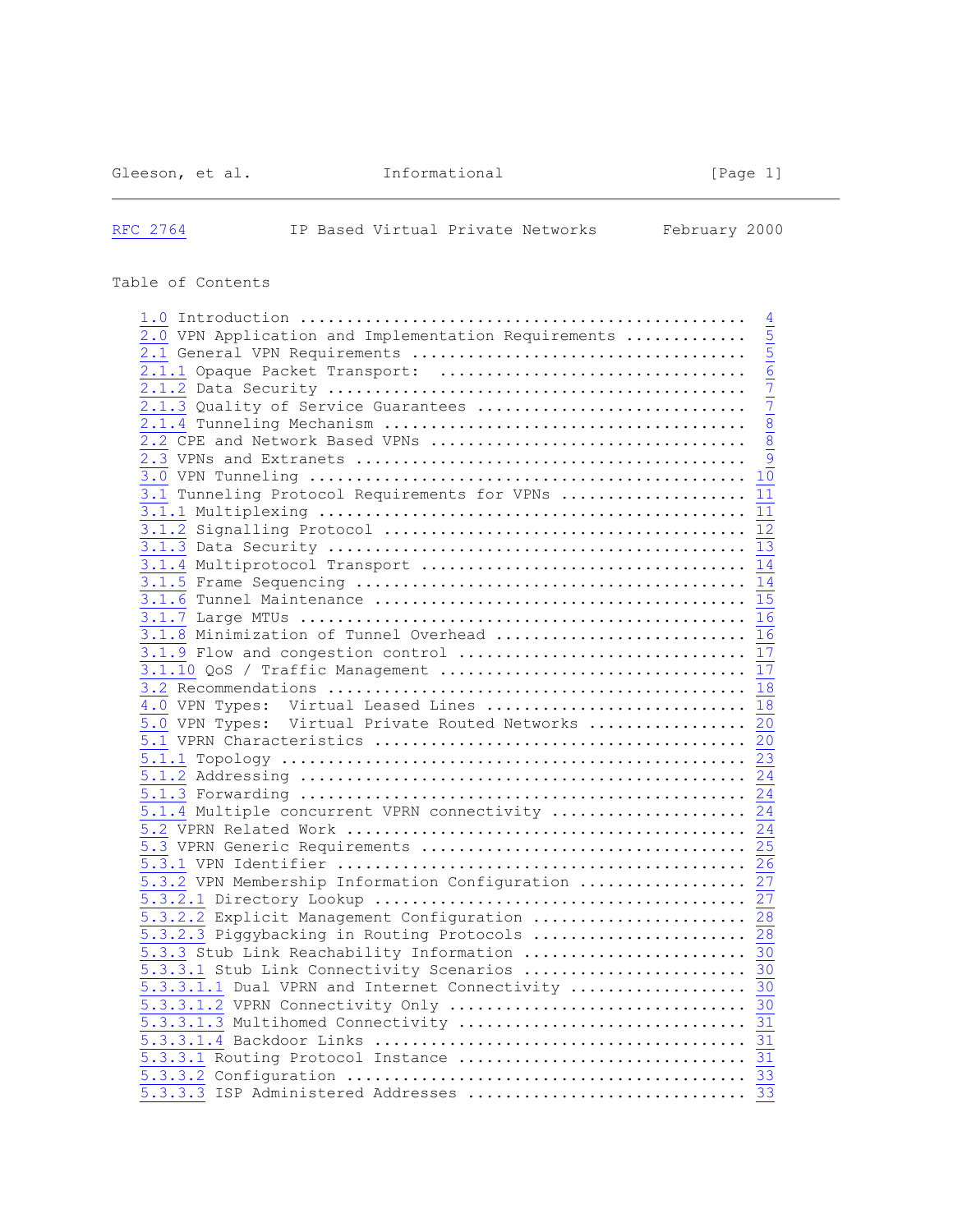[5.3.3.4](https://tools.ietf.org/html/rfc2764#section-5.3.3.4) MPLS Label Distribution Protocol ............................. [33](https://tools.ietf.org/html/rfc2764#page-33)

# Gleeson, et al. Informational [Page 2]

| RFC 2764 | IP Based Virtual Private Networks                                                                                                                                                                          | February 2000 |
|----------|------------------------------------------------------------------------------------------------------------------------------------------------------------------------------------------------------------|---------------|
|          | 5.3.4 Intra-VPN Reachability Information  34<br>5.3.4.3 Local Intra-VPRN Routing Instantiations  34<br>5.3.4.4 Link Reachability Protocol  35<br>5.3.4.5 Piggybacking in IP Backbone Routing Protocols  36 |               |
|          | 6.0 VPN Types: Virtual Private Dial Networks  41<br>6.1 L2TP protocol characteristics  41                                                                                                                  |               |
|          |                                                                                                                                                                                                            |               |
|          | 6.1.9 Flow and Congestion Control  43                                                                                                                                                                      |               |
|          | 6.3.1 Issues with Use of L2TP for Voluntary Tunnels  46<br>6.3.2 Issues with Use of IPSec for Voluntary Tunnels  48<br>6.4.1 Extension of PPP to Hosts Through L2TP $\overline{49}$                        |               |
|          | 6.4.2 Extension of PPP Directly to Hosts:  49<br>7.0 VPN Types: Virtual Private LAN Segment  50                                                                                                            | 51            |
|          | 7.1.3 VPLS Membership Configuration and Topology  52<br>7.1.5 Stub Link Packet Encapsulation  53                                                                                                           |               |
|          | 7.1.6 CPE Addressing and Address Resolution  53                                                                                                                                                            |               |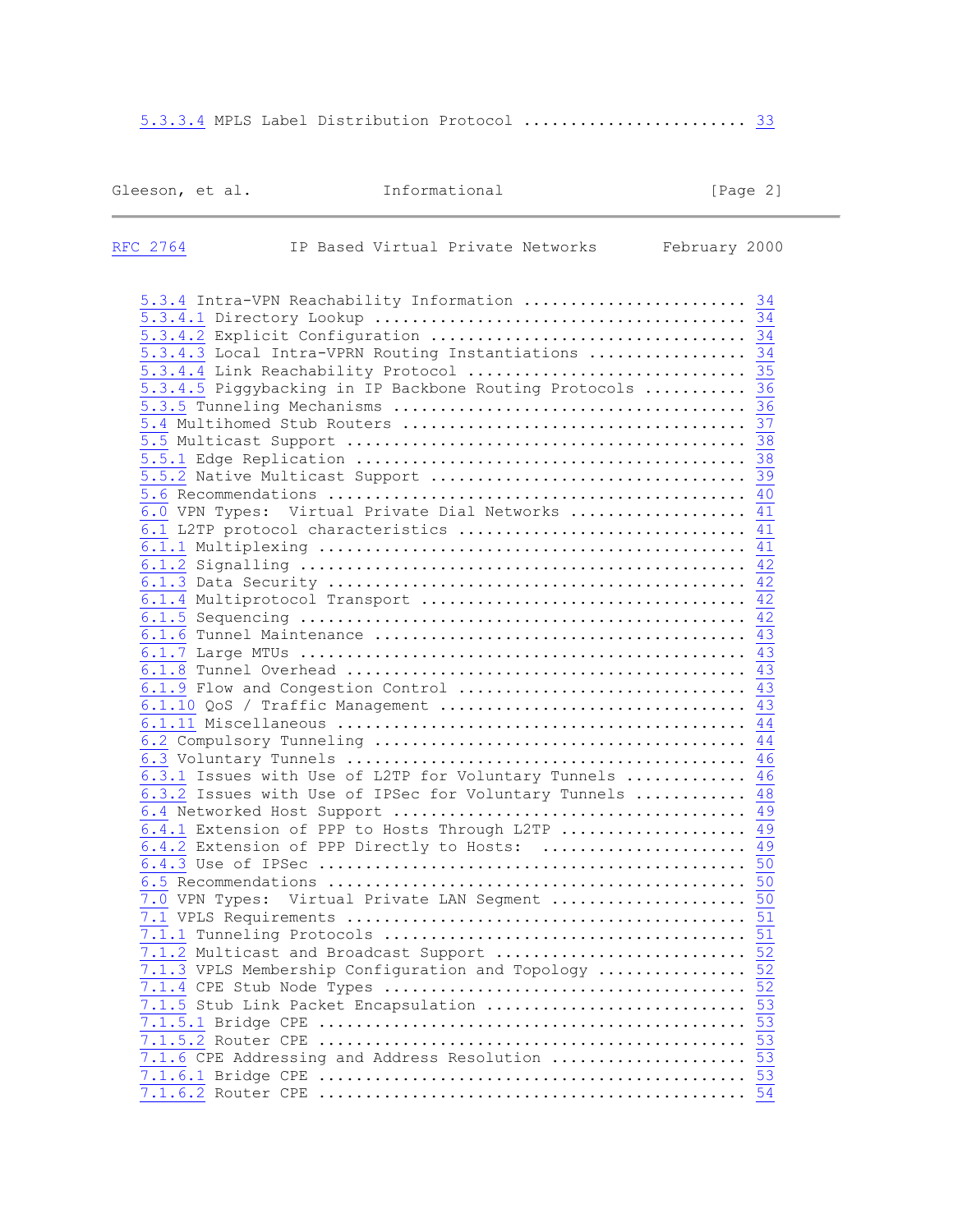[7.1.7](https://tools.ietf.org/html/rfc2764#section-7.1.7) VPLS Edge Node Forwarding and Reachability Mechanisms ..... [54](https://tools.ietf.org/html/rfc2764#page-54) [7.1.7.1](https://tools.ietf.org/html/rfc2764#section-7.1.7.1) Bridge CPE .............................................. [54](https://tools.ietf.org/html/rfc2764#page-54)

| Gleeson, et al. | Informational                     | [Paqe 3]      |
|-----------------|-----------------------------------|---------------|
| RFC 2764        | IP Based Virtual Private Networks | February 2000 |
|                 |                                   |               |

# **[1.0](https://tools.ietf.org/html/rfc2764#section-1.0) Introduction**

 This document describes a framework for Virtual Private Networks (VPNs) running across IP backbones. It discusses the various different types of VPNs, their respective requirements, and proposes specific mechanisms that could be used to implement each type of VPN using existing or proposed specifications. The objective of this document is to serve as a framework for related protocol development in order to develop the full set of specifications required for widespread deployment of interoperable VPN solutions.

 There is currently significant interest in the deployment of virtual private networks across IP backbone facilities. The widespread deployment of VPNs has been hampered, however, by the lack of interoperable implementations, which, in turn, derives from the lack of general agreement on the definition and scope of VPNs and confusion over the wide variety of solutions that are all described by the term VPN. In the context of this document, a VPN is simply defined as the 'emulation of a private Wide Area Network (WAN) facility using IP facilities' (including the public Internet, or private IP backbones). As such, there are as many types of VPNs as there are types of WANs, hence the confusion over what exactly constitutes a VPN.

 In this document a VPN is modeled as a connectivity object. Hosts may be attached to a VPN, and VPNs may be interconnected together, in the same manner as hosts today attach to physical networks, and physical networks are interconnected together (e.g., via bridges or routers). Many aspects of networking, such as addressing, forwarding mechanism, learning and advertising reachability, quality of service (QoS), security, and firewalling, have common solutions across both physical and virtual networks, and many issues that arise in the discussion of VPNs have direct analogues with those issues as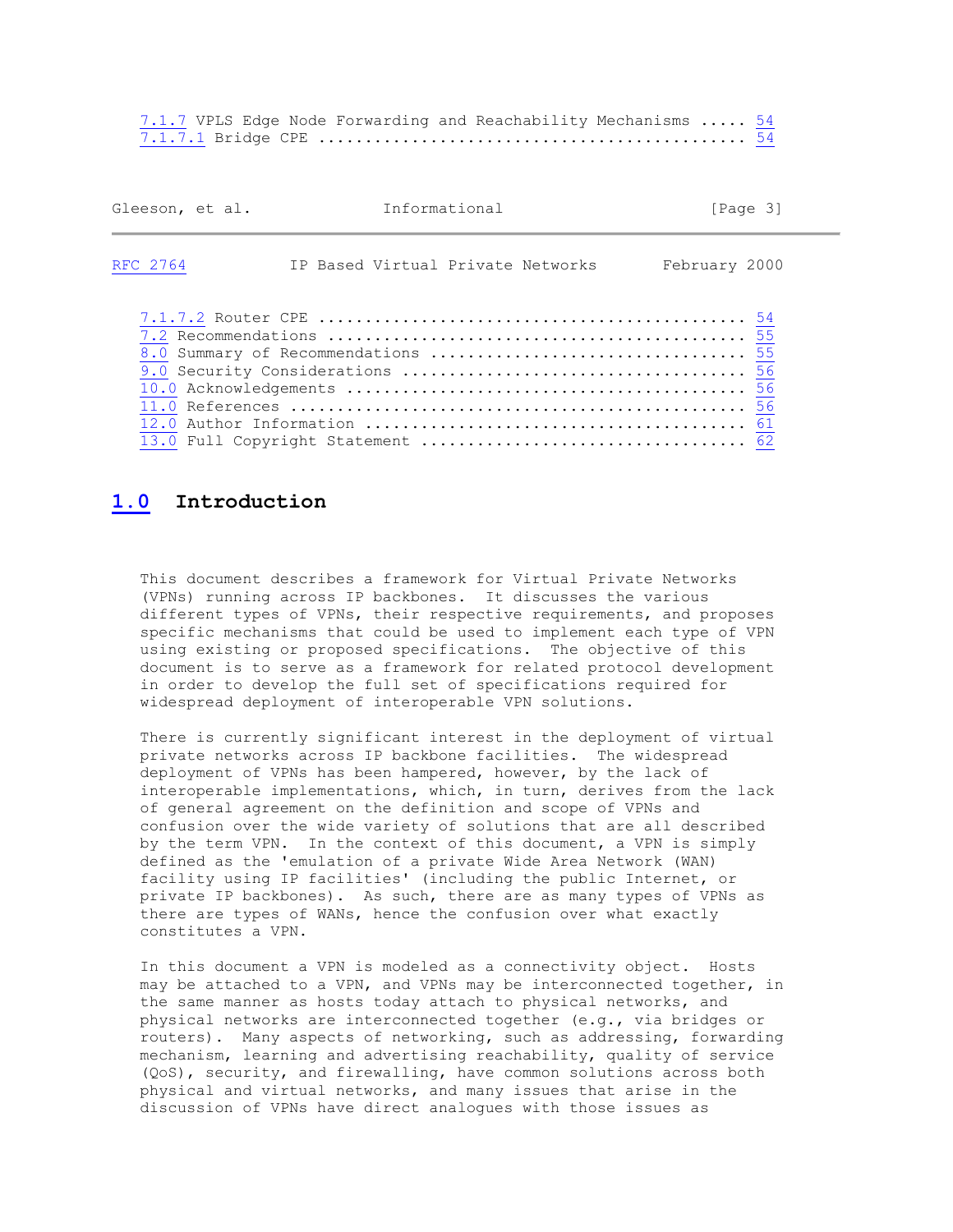implemented in physical networks. The introduction of VPNs does not create the need to reinvent networking, or to introduce entirely new paradigms that have no direct analogue with existing physical networks. Instead it is often useful to first examine how a particular issue is handled in a physical network environment, and then apply the same principle to an environment which contains

| Gleeson, et al. |  | Informational | [Page 4] |  |
|-----------------|--|---------------|----------|--|
|                 |  |               |          |  |

| February 2000<br>RFC 2764<br>IP Based Virtual Private Networks |  |
|----------------------------------------------------------------|--|
|----------------------------------------------------------------|--|

 virtual as well as physical networks, and to develop appropriate extensions and enhancements when necessary. Clearly having mechanisms that are common across both physical and virtual networks facilitates the introduction of VPNs into existing networks, and also reduces the effort needed for both standards and product development, since existing solutions can be leveraged.

 This framework document proposes a taxonomy of a specific set of VPN types, showing the specific applications of each, their specific requirements, and the specific types of mechanisms that may be most appropriate for their implementation. The intent of this document is to serve as a framework to guide a coherent discussion of the specific modifications that may be needed to existing IP mechanisms in order to develop a full range of interoperable VPN solutions.

 The document first discusses the likely expectations customers have of any type of VPN, and the implications of these for the ways in which VPNs can be implemented. It also discusses the distinctions between Customer Premises Equipment (CPE) based solutions, and network based solutions. Thereafter it presents a taxonomy of the various VPN types and their respective requirements. It also outlines suggested approaches to their implementation, hence also pointing to areas for future standardization.

 Note also that this document only discusses implementations of VPNs across IP backbones, be they private IP networks, or the public Internet. The models and mechanisms described here are intended to apply to both IPV4 and IPV6 backbones. This document specifically does not discuss means of constructing VPNs using native mappings onto switched backbones - e.g., VPNs constructed using the LAN Emulation over ATM (LANE) [\[1\]](https://tools.ietf.org/html/rfc2764#ref-1) or Multiprotocol over ATM (MPOA) [\[2\]](https://tools.ietf.org/html/rfc2764#ref-2) protocols operating over ATM backbones. Where IP backbones are constructed using such protocols, by interconnecting routers over the switched backbone, the VPNs discussed operate on top of this IP network, and hence do not directly utilize the native mechanisms of the underlying backbone. Native VPNs are restricted to the scope of the underlying backbone, whereas IP based VPNs can extend to the extent of IP reachability. Native VPN protocols are clearly outside the scope of the IETF, and may be tackled by such bodies as the ATM Forum.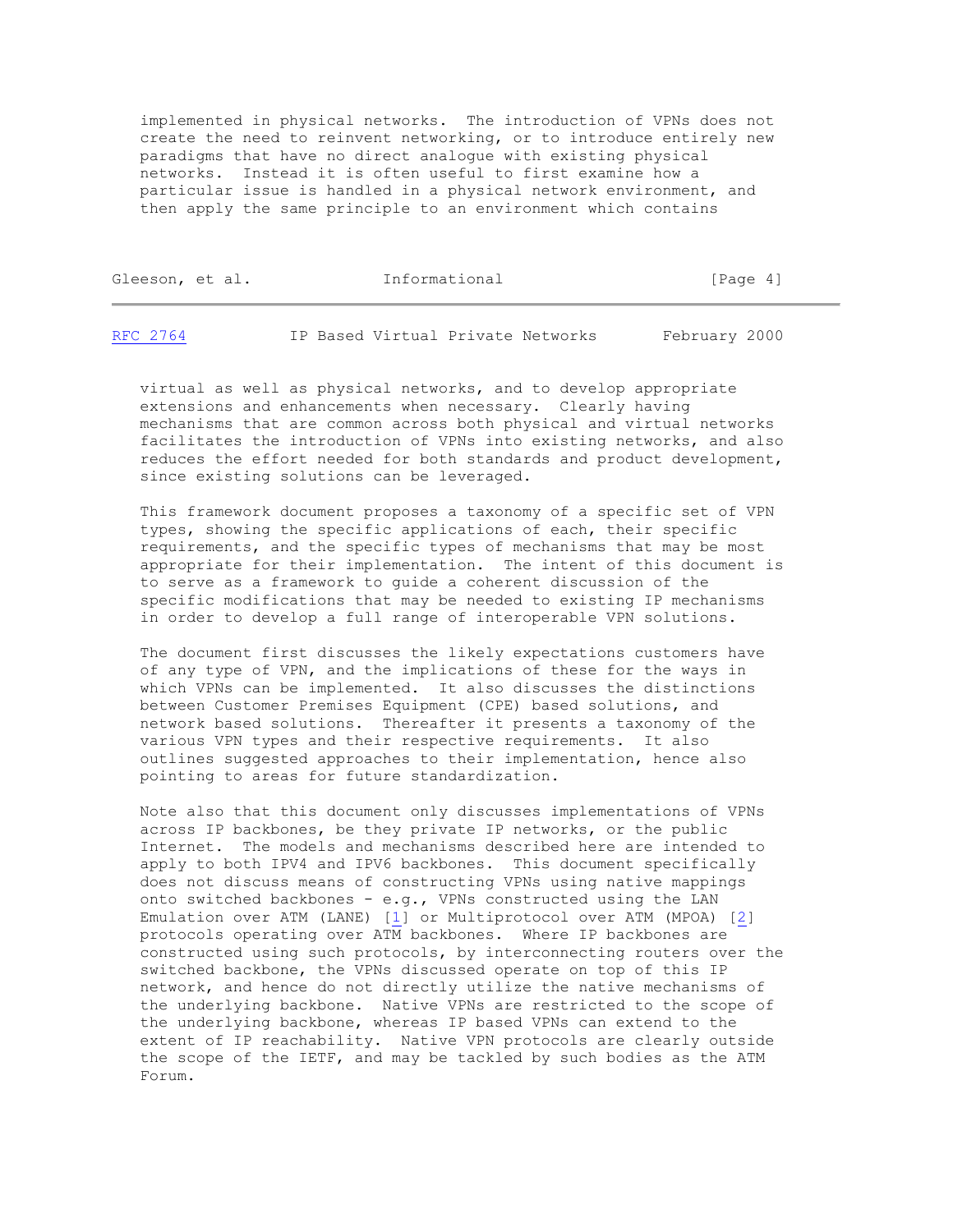#### **[2.0](https://tools.ietf.org/html/rfc2764#section-2.0) VPN Application and Implementation Requirements**

# **[2.1](https://tools.ietf.org/html/rfc2764#section-2.1) General VPN Requirements**

 There is growing interest in the use of IP VPNs as a more cost effective means of building and deploying private communication networks for multi-site communication than with existing approaches.

| Gleeson, et al. | Informational | [Page 5] |  |
|-----------------|---------------|----------|--|
|                 |               |          |  |

[RFC 2764](https://tools.ietf.org/html/rfc2764) IP Based Virtual Private Networks February 2000

 Existing private networks can be generally categorized into two types - dedicated WANs that permanently connect together multiple sites, and dial networks, that allow on-demand connections through the Public Switched Telephone Network (PSTN) to one or more sites in the private network.

 WANs are typically implemented using leased lines or dedicated circuits - for instance, Frame Relay or ATM connections - between the multiple sites. CPE routers or switches at the various sites connect these dedicated facilities together and allow for connectivity across the network. Given the cost and complexity of such dedicated facilities and the complexity of CPE device configuration, such networks are generally not fully meshed, but instead have some form of hierarchical topology. For example remote offices could be connected directly to the nearest regional office, with the regional offices connected together in some form of full or partial mesh.

 Private dial networks are used to allow remote users to connect into an enterprise network using PSTN or Integrated Services Digital Network (ISDN) links. Typically, this is done through the deployment of Network Access Servers (NASs) at one or more central sites. Users dial into such NASs, which interact with Authentication, Authorization, and Accounting (AAA) servers to verify the identity of the user, and the set of services that the user is authorized to receive.

 In recent times, as more businesses have found the need for high speed Internet connections to their private corporate networks, there has been significant interest in the deployment of CPE based VPNs running across the Internet. This has been driven typically by the ubiquity and distance insensitive pricing of current Internet services, that can result in significantly lower costs than typical dedicated or leased line services.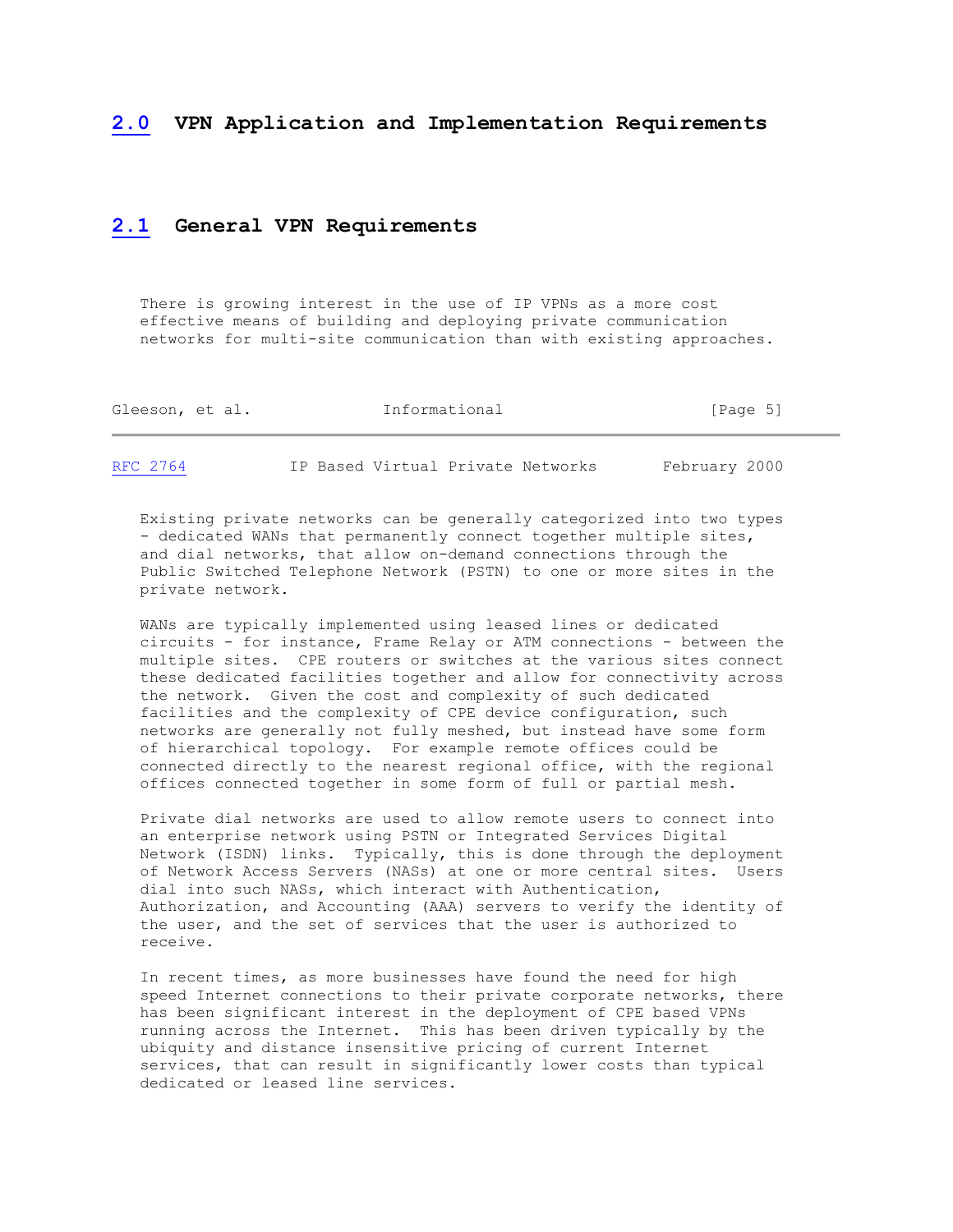The notion of using the Internet for private communications is not new, and many techniques, such as controlled route leaking, have been used for this purpose [\[3\]](https://tools.ietf.org/html/rfc2764#ref-3). Only in recent times, however, have the appropriate IP mechanisms needed to meet customer requirements for VPNs all come together. These requirements include the following:

#### **[2.1.1](https://tools.ietf.org/html/rfc2764#section-2.1.1) Opaque Packet Transport:**

 The traffic carried within a VPN may have no relation to the traffic on the IP backbone, either because the traffic is multiprotocol, or because the customer's IP network may use IP addressing unrelated to that of the IP backbone on which the traffic is transported. In particular, the customer's IP network may use non-unique, private IP addressing [\[4\]](https://tools.ietf.org/html/rfc2764#ref-4).

| Gleeson, et al. | Informational                     | [Page 6]      |
|-----------------|-----------------------------------|---------------|
| RFC 2764        | IP Based Virtual Private Networks | February 2000 |

# **[2.1.2](https://tools.ietf.org/html/rfc2764#section-2.1.2) Data Security**

 In general customers using VPNs require some form of data security. There are different trust models applicable to the use of VPNs. One such model is where the customer does not trust the service provider to provide any form of security, and instead implements a VPN using CPE devices that implement firewall functionality and that are connected together using secure tunnels. In this case the service provider is used solely for IP packet transport.

 An alternative model is where the customer trusts the service provider to provide a secure managed VPN service. This is similar to the trust involved when a customer utilizes a public switched Frame Relay or ATM service, in that the customer trusts that packets will not be misdirected, injected into the network in an unauthorized manner, snooped on, modified in transit, or subjected to traffic analysis by unauthorized parties.

 With this model providing firewall functionality and secure packet transport services is the responsibility of the service provider. Different levels of security may be needed within the provider backbone, depending on the deployment scenario used. If the VPN traffic is contained within a single provider's IP backbone then strong security mechanisms, such as those provided by the IP Security protocol suite (IPSec) [\[5\]](https://tools.ietf.org/html/rfc2764#ref-5), may not be necessary for tunnels between backbone nodes. If the VPN traffic traverses networks or equipment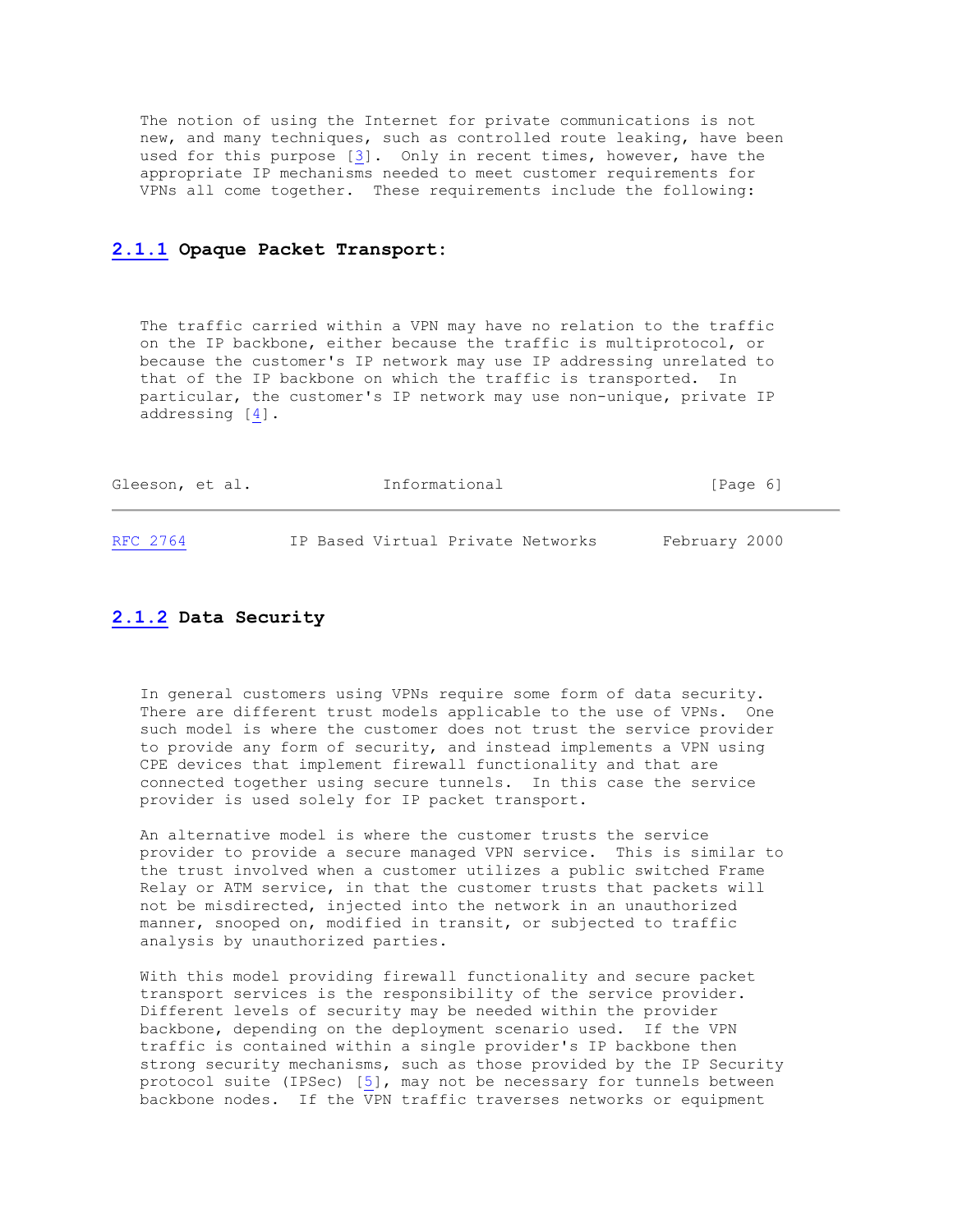owned by multiple administrations then strong security mechanisms may be appropriate. Also a strong level of security may be applied by a provider to customer traffic to address a customer perception that IP networks, and particularly the Internet, are insecure. Whether or not this perception is correct it is one that must be addressed by the VPN implementation.

#### **[2.1.3](https://tools.ietf.org/html/rfc2764#section-2.1.3) Quality of Service Guarantees**

 In addition to ensuring communication privacy, existing private networking techniques, building upon physical or link layer mechanisms, also offer various types of quality of service guarantees. In particular, leased and dial up lines offer both bandwidth and latency guarantees, while dedicated connection technologies like ATM and Frame Relay have extensive mechanisms for similar guarantees. As IP based VPNs become more widely deployed, there will be market demand for similar guarantees, in order to ensure end to end application transparency. While the ability of IP based VPNs to offer such guarantees will depend greatly upon the commensurate capabilities of the underlying IP backbones, a VPN framework must also address the means by which VPN systems can utilize such capabilities, as they evolve.

| Gleeson, et al. | Informational                     | [Page 7]      |
|-----------------|-----------------------------------|---------------|
| RFC 2764        | IP Based Virtual Private Networks | February 2000 |

#### **[2.1.4](https://tools.ietf.org/html/rfc2764#section-2.1.4) Tunneling Mechanism**

 Together, the first two of the requirements listed above imply that VPNs must be implemented through some form of IP tunneling mechanism, where the packet formats and/or the addressing used within the VPN can be unrelated to that used to route the tunneled packets across the IP backbone. Such tunnels, depending upon their form, can provide some level of intrinsic data security, or this can also be enhanced using other mechanisms (e.g., IPSec).

 Furthermore, as discussed later, such tunneling mechanisms can also be mapped into evolving IP traffic management mechanisms. There are already defined a large number of IP tunneling mechanisms. Some of these are well suited to VPN applications, as discussed in [section](https://tools.ietf.org/html/rfc2764#section-3.0) [3.0.](https://tools.ietf.org/html/rfc2764#section-3.0)

# **[2.2](https://tools.ietf.org/html/rfc2764#section-2.2) CPE and Network Based VPNs**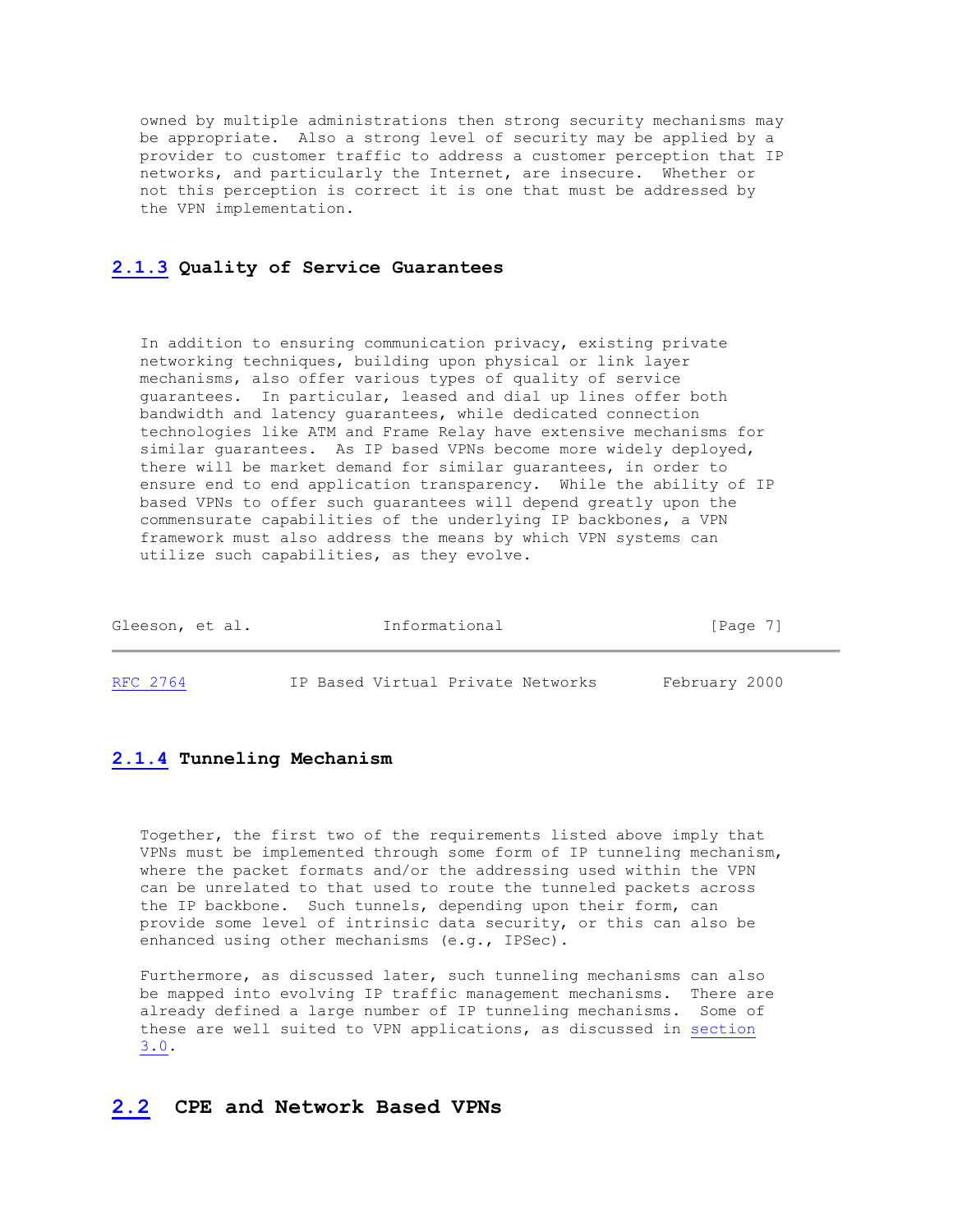Most current VPN implementations are based on CPE equipment. VPN capabilities are being integrated into a wide variety of CPE devices, ranging from firewalls to WAN edge routers and specialized VPN termination devices. Such equipment may be bought and deployed by customers, or may be deployed (and often remotely managed) by service providers in an outsourcing service.

 There is also significant interest in 'network based VPNs', where the operation of the VPN is outsourced to an Internet Service Provider (ISP), and is implemented on network as opposed to CPE equipment. There is significant interest in such solutions both by customers seeking to reduce support costs and by ISPs seeking new revenue sources. Supporting VPNs in the network allows the use of particular mechanisms which may lead to highly efficient and cost effective VPN solutions, with common equipment and operations support amortized across large numbers of customers.

 Most of the mechanisms discussed below can apply to either CPE based or network based VPNs. However particular mechanisms are likely to prove applicable only to the latter, since they leverage tools (e.g., piggybacking on routing protocols) which are accessible only to ISPs and which are unlikely to be made available to any customer, or even hosted on ISP owned and operated CPE, due to the problems of coordinating joint management of the CPE gear by both the ISP and the customer. This document will indicate which techniques are likely to apply only to network based VPNs.

Gleeson, et al. **Informational** [Page 8]

[RFC 2764](https://tools.ietf.org/html/rfc2764) IP Based Virtual Private Networks February 2000

# **[2.3](https://tools.ietf.org/html/rfc2764#section-2.3) VPNs and Extranets**

 The term 'extranet' is commonly used to refer to a scenario whereby two or more companies have networked access to a limited amount of each other's corporate data. For example a manufacturing company might use an extranet for its suppliers to allow it to query databases for the pricing and availability of components, and then to order and track the status of outstanding orders. Another example is joint software development, for instance, company A allows one development group within company B to access its operating system source code, and company B allows one development group in company A to access its security software. Note that the access policies can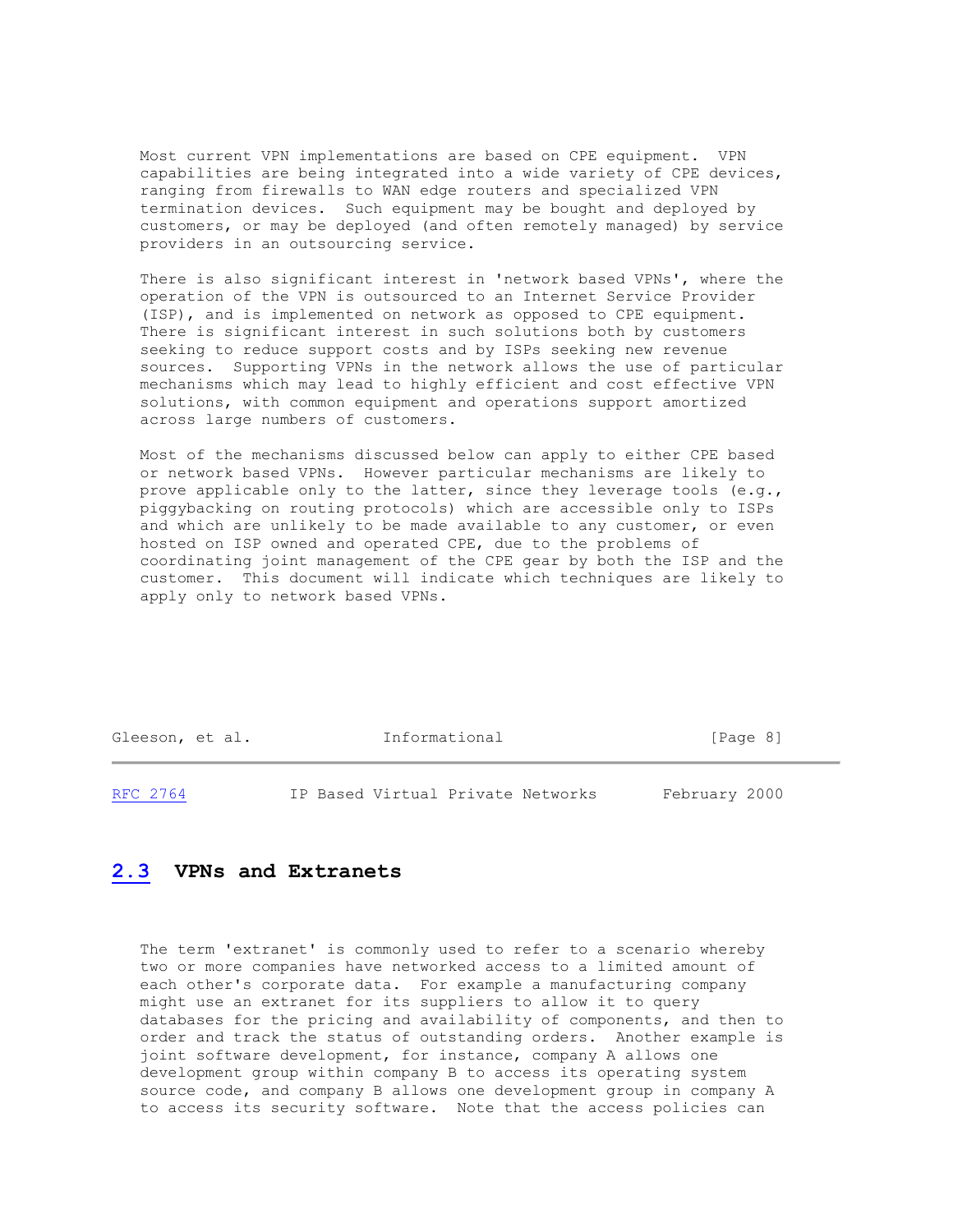get arbitrarily complex. For example company B may internally restrict access to its security software to groups in certain geographic locations to comply with export control laws, for example.

 A key feature of an extranet is thus the control of who can access what data, and this is essentially a policy decision. Policy decisions are typically enforced today at the interconnection points between different domains, for example between a private network and the Internet, or between a software test lab and the rest of the company network. The enforcement may be done via a firewall, router with access list functionality, application gateway, or any similar device capable of applying policy to transit traffic. Policy controls may be implemented within a corporate network, in addition to between corporate networks. Also the interconnections between networks could be a set of bilateral links, or could be a separate network, perhaps maintained by an industry consortium. This separate network could itself be a VPN or a physical network.

 Introducing VPNs into a network does not require any change to this model. Policy can be enforced between two VPNs, or between a VPN and the Internet, in exactly the same manner as is done today without VPNs. For example two VPNs could be interconnected, which each administration locally imposing its own policy controls, via a firewall, on all traffic that enters its VPN from the outside, whether from another VPN or from the Internet.

 This model of a VPN provides for a separation of policy from the underlying mode of packet transport used. For example, a router may direct voice traffic to ATM Virtual Channel Connections (VCCs) for guaranteed QoS, non-local internal company traffic to secure tunnels, and other traffic to a link to the Internet. In the past the secure tunnels may have been frame relay circuits, now they may also be secure IP tunnels or MPLS Label Switched Paths (LSPs)

| Gleeson, et al. |  | Informational | [Page 9] |  |
|-----------------|--|---------------|----------|--|
|-----------------|--|---------------|----------|--|

[RFC 2764](https://tools.ietf.org/html/rfc2764) IP Based Virtual Private Networks February 2000

 Other models of a VPN are also possible. For example there is a model whereby a set of application flows is mapped into a VPN. As the policy rules imposed by a network administrator can get quite complex, the number of distinct sets of application flows that are used in the policy rulebase, and hence the number of VPNs, can thus grow quite large, and there can be multiple overlapping VPNs. However there is little to be gained by introducing such new complexity into a network. Instead a VPN should be viewed as a direct analogue to a physical network, as this allows the leveraging of existing protocols and procedures, and the current expertise and skill sets of network administrators and customers.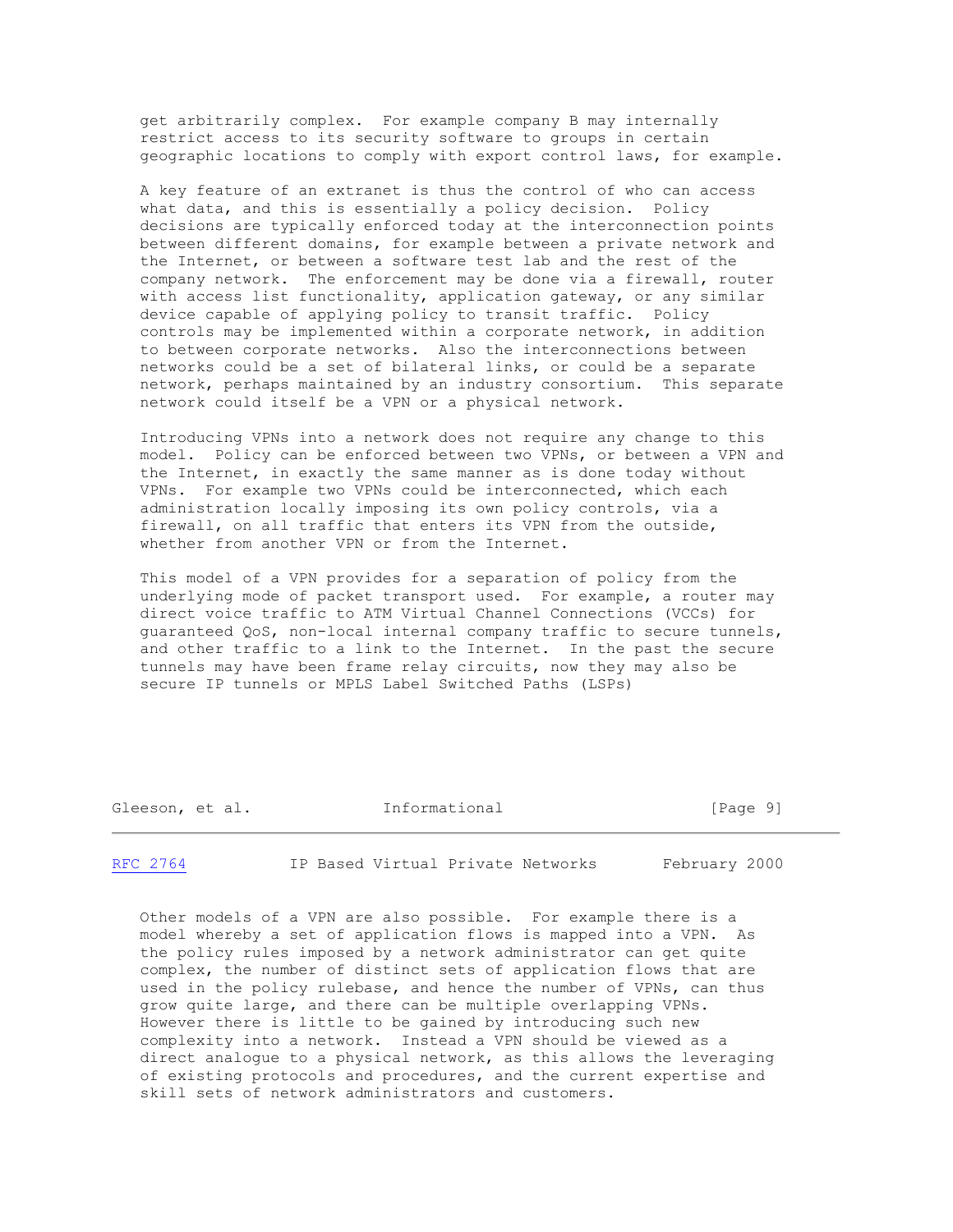# **[3.0](https://tools.ietf.org/html/rfc2764#section-3.0) VPN Tunneling**

 As noted above in [section 2.1,](https://tools.ietf.org/html/rfc2764#section-2.1) VPNs must be implemented using some form of tunneling mechanism. This section looks at the generic requirements for such VPN tunneling mechanisms. A number of characteristics and aspects common to any link layer protocol are taken and compared with the features offered by existing tunneling protocols. This provides a basis for comparing different protocols and is also useful to highlight areas where existing tunneling protocols could benefit from extensions to better support their operation in a VPN environment.

 An IP tunnel connecting two VPN endpoints is a basic building block from which a variety of different VPN services can be constructed. An IP tunnel operates as an overlay across the IP backbone, and the traffic sent through the tunnel is opaque to the underlying IP backbone. In effect the IP backbone is being used as a link layer technology, and the tunnel forms a point-to-point link.

 A VPN device may terminate multiple IP tunnels and forward packets between these tunnels and other network interfaces in different ways. In the discussion of different types of VPNs, in later sections of this document, the primary distinguishing characteristic of these different types is the manner in which packets are forwarded between interfaces (e.g., bridged or routed). There is a direct analogy with how existing networking devices are characterized today. A two-port repeater just forwards packets between its ports, and does not examine the contents of the packet. A bridge forwards packets using Media Access Control (MAC) layer information contained in the packet, while a router forwards packets using layer 3 addressing information contained in the packet. Each of these three scenarios has a direct VPN analogue, as discussed later. Note that an IP tunnel is viewed as just another sort of link, which can be concatenated with another link, bound to a bridge forwarding table, or bound to an IP forwarding table, depending on the type of VPN.

| Gleeson, et al. | Informational |                                   | [Page 10]     |  |
|-----------------|---------------|-----------------------------------|---------------|--|
| RFC 2764        |               | IP Based Virtual Private Networks | February 2000 |  |

 The following sections look at the requirements for a generic IP tunneling protocol that can be used as a basic building block to construct different types of VPNs.

# **[3.1](https://tools.ietf.org/html/rfc2764#section-3.1) Tunneling Protocol Requirements for VPNs**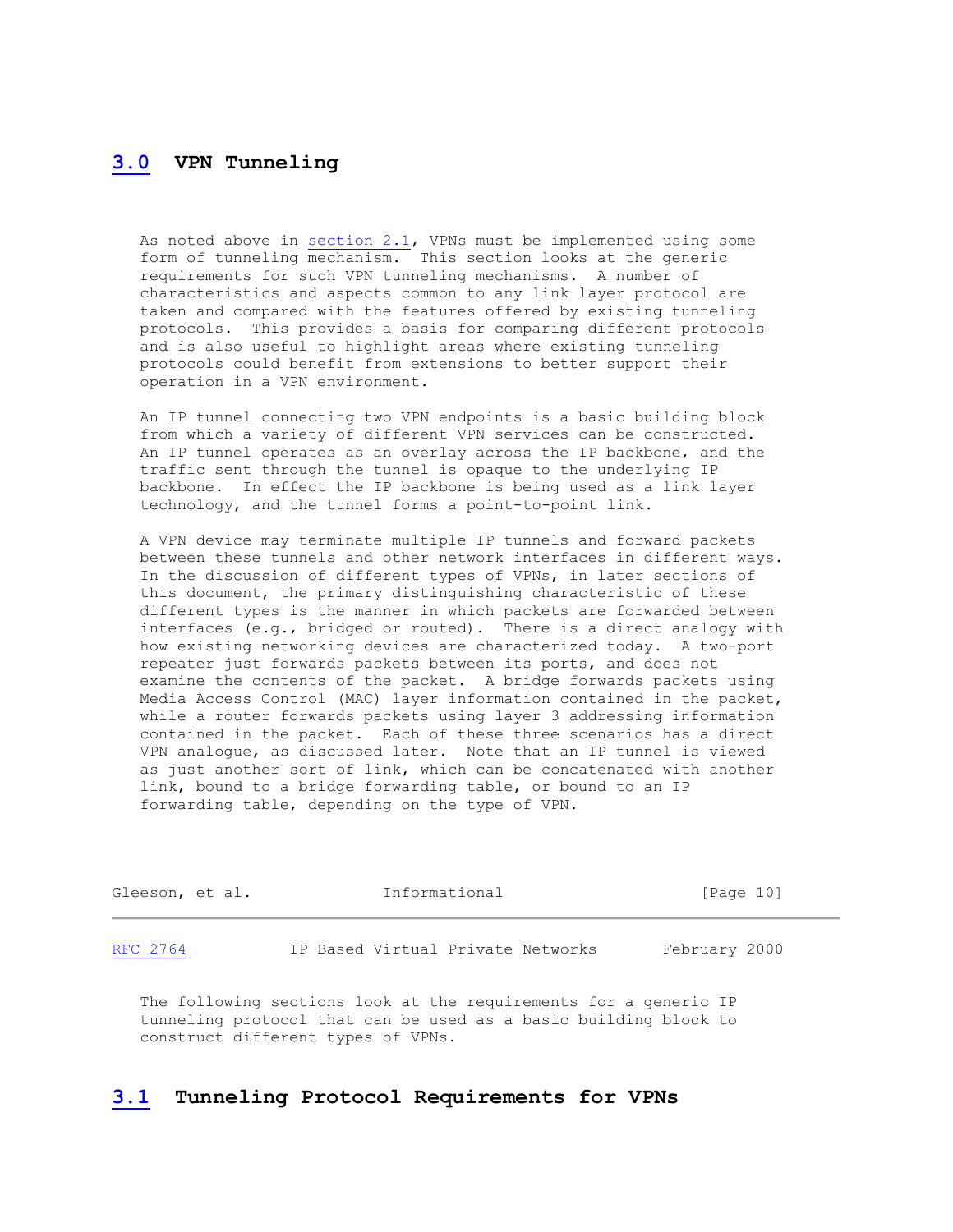There are numerous IP tunneling mechanisms, including IP/IP [\[6\]](https://tools.ietf.org/html/rfc2764#ref-6), Generic Routing Encapsulation (GRE) tunnels [\[7\]](https://tools.ietf.org/html/rfc2764#ref-7), Layer 2 Tunneling Protocol (L2TP) [\[8\]](https://tools.ietf.org/html/rfc2764#ref-8), IPSec [\[5\]](https://tools.ietf.org/html/rfc2764#ref-5), and Multiprotocol Label Switching (MPLS) [\[9\]](https://tools.ietf.org/html/rfc2764#ref-9). Note that while some of these protocols are not often thought of as tunneling protocols, they do each allow for opaque transport of frames as packet payload across an IP network, with forwarding disjoint from the address fields of the encapsulated packets.

 Note, however, that there is one significant distinction between each of the IP tunneling protocols mentioned above, and MPLS. MPLS can be viewed as a specific link layer for IP, insofar as MPLS specific mechanisms apply only within the scope of an MPLS network, whereas IP based mechanisms extend to the extent of IP reachability. As such, VPN mechanisms built directly upon MPLS tunneling mechanisms cannot, by definition, extend outside the scope of MPLS networks, any more so than, for instance, ATM based mechanisms such as LANE can extend outside of ATM networks. Note however, that an MPLS network can span many different link layer technologies, and so, like an IP network, its scope is not limited by the specific link layers used. A number of proposals for defining a set of mechanisms to allow for interoperable VPNs specifically over MPLS networks have also been produced ( $[10]$   $[11]$   $[12]$   $[13]$ ,  $[14]$  and  $[15]$ ).

 There are a number of desirable requirements for a VPN tunneling mechanism, however, that are not all met by the existing tunneling mechanisms. These requirements include:

# **[3.1.1](https://tools.ietf.org/html/rfc2764#section-3.1.1) Multiplexing**

 There are cases where multiple VPN tunnels may be needed between the same two IP endpoints. This may be needed, for instance, in cases where the VPNs are network based, and each end point supports multiple customers. Traffic for different customers travels over separate tunnels between the same two physical devices. A multiplexing field is needed to distinguish which packets belong to which tunnel. Sharing a tunnel in this manner may also reduce the latency and processing burden of tunnel set up. Of the existing IP tunneling mechanisms, L2TP (via the tunnel-id and session-id fields), MPLS (via the label) and IPSec (via the Security Parameter Index (SPI) field) have a multiplexing mechanism. Strictly speaking GRE does not have a multiplexing field. However the key field, which was

| Gleeson, et al. | Informational                     | [Page 11]     |  |
|-----------------|-----------------------------------|---------------|--|
| RFC 2764        | IP Based Virtual Private Networks | February 2000 |  |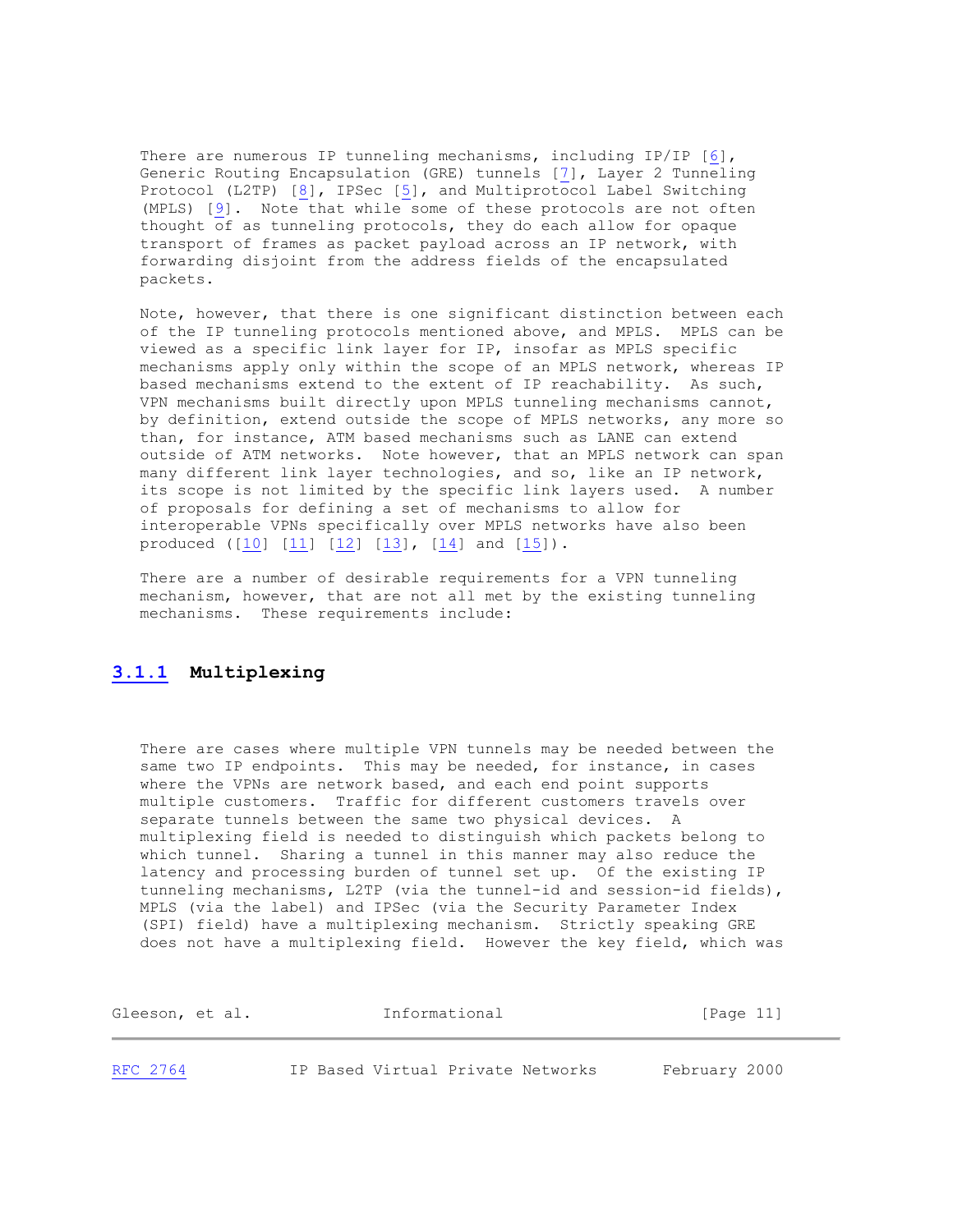intended to be used for authenticating the source of a packet, has sometimes been used as a multiplexing field. IP/IP does not have a multiplexing field.

 The IETF [\[16\]](https://tools.ietf.org/html/rfc2764#ref-16) and the ATM Forum [\[17\]](https://tools.ietf.org/html/rfc2764#ref-17) have standardized on a single format for a globally unique identifier used to identify a VPN (a VPN-ID). A VPN-ID can be used in the control plane, to bind a tunnel to a VPN at tunnel establishment time, or in the data plane, to identify the VPN associated with a packet, on a per-packet basis. In the data plane a VPN encapsulation header can be used by MPLS, MPOA and other tunneling mechanisms to aggregate packets for different VPNs over a single tunnel. In this case an explicit indication of VPN-ID is included with every packet, and no use is made of any tunnel specific multiplexing field. In the control plane a VPN-ID field can be included in any tunnel establishment signalling protocol to allow for the association of a tunnel (e.g., as identified by the SPI field) with a VPN. In this case there is no need for a VPN-ID to be included with every data packet. This is discussed further in [section 5.3.1.](https://tools.ietf.org/html/rfc2764#section-5.3.1)

# **[3.1.2](https://tools.ietf.org/html/rfc2764#section-3.1.2) Signalling Protocol**

There is some configuration information that must be known by an end point in advance of tunnel establishment, such as the IP address of the remote end point, and any relevant tunnel attributes required, such as the level of security needed. Once this information is available, the actual tunnel establishment can be completed in one of two ways - via a management operation, or via a signalling protocol that allows tunnels to be established dynamically.

 An example of a management operation would be to use an SNMP Management Information Base (MIB) to configure various tunneling parameters, e.g., MPLS labels, source addresses to use for IP/IP or GRE tunnels, L2TP tunnel-ids and session-ids, or security association parameters for IPSec.

 Using a signalling protocol can significantly reduce the management burden however, and as such, is essential in many deployment scenarios. It reduces the amount of configuration needed, and also reduces the management co-ordination needed if a VPN spans multiple administrative domains. For example, the value of the multiplexing field, described above, is local to the node assigning the value, and can be kept local if distributed via a signalling protocol, rather than being first configured into a management station and then distributed to the relevant nodes. A signalling protocol also allows nodes that are mobile or are only intermittently connected to establish tunnels on demand.

| Gleeson, et al. |  | Informational | [Paqe 12] |  |
|-----------------|--|---------------|-----------|--|
|                 |  |               |           |  |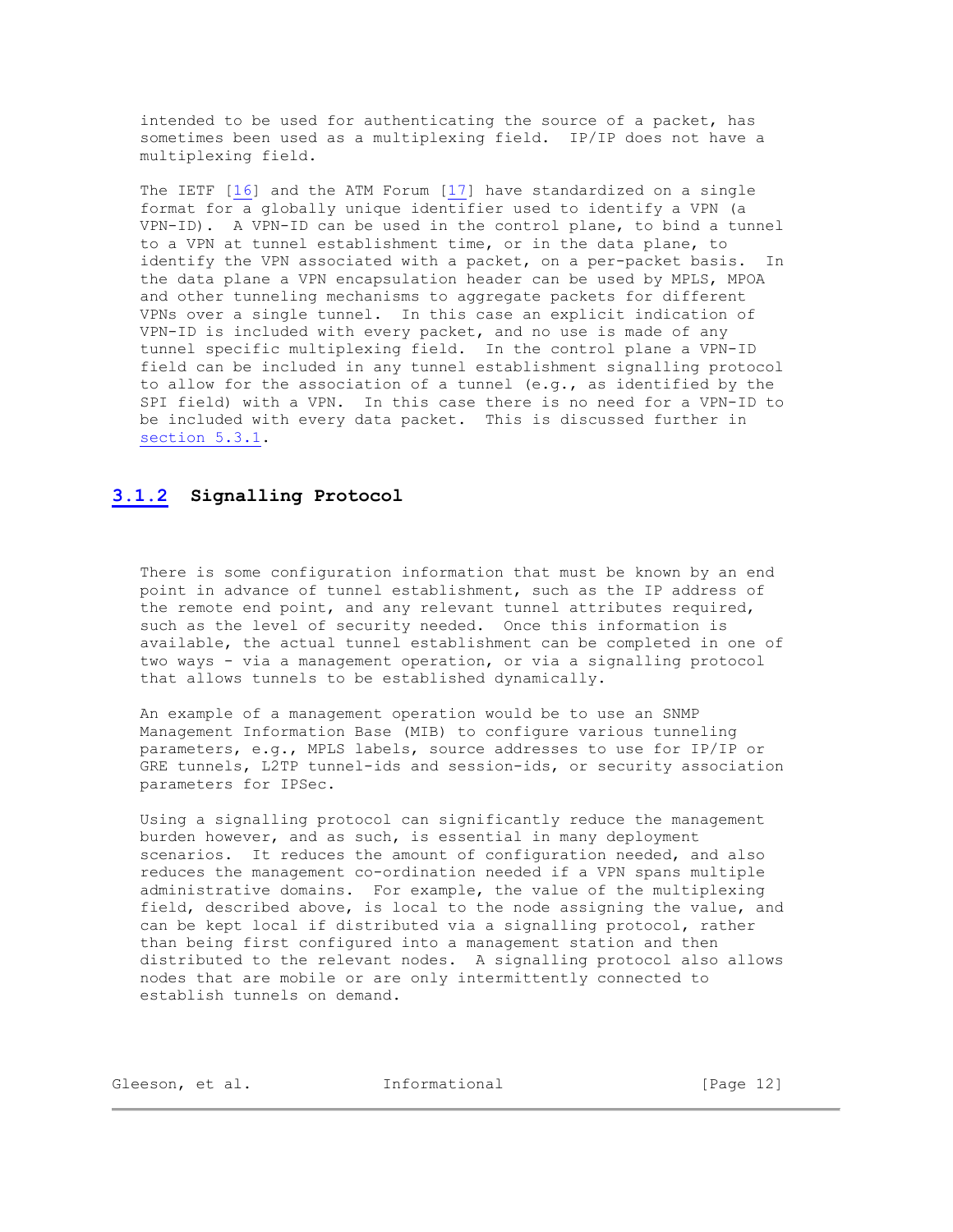When used in a VPN environment a signalling protocol should allow for the transport of a VPN-ID to allow the resulting tunnel to be associated with a particular VPN. It should also allow tunnel attributes to be exchanged or negotiated, for example the use of frame sequencing or the use of multiprotocol transport. Note that the role of the signalling protocol need only be to negotiate tunnel attributes, not to carry information about how the tunnel is used, for example whether the frames carried in the tunnel are to be forwarded at layer 2 or layer 3. (This is similar to Q.2931 ATM signalling - the same signalling protocol is used to set up Classical IP logical subnetworks as well as for LANE emulated LANs.

 Of the various IP tunneling protocols, the following ones support a signalling protocol that could be adapted for this purpose: L2TP (the L2TP control protocol), IPSec (the Internet Key Exchange (IKE) protocol [\[18\]](https://tools.ietf.org/html/rfc2764#ref-18)), and GRE (as used with mobile-ip tunneling [\[19\]](https://tools.ietf.org/html/rfc2764#ref-19)). Also there are two MPLS signalling protocols that can be used to establish LSP tunnels. One uses extensions to the MPLS Label Distribution Protocol (LDP) protocol [\[20\]](https://tools.ietf.org/html/rfc2764#ref-20), called Constraint-Based Routing LDP (CR-LDP) [\[21\]](https://tools.ietf.org/html/rfc2764#ref-21), and the other uses extensions to the Resource Reservation Protocol (RSVP) for LSP tunnels [\[22\]](https://tools.ietf.org/html/rfc2764#ref-22).

#### **[3.1.3](https://tools.ietf.org/html/rfc2764#section-3.1.3) Data Security**

 A VPN tunneling protocol must support mechanisms to allow for whatever level of security may be desired by customers, including authentication and/or encryption of various strengths. None of the tunneling mechanisms discussed, other than IPSec, have intrinsic security mechanisms, but rely upon the security characteristics of the underlying IP backbone. In particular, MPLS relies upon the explicit labeling of label switched paths to ensure that packets cannot be misdirected, while the other tunneling mechanisms can all be secured through the use of IPSec. For VPNs implemented over non- IP backbones (e.g., MPOA, Frame Relay or ATM virtual circuits), data security is implicitly provided by the layer two switch infrastructure.

 Overall VPN security is not just a capability of the tunnels alone, but has to be viewed in the broader context of how packets are forwarded onto those tunnels. For example with VPRNs implemented with virtual routers, the use of separate routing and forwarding table instances ensures the isolation of traffic between VPNs. Packets on one VPN cannot be misrouted to a tunnel on a second VPN since those tunnels are not visible to the forwarding table of the first VPN.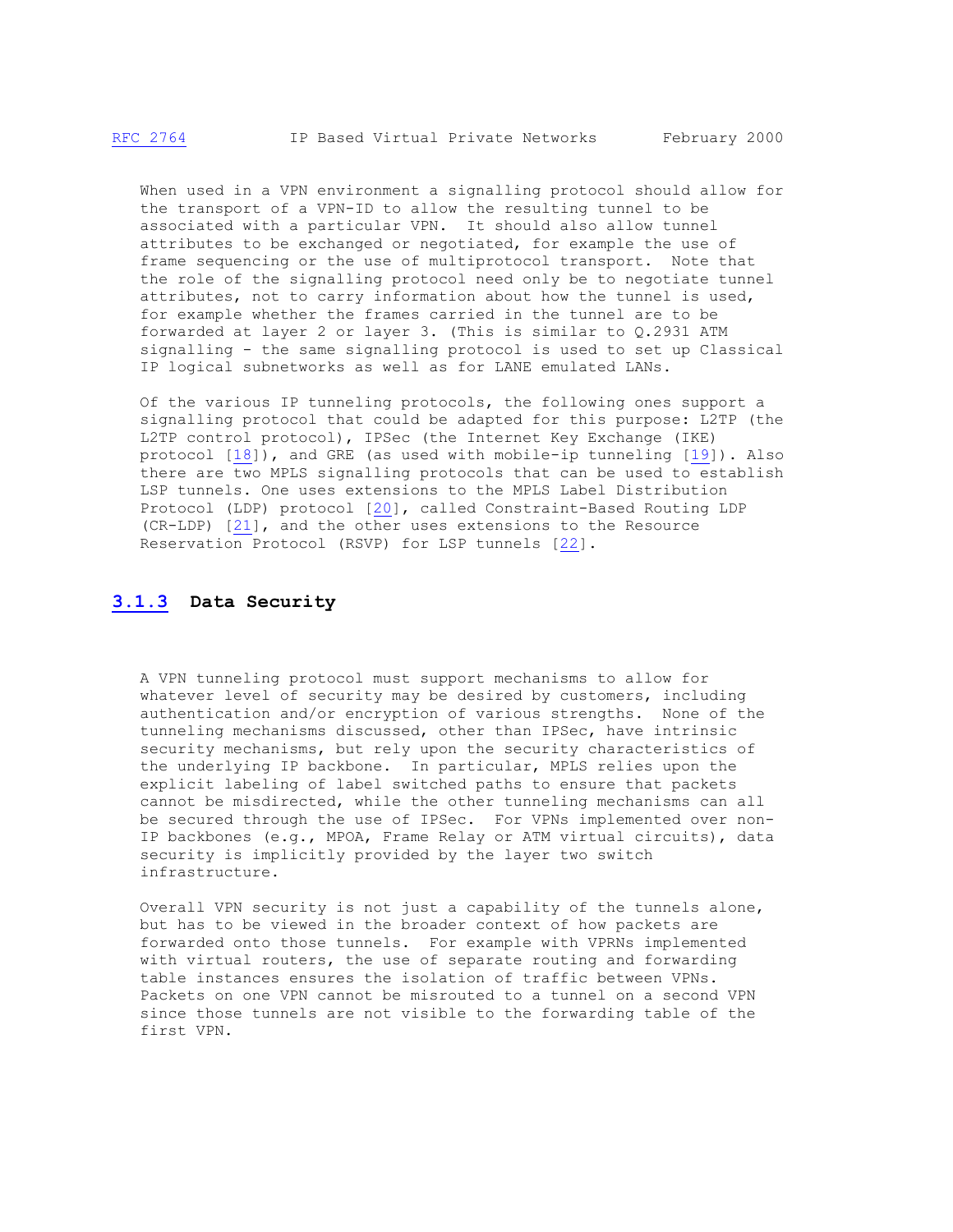[RFC 2764](https://tools.ietf.org/html/rfc2764) IP Based Virtual Private Networks February 2000

 If some form of signalling mechanism is used by one VPN end point to dynamically establish a tunnel with another endpoint, then there is a requirement to be able to authenticate the party attempting the tunnel establishment. IPSec has an array of schemes for this purpose, allowing, for example, authentication to be based on pre shared keys, or to use digital signatures and certificates. Other tunneling schemes have weaker forms of authentication. In some cases no authentication may be needed, for example if the tunnels are provisioned, rather than dynamically established, or if the trust model in use does not require it.

 Currently the IPSec Encapsulating Security Payload (ESP) protocol [\[23\]](https://tools.ietf.org/html/rfc2764#ref-23) can be used to establish SAs that support either encryption or authentication or both. However the protocol specification precludes the use of an SA where neither encryption or authentication is used. In a VPN environment this "null/null" option is useful, since other aspects of the protocol (e.g., that it supports tunneling and multiplexing) may be all that is required. In effect the "null/null" option can be viewed as just another level of data security.

#### **[3.1.4](https://tools.ietf.org/html/rfc2764#section-3.1.4) Multiprotocol Transport**

 In many applications of VPNs, the VPN may carry opaque, multiprotocol traffic. As such, the tunneling protocol used must also support multiprotocol transport. L2TP is designed to transport Point-to- Point Protocol (PPP) [\[24\]](https://tools.ietf.org/html/rfc2764#ref-24) packets, and thus can be used to carry multiprotocol traffic since PPP itself is multiprotocol. GRE also provides for the identification of the protocol being tunneled. IP/IP and IPSec tunnels have no such protocol identification field, since the traffic being tunneled is assumed to be IP.

 It is possible to extend the IPSec protocol suite to allow for the transport of multiprotocol packets. This can be achieved, for example, by extending the signalling component of IPSec - IKE, to indicate the protocol type of the traffic being tunneled, or to carry a packet multiplexing header (e.g., an LLC/SNAP header or GRE header) with each tunneled packet. This approach is similar to that used for the same purpose in ATM networks, where signalling is used to indicate the encapsulation used on the VCC, and where packets sent on the VCC can use either an LLC/SNAP header or be placed directly into the AAL5 payload, the latter being known as VC-multiplexing (see [\[25\]](https://tools.ietf.org/html/rfc2764#ref-25)).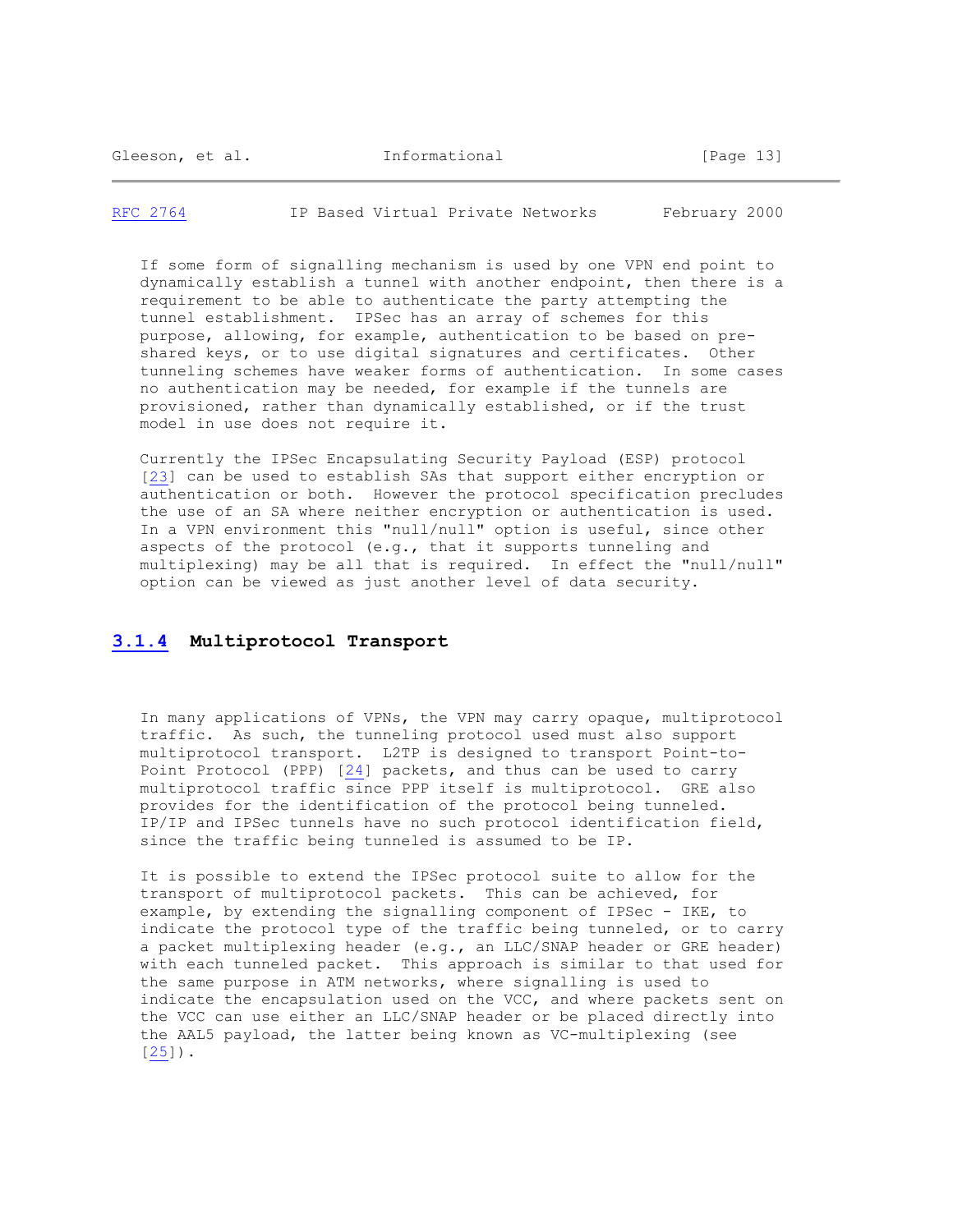#### **[3.1.5](https://tools.ietf.org/html/rfc2764#section-3.1.5) Frame Sequencing**

 One quality of service attribute required by customers of a VPN may be frame sequencing, matching the equivalent characteristic of physical leased lines or dedicated connections. Sequencing may be

| Gleeson, et al. | Informational | [Page 14] |  |
|-----------------|---------------|-----------|--|
|                 |               |           |  |

[RFC 2764](https://tools.ietf.org/html/rfc2764) IP Based Virtual Private Networks February 2000

 required for the efficient operation of particular end to end protocols or applications. In order to implement frame sequencing, the tunneling mechanism must support a sequencing field. Both L2TP and GRE have such a field. IPSec has a sequence number field, but it is used by a receiver to perform an anti-replay check, not to guarantee in-order delivery of packets.

 It is possible to extend IPSec to allow the use of the existing sequence field to guarantee in-order delivery of packets. This can be achieved, for example, by using IKE to negotiate whether or not sequencing is to be used, and to define an end point behaviour which preserves packet sequencing.

#### **[3.1.6](https://tools.ietf.org/html/rfc2764#section-3.1.6) Tunnel Maintenance**

 The VPN end points must monitor the operation of the VPN tunnels to ensure that connectivity has not been lost, and to take appropriate action (such as route recalculation) if there has been a failure.

 There are two approaches possible. One is for the tunneling protocol itself to periodically check in-band for loss of connectivity, and to provide an explicit indication of failure. For example L2TP has an optional keep-alive mechanism to detect non-operational tunnels.

 The other approach does not require the tunneling protocol itself to perform this function, but relies on the operation of some out-of band mechanism to determine loss of connectivity. For example if a routing protocol such as Routing Information Protocol (RIP) [\[26\]](https://tools.ietf.org/html/rfc2764#ref-26) or Open Shortest Path First (OSPF) [\[27\]](https://tools.ietf.org/html/rfc2764#ref-27) is run over a tunnel mesh, a failure to hear from a neighbor within a certain period of time will result in the routing protocol declaring the tunnel to be down. Another out-of-band approach is to perform regular ICMP pings with a peer. This is generally sufficient assurance that the tunnel is operational, due to the fact the tunnel also runs across the same IP backbone.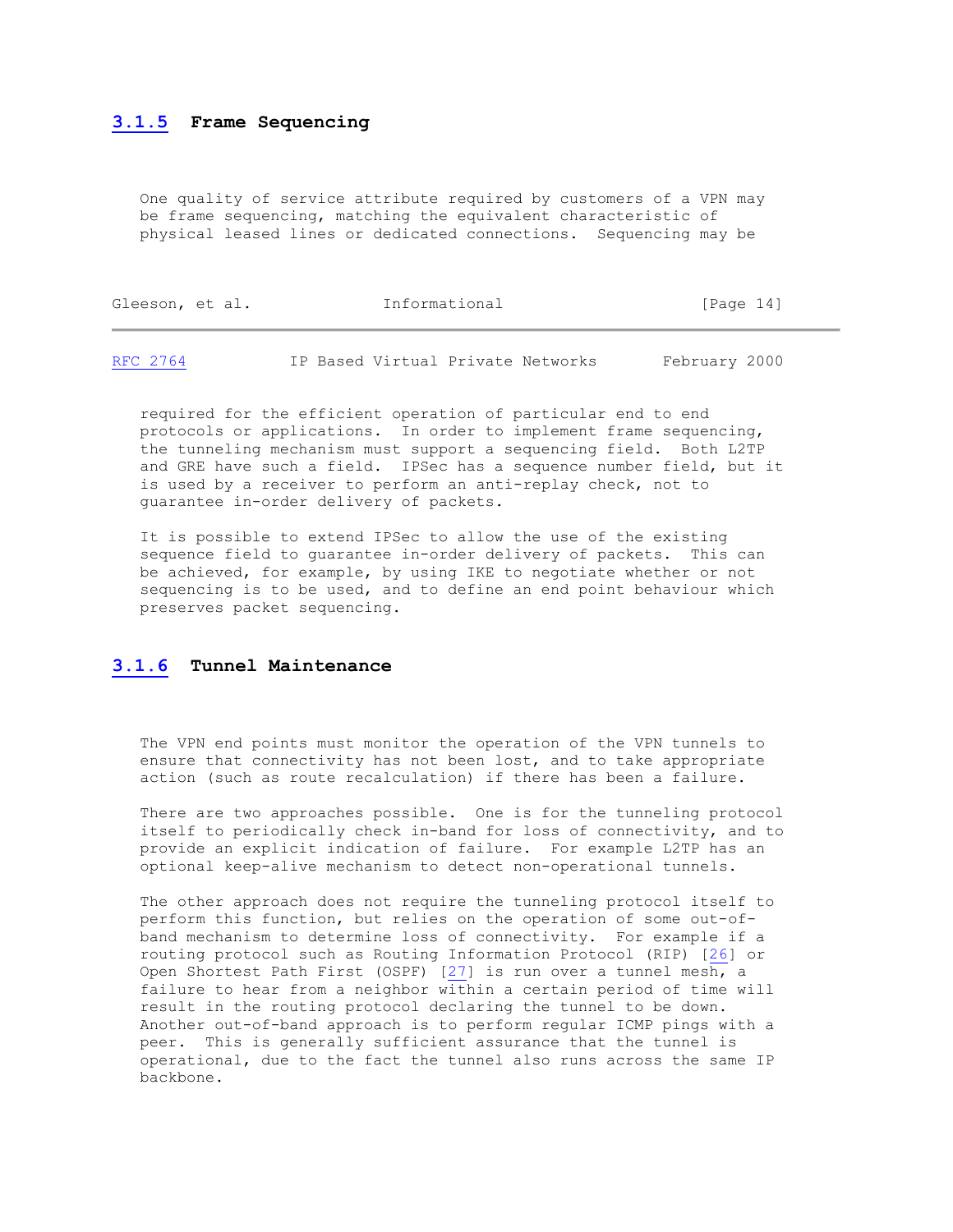When tunnels are established dynamically a distinction needs to be drawn between the static and dynamic tunnel information needed. Before a tunnel can be established some static information is needed by a node, such as the identify of the remote end point and the attributes of the tunnel to propose and accept. This is typically put in place as a result of a configuration operation. As a result of the signalling exchange to establish a tunnel, some dynamic state is established in each end point, such as the value of the multiplexing field or keys to be used. For example with IPSec, the establishment of a Security Association (SA) puts in place the keys to be used for the lifetime of that SA.

| $\sim$<br>GTEESOII, | $\sim$<br>et.<br>a⊥. | _<br>Informational | ∸∸ |
|---------------------|----------------------|--------------------|----|
|                     |                      |                    |    |
|                     |                      |                    |    |

[RFC 2764](https://tools.ietf.org/html/rfc2764) IP Based Virtual Private Networks February 2000

 Different policies may be used as to when to trigger the establishment of a dynamic tunnel. One approach is to use a data driven approach and to trigger tunnel establishment whenever there is data to be transferred, and to timeout the tunnel due to inactivity. This approach is particularly useful if resources for the tunnel are being allocated in the network for QoS purposes. Another approach is to trigger tunnel establishment whenever the static tunnel configuration information is installed, and to attempt to keep the tunnel up all the time.

# **[3.1.7](https://tools.ietf.org/html/rfc2764#section-3.1.7) Large MTUs**

 An IP tunnel has an associated Maximum Transmission Unit (MTU), just like a regular link. It is conceivable that this MTU may be larger than the MTU of one or more individual hops along the path between tunnel endpoints. If so, some form of frame fragmentation will be required within the tunnel.

 If the frame to be transferred is mapped into one IP datagram, normal IP fragmentation will occur when the IP datagram reaches a hop with an MTU smaller than the IP tunnel's MTU. This can have undesirable performance implications at the router performing such mid-tunnel fragmentation.

 An alternative approach is for the tunneling protocol itself to incorporate a segmentation and reassembly capability that operates at the tunnel level, perhaps using the tunnel sequence number and an end-of-message marker of some sort. (Note that multilink PPP uses a mechanism similar to this to fragment packets). This avoids IP level fragmentation within the tunnel itself. None of the existing tunneling protocols support such a mechanism.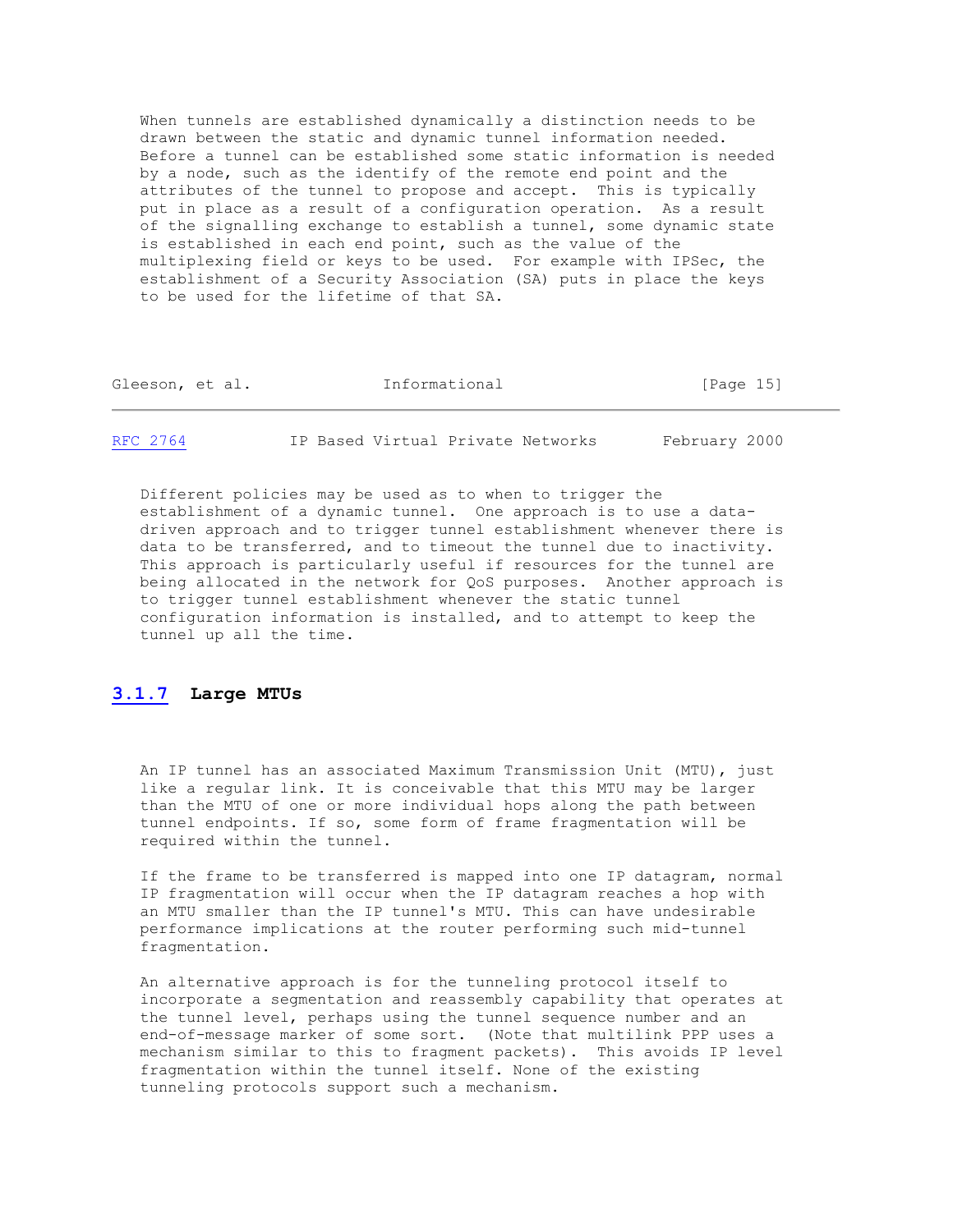#### **[3.1.8](https://tools.ietf.org/html/rfc2764#section-3.1.8) Minimization of Tunnel Overhead**

 There is clearly benefit in minimizing the overhead of any tunneling mechanisms. This is particularly important for the transport of jitter and latency sensitive traffic such as packetized voice and video. On the other hand, the use of security mechanisms, such as IPSec, do impose their own overhead, hence the objective should be to minimize overhead over and above that needed for security, and to not burden those tunnels in which security is not mandatory with unnecessary overhead.

 One area where the amount of overhead may be significant is when voluntary tunneling is used for dial-up remote clients connecting to a VPN, due to the typically low bandwidth of dial-up links. This is discussed further in [section 6.3.](https://tools.ietf.org/html/rfc2764#section-6.3)

| Gleeson, et al. |  | Informational | [Page 16] |  |
|-----------------|--|---------------|-----------|--|
|                 |  |               |           |  |
|                 |  |               |           |  |

[RFC 2764](https://tools.ietf.org/html/rfc2764) IP Based Virtual Private Networks February 2000

#### **[3.1.9](https://tools.ietf.org/html/rfc2764#section-3.1.9) Flow and congestion control**

 During the development of the L2TP protocol procedures were developed for flow and congestion control. These were necessitated primarily because of the need to provide adequate performance over lossy networks when PPP compression is used, which, unlike IP Payload Compression Protocol (IPComp) [\[28\]](https://tools.ietf.org/html/rfc2764#ref-28), is stateful across packets. Another motivation was to accommodate devices with very little buffering, used for example to terminate low speed dial-up lines. However the flow and congestion control mechanisms defined in the final version of the L2TP specification are used only for the control channels, and not for data traffic.

 In general the interactions between multiple layers of flow and congestion control schemes can be very complex. Given the predominance of TCP traffic in today's networks and the fact that TCP has its own end-to-end flow and congestion control mechanisms, it is not clear that there is much benefit to implementing similar mechanisms within tunneling protocols. Good flow and congestion control schemes, that can adapt to a wide variety of network conditions and deployment scenarios are complex to develop and test, both in themselves and in understanding the interaction with other schemes that may be running in parallel. There may be some benefit, however, in having the capability whereby a sender can shape traffic to the capacity of a receiver in some manner, and in providing the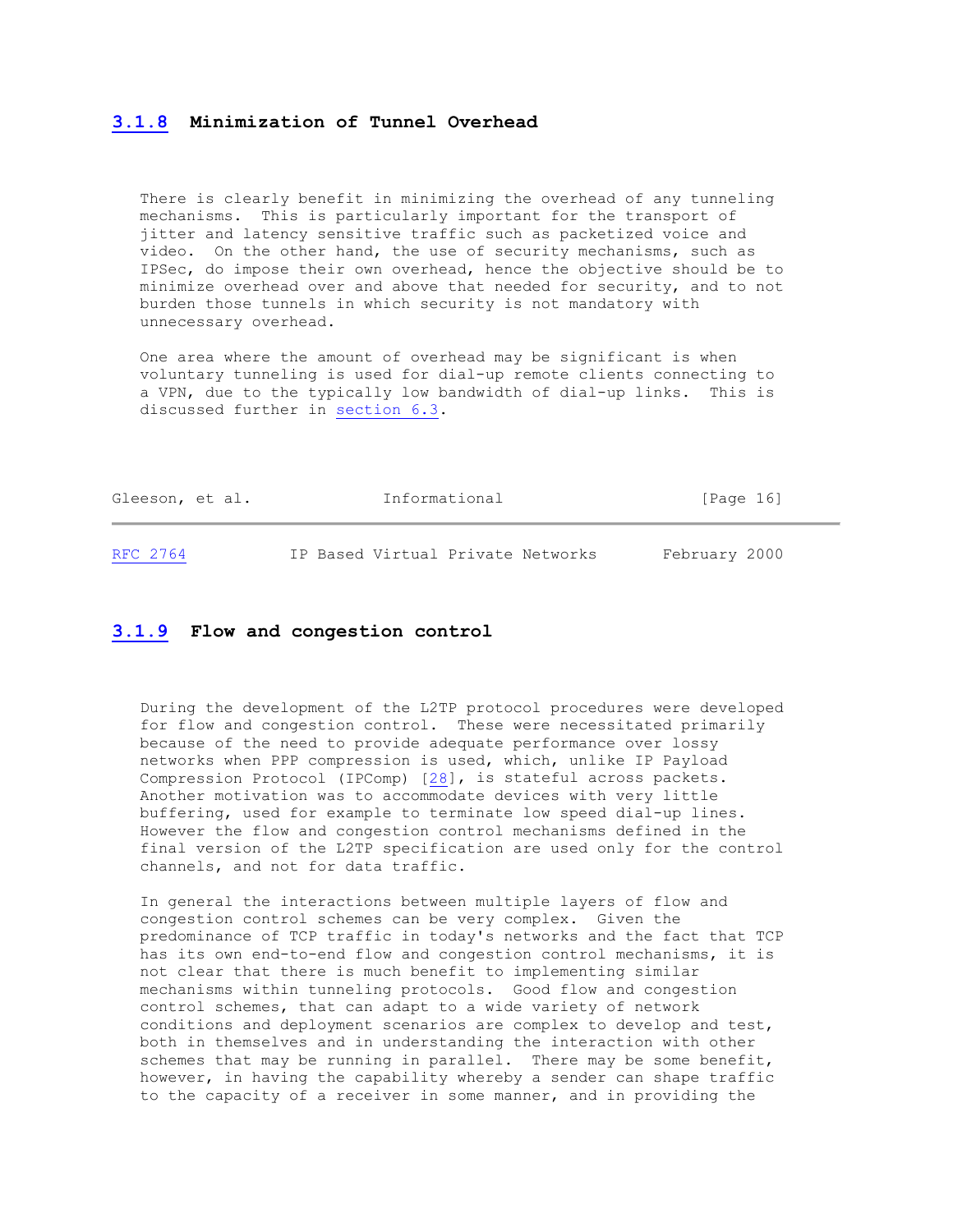protocol mechanisms to allow a receiver to signal its capabilities to a sender. This is an area that may benefit from further study.

 Note also the work of the Performance Implications of Link Characteristics (PILC) working group of the IETF, which is examining how the properties of different network links can have an impact on the performance of Internet protocols operating over those links.

#### **[3.1.10](https://tools.ietf.org/html/rfc2764#section-3.1.10) QoS / Traffic Management**

 As noted above, customers may require that VPNs yield similar behaviour to physical leased lines or dedicated connections with respect to such QoS parameters as loss rates, jitter, latency and bandwidth guarantees. How such guarantees could be delivered will, in general, be a function of the traffic management characteristics of the VPN nodes themselves, and the access and backbone networks across which they are connected.

 A full discussion of QoS and VPNs is outside the scope of this document, however by modeling a VPN tunnel as just another type of link layer, many of the existing mechanisms developed for ensuring QoS over physical links can also be applied. For example at a VPN node, the mechanisms of policing, marking, queuing, shaping and

| Gleeson, et al. | Informational | [Paqe 17] |  |
|-----------------|---------------|-----------|--|
|                 |               |           |  |

[RFC 2764](https://tools.ietf.org/html/rfc2764) IP Based Virtual Private Networks February 2000

 scheduling can all be applied to VPN traffic with VPN-specific parameters, queues and interfaces, just as for non-VPN traffic. The techniques developed for Diffserv, Intserv and for traffic engineering in MPLS are also applicable. See also [\[29\]](https://tools.ietf.org/html/rfc2764#ref-29) for a discussion of QoS and VPNs.

 It should be noted, however, that this model of tunnel operation is not necessarily consistent with the way in which specific tunneling protocols are currently modeled. While a model is an aid to comprehension, and not part of a protocol specification, having differing models can complicate discussions, particularly if a model is misinterpreted as being part of a protocol specification or as constraining choice of implementation method. For example, IPSec tunnel processing can be modeled both as an interface and as an attribute of a particular packet flow.

#### **[3.2](https://tools.ietf.org/html/rfc2764#section-3.2) Recommendations**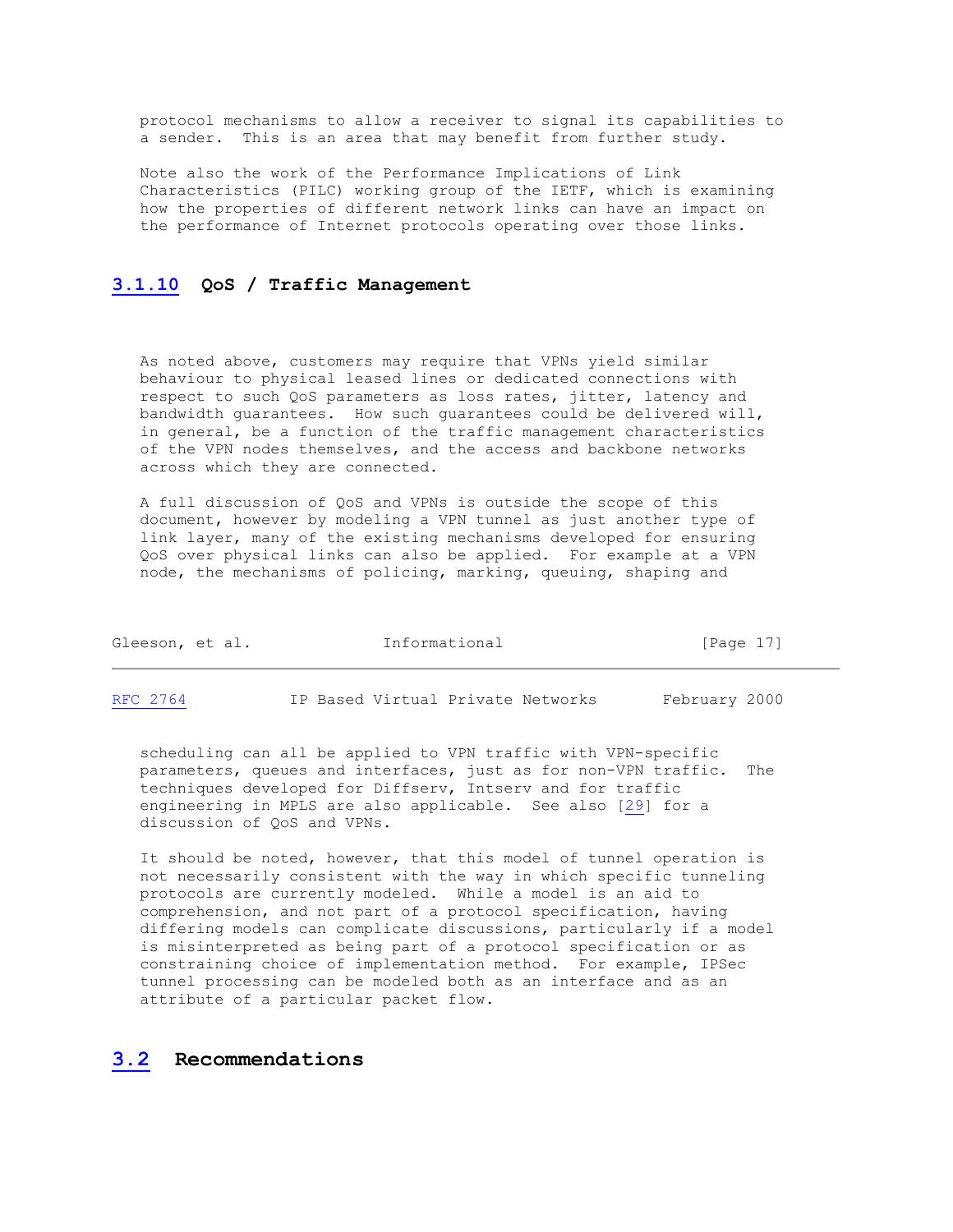IPSec is needed whenever there is a requirement for strong encryption or strong authentication. It also supports multiplexing and a signalling protocol - IKE. However extending the IPSec protocol suite to also cover the following areas would be beneficial, in order to better support the tunneling requirements of a VPN environment.

- the transport of a VPN-ID when establishing an SA (3.1.2)
- a null encryption and null authentication option (3.1.3)
- multiprotocol operation (3.1.4)
- frame sequencing (3.1.5)

 L2TP provides no data security by itself, and any PPP security mechanisms used do not apply to the L2TP protocol itself, so that in order for strong security to be provided L2TP must run over IPSec. Defining specific modes of operation for IPSec when it is used to support L2TP traffic will aid interoperability. This is currently a work item for the proposed L2TP working group.

# **[4.0](https://tools.ietf.org/html/rfc2764#section-4.0) VPN Types:**

Virtual Leased Lines

 The simplest form of a VPN is a 'Virtual Leased Line' (VLL) service. In this case a point-to-point link is provided to a customer, connecting two CPE devices, as illustrated below. The link layer type used to connect the CPE devices to the ISP nodes can be any link layer type, for example an ATM VCC or a Frame Relay circuit. The CPE devices can be either routers bridges or hosts.

Gleeson, et al. **Informational** [Page 18]

[RFC 2764](https://tools.ietf.org/html/rfc2764) IP Based Virtual Private Networks February 2000

 The two ISP nodes are both connected to an IP network, and an IP tunnel is set up between them. Each ISP node is configured to bind the stub link and the IP tunnel together at layer 2 (e.g., an ATM VCC and the IP tunnel). Frames are relayed between the two links. For example the ATM Adaptation Layer 5 (AAL5) payload is taken and encapsulated in an IPSec tunnel, and vice versa. The contents of the AAL5 payload are opaque to the ISP node, and are not examined there.

|  | +--------+    ------------ | -----------                                                        |  |
|--|----------------------------|--------------------------------------------------------------------|--|
|  |                            |                                                                    |  |
|  |                            | CPE -------  edge    -----( backbone   ) -----  edge    ------ CPE |  |
|  |                            | +---+ ATM   node   ( )   node   ATM +---+                          |  |
|  | VCC +--------+ ----------- | +--------+ VCC                                                     |  |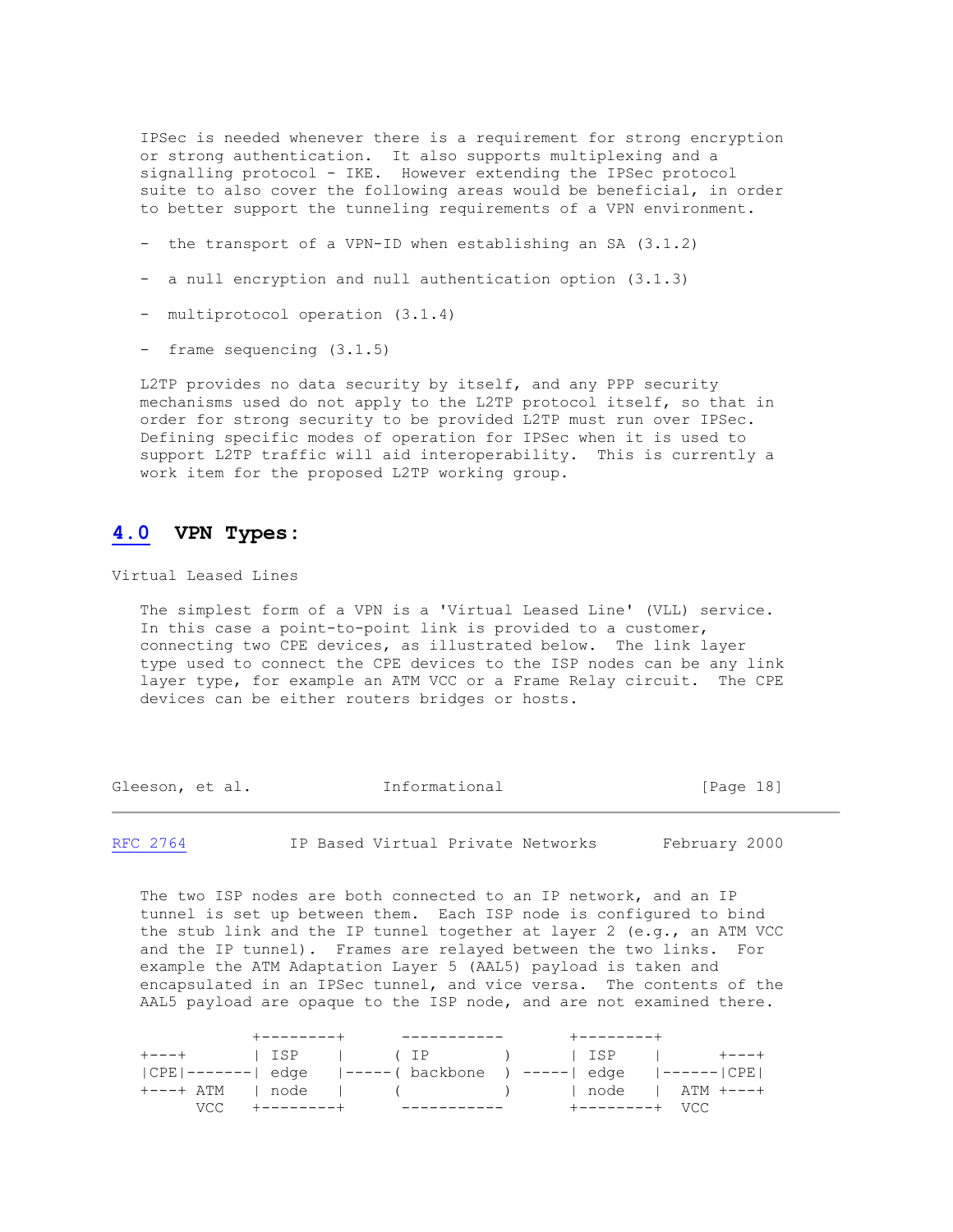<--------- IP Tunnel -------->

10.1.1.5 subnet = 10.1.1.4/30 10.1.1.6 Addressing used by customer (transparent to provider)

#### Figure 4.1: VLL Example

 To a customer it looks the same as if a single ATM VCC or Frame Relay circuit were used to interconnect the CPE devices, and the customer could be unaware that part of the circuit was in fact implemented over an IP backbone. This may be useful, for example, if a provider wishes to provide a LAN interconnect service using ATM as the network interface, but does not have an ATM network that directly interconnects all possible customer sites.

 It is not necessary that the two links used to connect the CPE devices to the ISP nodes be of the same media type, but in this case the ISP nodes cannot treat the traffic in an opaque manner, as described above. Instead the ISP nodes must perform the functions of an interworking device between the two media types (e.g., ATM and Frame Relay), and perform functions such as LLC/SNAP to NLPID conversion, mapping between ARP protocol variants and performing any media specific processing that may be expected by the CPE devices (e.g., ATM OAM cell handling or Frame Relay XID exchanges).

 The IP tunneling protocol used must support multiprotocol operation and may need to support sequencing, if that characteristic is important to the customer traffic. If the tunnels are established using a signalling protocol, they may be set up in a data driven manner, when a frame is received from a customer link and no tunnel exists, or the tunnels may be established at provisioning time and kept up permanently.

| Informational<br>Gleeson, et al. | [Page 19] |  |
|----------------------------------|-----------|--|
|----------------------------------|-----------|--|

[RFC 2764](https://tools.ietf.org/html/rfc2764) IP Based Virtual Private Networks February 2000

 Note that the use of the term 'VLL' in this document is different to that used in the definition of the Diffserv Expedited Forwarding Per Hop Behaviour (EF-PHB) [\[30\]](https://tools.ietf.org/html/rfc2764#ref-30). In that document a VLL is used to mean a low latency, low jitter, assured bandwidth path, which can be provided using the described PHB. Thus the focus there is primarily on link characteristics that are temporal in nature. In this document the term VLL does not imply the use of any specific QoS mechanism, Diffserv or otherwise. Instead the focus is primarily on link characteristics that are more topological in nature, (e.g., such as constructing a link which includes an IP tunnel as one segment of the link). For a truly complete emulation of a link layer both the temporal and topological aspects need to be taken into account.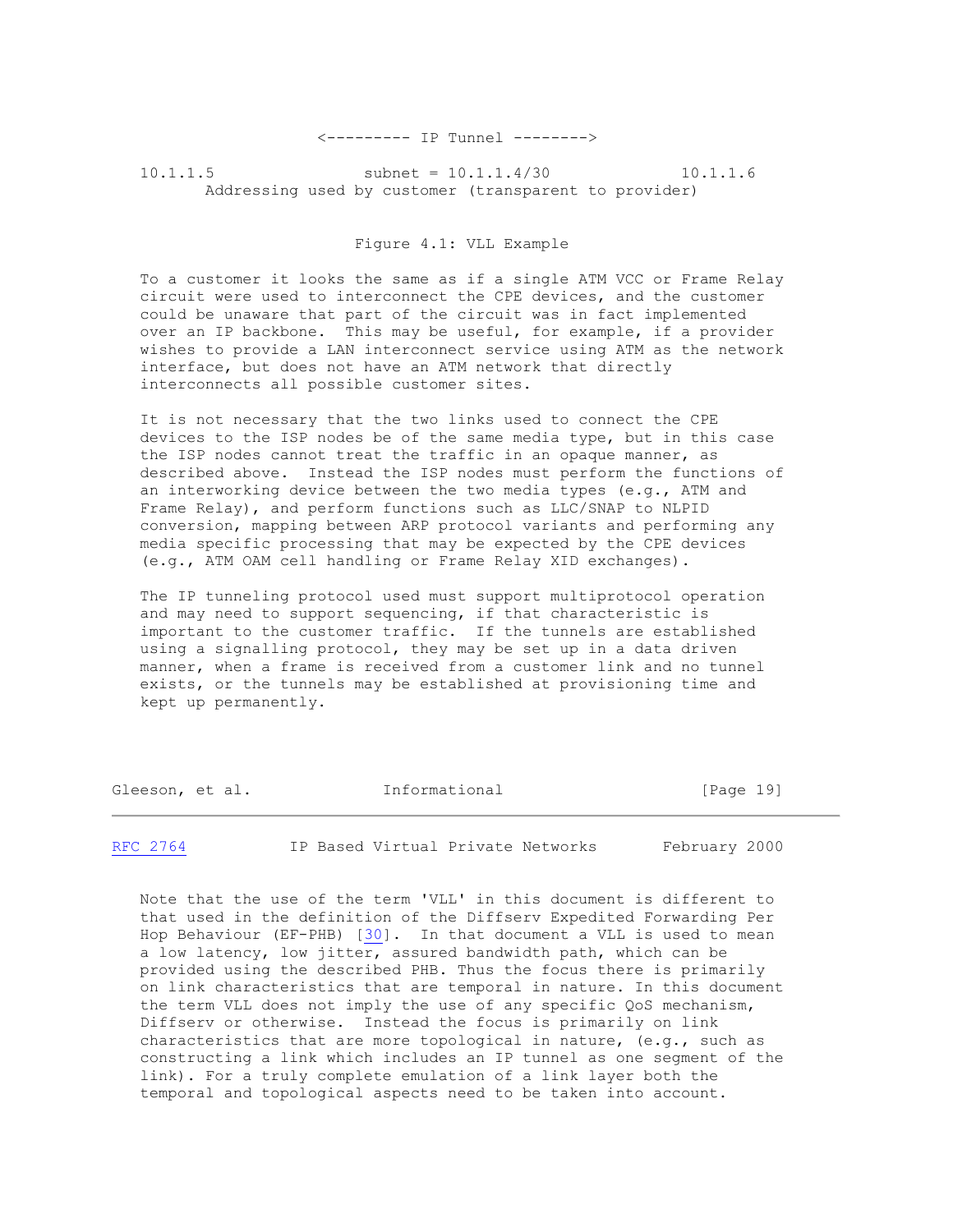# **[5.0](https://tools.ietf.org/html/rfc2764#section-5.0) VPN Types:**

Virtual Private Routed Networks

# **[5.1](https://tools.ietf.org/html/rfc2764#section-5.1) VPRN Characteristics**

 A Virtual Private Routed Network (VPRN) is defined to be the emulation of a multi-site wide area routed network using IP facilities. This section looks at how a network-based VPRN service can be provided. CPE-based VPRNs are also possible, but are not specifically discussed here. With network-based VPRNs many of the issues that need to be addressed are concerned with configuration and operational issues, which must take into account the split in administrative responsibility between the service provider and the service user.

 The distinguishing characteristic of a VPRN, in comparison to other types of VPNs, is that packet forwarding is carried out at the network layer. A VPRN consists of a mesh of IP tunnels between ISP routers, together with the routing capabilities needed to forward traffic received at each VPRN node to the appropriate destination site. Attached to the ISP routers are CPE routers connected via one or more links, termed 'stub' links. There is a VPRN specific forwarding table at each ISP router to which members of the VPRN are connected. Traffic is forwarded between ISP routers, and between ISP routers and customer sites, using these forwarding tables, which contain network layer reachability information (in contrast to a Virtual Private LAN Segment type of VPN (VPLS) where the forwarding tables contain MAC layer reachability information - see [section 7.0\)](https://tools.ietf.org/html/rfc2764#section-7.0).

 An example VPRN is illustrated in the following diagram, which shows 3 ISP edge routers connected via a full mesh of IP tunnels, used to interconnect 4 CPE routers. One of the CPE routers is multihomed to the ISP network. In the multihomed case, all stub links may be active, or, as shown, there may be one primary and one or more backup links to be used in case of failure of the primary. The term ' backdoor' link is used to refer to a link between two customer sites

| Gleeson, et al.                         |     | Informational                     |     | [Paqe 20]                                |
|-----------------------------------------|-----|-----------------------------------|-----|------------------------------------------|
| RFC 2764                                |     | IP Based Virtual Private Networks |     | February 2000                            |
| that does not traverse the ISP network. |     |                                   |     |                                          |
| $10.1.1.0/30$ +--------+<br>$+ - - - +$ | ISP | IP tunnel                         | ISP | $+$ --------+ 10.2.2.0/30<br>$+ - - - +$ |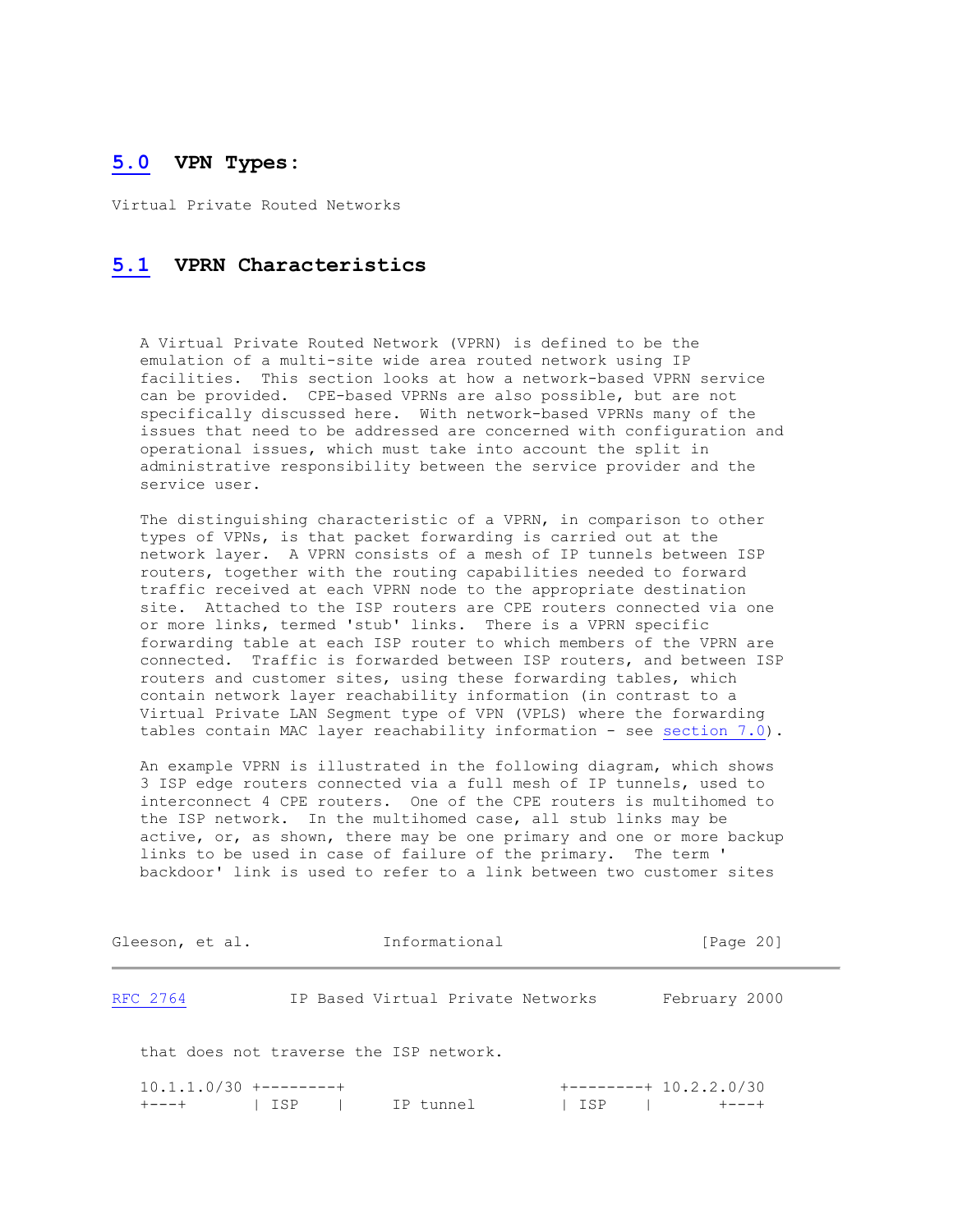

#### Figure 5.1: VPRN Example

 The principal benefit of a VPRN is that the complexity and the configuration of the CPE routers is minimized. To a CPE router, the ISP edge router appears as a neighbor router in the customer's network, to which it sends all traffic, using a default route. The tunnel mesh that is set up to transfer traffic extends between the ISP edge routers, not the CPE routers. In effect the burden of tunnel establishment and maintenance and routing configuration is outsourced to the ISP. In addition other services needed for the operation of a VPN such as the provision of a firewall and QoS processing can be handled by a small number of ISP edge routers, rather than a large number of potentially heterogeneous CPE devices. The introduction and management of new services can also be more easily handled, as this can be achieved without the need to upgrade any CPE equipment. This latter benefit is particularly important when there may be large numbers of residential subscribers using VPN services to access private corporate networks. In this respect the model is somewhat akin to that used for telephony services, whereby new services (e.g., call waiting) can be introduced with no change in subscriber equipment.

| Gleeson, et al. | Informational                     | [Page 21]     |
|-----------------|-----------------------------------|---------------|
| RFC 2764        | IP Based Virtual Private Networks | February 2000 |

 The VPRN type of VPN is in contrast to one where the tunnel mesh extends to the CPE routers, and where the ISP network provides layer 2 connectivity alone. The latter case can be implemented either as a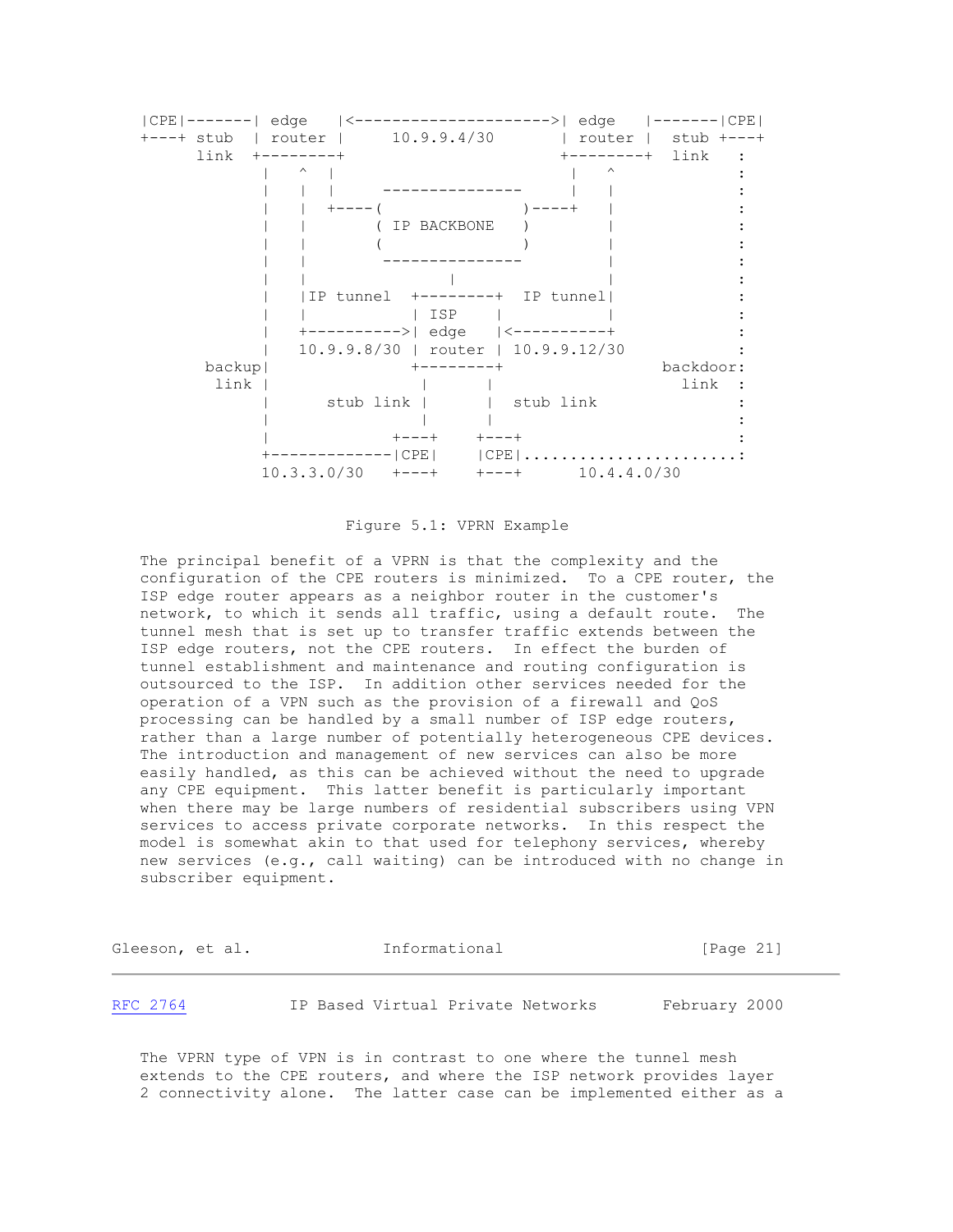set of VLLs between CPE routers (see [section 4.0\)](https://tools.ietf.org/html/rfc2764#section-4.0), in which case the ISP network provides a set of layer 2 point-to-point links, or as a VPLS (see [section 7.0\)](https://tools.ietf.org/html/rfc2764#section-7.0), in which case the ISP network is used to emulate a multiaccess LAN segment. With these scenarios a customer may have more flexibility (e.g., any IGP or any protocol can be run across all customer sites) but this usually comes at the expense of a more complex configuration for the customer. Thus, depending on customer requirements, a VPRN or a VPLS may be the more appropriate solution.

 Because a VPRN carries out forwarding at the network layer, a single VPRN only directly supports a single network layer protocol. For multiprotocol support, a separate VPRN for each network layer protocol could be used, or one protocol could be tunneled over another (e.g., non-IP protocols tunneled over an IP VPRN) or alternatively the ISP network could be used to provide layer 2 connectivity only, such as with a VPLS as mentioned above.

 The issues to be addressed for VPRNs include initial configuration, determination by an ISP edge router of the set of links that are in each VPRN, the set of other routers that have members in the VPRN, and the set of IP address prefixes reachable via each stub link, determination by a CPE router of the set of IP address prefixes to be forwarded to an ISP edge router, the mechanism used to disseminate stub reachability information to the correct set of ISP routers, and the establishment and use of the tunnels used to carry the data traffic. Note also that, although discussed first for VPRNs, many of these issues also apply to the VPLS scenario described later, with the network layer addresses being replaced by link layer addresses.

 Note that VPRN operation is decoupled from the mechanisms used by the customer sites to access the Internet. A typical scenario would be for the ISP edge router to be used to provide both VPRN and Internet connectivity to a customer site. In this case the CPE router just has a default route pointing to the ISP edge router, with the latter being responsible for steering private traffic to the VPRN and other traffic to the Internet, and providing firewall functionality between the two domains. Alternatively a customer site could have Internet connectivity via an ISP router not involved in the VPRN, or even via a different ISP. In this case the CPE device is responsible for splitting the traffic into the two domains and providing firewall functionality.

Gleeson, et al. **Informational** [Page 22]

[RFC 2764](https://tools.ietf.org/html/rfc2764) IP Based Virtual Private Networks February 2000

**[5.1.1](https://tools.ietf.org/html/rfc2764#section-5.1.1) Topology**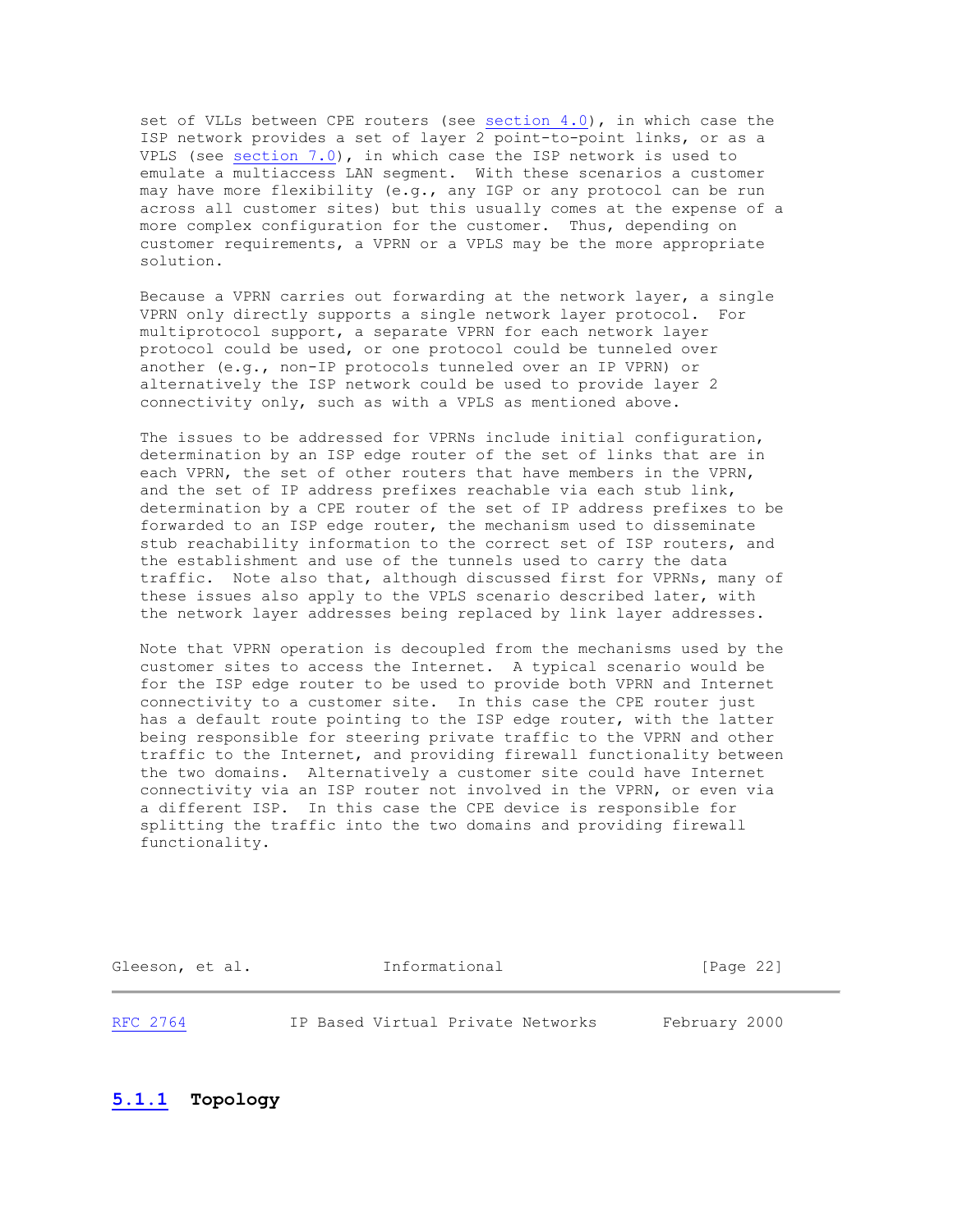The topology of a VPRN may consist of a full mesh of tunnels between each VPRN node, or may be an arbitrary topology, such as a set of remote offices connected to the nearest regional site, with these regional sites connected together via a full or partial mesh. With VPRNs using IP tunnels there is much less cost assumed with full meshing than in cases where physical resources (e.g., a leased line) must be allocated for each connected pair of sites, or where the tunneling method requires resources to be allocated in the devices used to interconnect the edge routers (e.g., Frame Relay DLCIs). A full mesh topology yields optimal routing, since it precludes the need for traffic between two sites to traverse a third. Another attraction of a full mesh is that there is no need to configure topology information for the VPRN. Instead, given the member routers of a VPRN, the topology is implicit. If the number of ISP edge routers in a VPRN is very large, however, a full mesh topology may not be appropriate, due to the scaling issues involved, for example, the growth in the number of tunnels needed between sites, (which for n sites is n(n-1)/2), or the number of routing peers per router. Network policy may also lead to non full mesh topologies, for example an administrator may wish to set up the topology so that traffic between two remote sites passes through a central site, rather than go directly between the remote sites. It is also necessary to deal with the scenario where there is only partial connectivity across the IP backbone under certain error conditions (e.g. A can reach B, and B can reach C, but A cannot reach C directly), which can occur if policy routing is being used.

 For a network-based VPRN, it is assumed that each customer site CPE router connects to an ISP edge router through one or more point-to point stub links (e.g. leased lines, ATM or Frame Relay connections). The ISP routers are responsible for learning and disseminating reachability information amongst themselves. The CPE routers must learn the set of destinations reachable via each stub link, though this may be as simple as a default route.

 The stub links may either be dedicated links, set up via provisioning, or may be dynamic links set up on demand, for example using PPP, voluntary tunneling (see [section 6.3\)](https://tools.ietf.org/html/rfc2764#section-6.3), or ATM signalling. With dynamic links it is necessary to authenticate the subscriber, and determine the authorized resources that the subscriber can access (e.g. which VPRNs the subscriber may join). Other than the way the subscriber is initially bound to the VPRN, (and this process may involve extra considerations such as dynamic IP address assignment), the subsequent VPRN mechanisms and services can be used for both types of subscribers in the same way.

| Gleeson, et al. | Informational | [Page 23] |
|-----------------|---------------|-----------|
|                 |               |           |

[RFC 2764](https://tools.ietf.org/html/rfc2764) IP Based Virtual Private Networks February 2000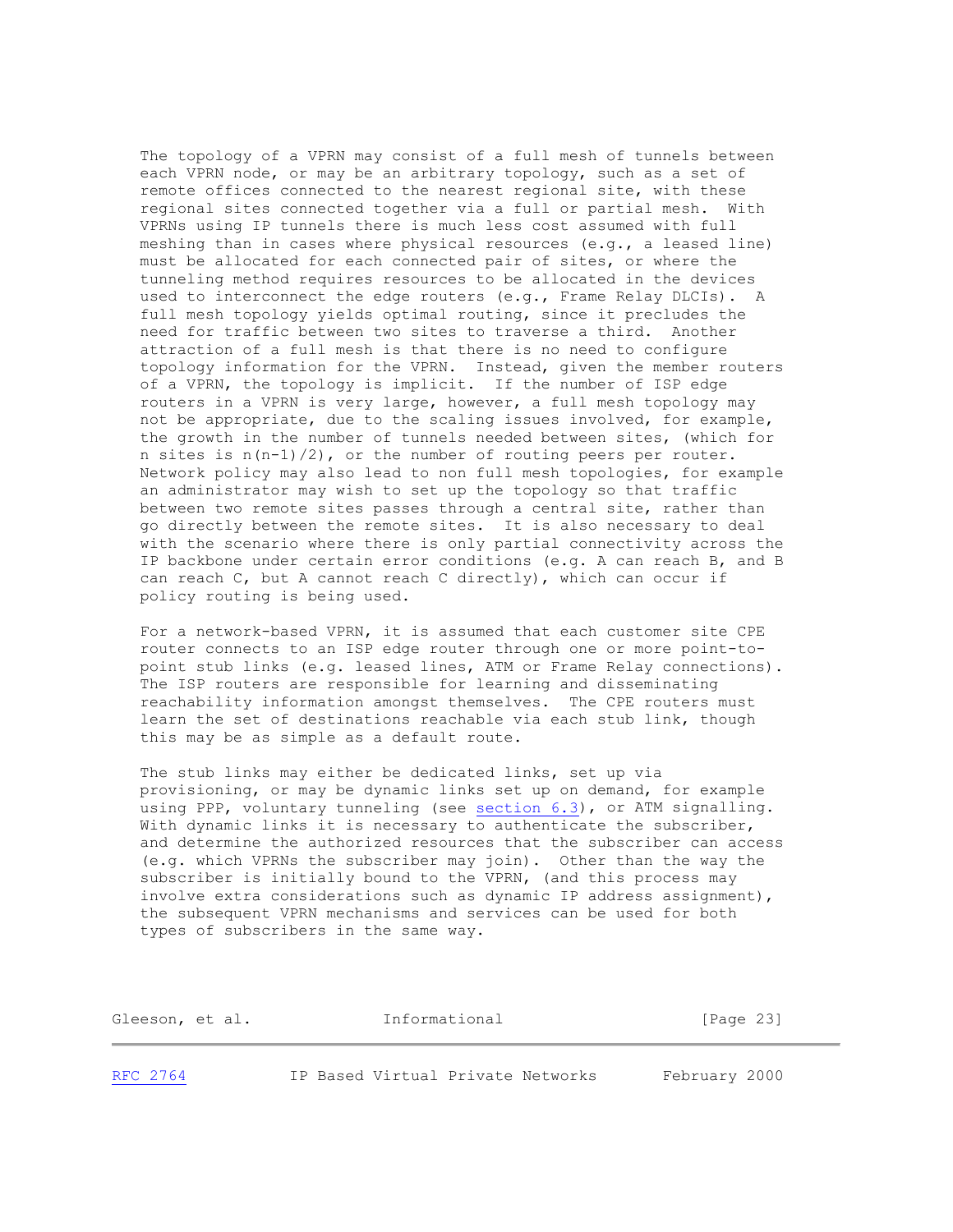#### **[5.1.2](https://tools.ietf.org/html/rfc2764#section-5.1.2) Addressing**

 The addressing used within a VPRN may have no relation to the addressing used on the IP backbone over which the VPRN is instantiated. In particular non-unique private IP addressing may be used [\[4\]](https://tools.ietf.org/html/rfc2764#ref-4). Multiple VPRNs may be instantiated over the same set of physical devices, and they may use the same or overlapping address spaces.

# **[5.1.3](https://tools.ietf.org/html/rfc2764#section-5.1.3) Forwarding**

 For a VPRN the tunnel mesh forms an overlay network operating over an IP backbone. Within each of the ISP edge routers there must be VPN specific forwarding state to forward packets received from stub links ('ingress traffic') to the appropriate next hop router, and to forward packets received from the core ('egress traffic') to the appropriate stub link. For cases where an ISP edge router supports multiple stub links belonging to the same VPRN, the tunnels can, as a local matter, either terminate on the edge router, or on a stub link. In the former case a VPN specific forwarding table is needed for egress traffic, in the latter case it is not. A VPN specific forwarding table is generally needed in the ingress direction, in order to direct traffic received on a stub link onto the correct IP tunnel towards the core.

 Also since a VPRN operates at the internetwork layer, the IP packets sent over a tunnel will have their Time to Live (TTL) field decremented in the normal manner, preventing packets circulating indefinitely in the event of a routing loop within the VPRN.

# **[5.1.4](https://tools.ietf.org/html/rfc2764#section-5.1.4) Multiple concurrent VPRN connectivity**

 Note also that a single customer site may belong concurrently to multiple VPRNs and may want to transmit traffic both onto one or more VPRNs and to the default Internet, over the same stub link. There are a number of possible approaches to this problem, but these are outside the scope of this document.

# **[5.2](https://tools.ietf.org/html/rfc2764#section-5.2) VPRN Related Work**

VPRN requirements and mechanisms have been discussed previously in a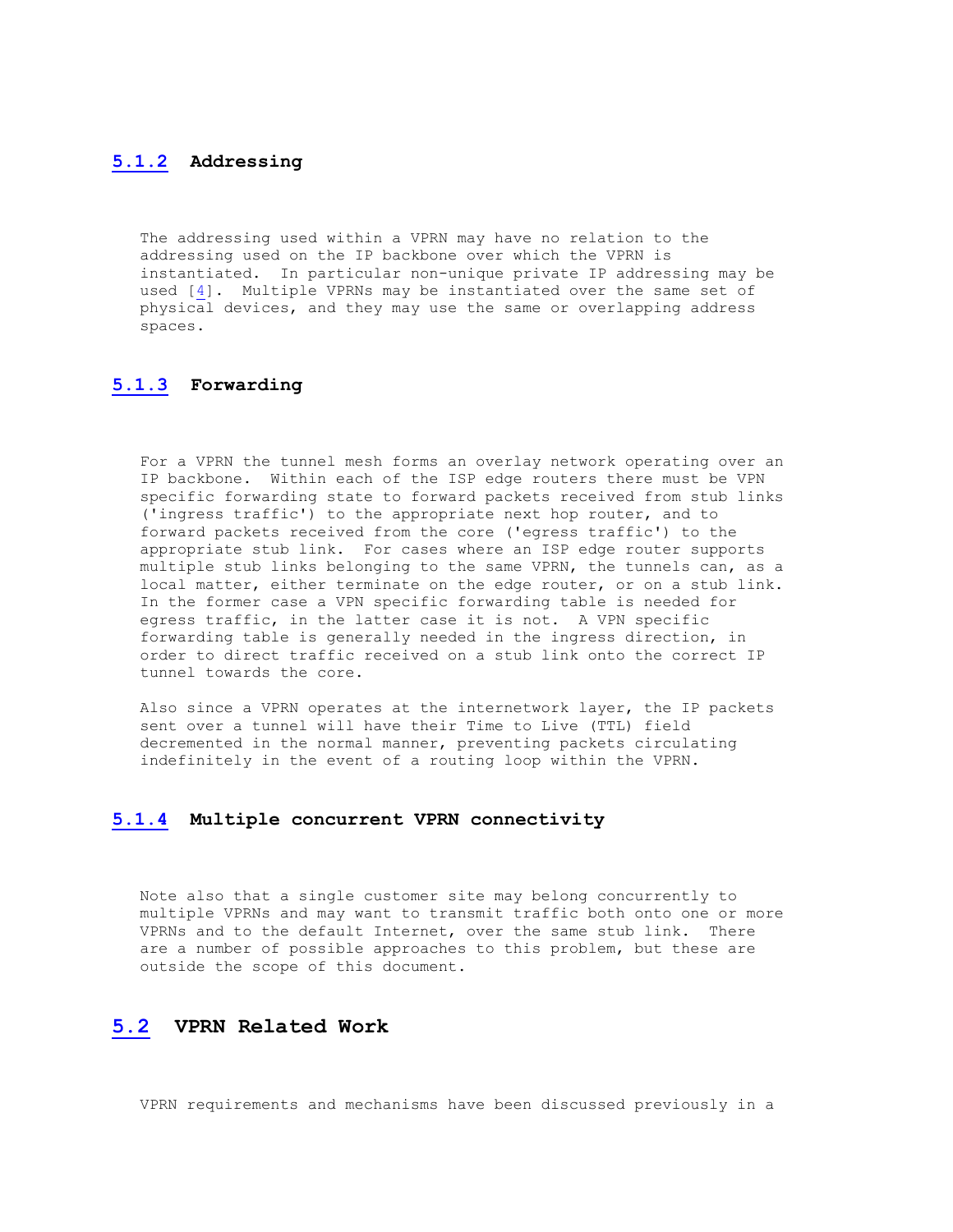number of different documents. One of the first was [\[10\]](https://tools.ietf.org/html/rfc2764#ref-10), which showed how the same VPN functionality can be implemented over both MPLS and non-MPLS networks. Some others are briefly discussed below.

 There are two main variants as regards the mechanisms used to provide VPRN membership and reachability functionality, - overlay and piggybacking. These are discussed in greater detail in sections

| Gleeson, et al. |  |  | Informational | [Page $24$ ] |  |
|-----------------|--|--|---------------|--------------|--|
|-----------------|--|--|---------------|--------------|--|

[RFC 2764](https://tools.ietf.org/html/rfc2764) IP Based Virtual Private Networks February 2000

 5.3.2, 5.3.3 and 5.3.4 below. An example of the overlay model is described in [\[14\]](https://tools.ietf.org/html/rfc2764#ref-14), which discusses the provision of VPRN functionality by means of a separate per-VPN routing protocol instance and route and forwarding table instantiation, otherwise known as virtual routing. Each VPN routing instance is isolated from any other VPN routing instance, and from the routing used across the backbone. As a result any routing protocol (e.g. OSPF, RIP2, IS-IS) can be run with any VPRN, independently of the routing protocols used in other VPRNs, or in the backbone itself. The VPN model described in [\[12\]](https://tools.ietf.org/html/rfc2764#ref-12) is also an overlay VPRN model using virtual routing. That document is specifically geared towards the provision of VPRN functionality over MPLS backbones, and it describes how VPRN membership dissemination can be automated over an MPLS backbone, by performing VPN neighbor discovery over the base MPLS tunnel mesh. [\[31\]](https://tools.ietf.org/html/rfc2764#ref-31) extends the virtual routing model to include VPN areas, and VPN border routers which route between VPN areas. VPN areas may be defined for administrative or technical reasons, such as different underlying network infrastructures (e.g. ATM, MPLS, IP).

 In contrast [\[15\]](https://tools.ietf.org/html/rfc2764#ref-15) describes the provision of VPN functionality using a piggybacking approach for membership and reachability dissemination, with this information being piggybacked in Border Gateway Protocol 4 (BGP) [\[32\]](https://tools.ietf.org/html/rfc2764#ref-32) packets. VPNs are constructed using BGP policies, which are used to control which sites can communicate with each other. [\[13\]](https://tools.ietf.org/html/rfc2764#ref-13) also uses BGP for piggybacking membership information, and piggybacks reachability information on the protocol used to establish MPLS LSPs (CR-LDP or extended RSVP). Unlike the other proposals, however, this proposal requires the participation on the CPE router to implement the VPN functionality.

# **[5.3](https://tools.ietf.org/html/rfc2764#section-5.3) VPRN Generic Requirements**

 There are a number of common requirements which any network-based VPRN solution must address, and there are a number of different mechanisms that can be used to meet these requirements. These generic issues are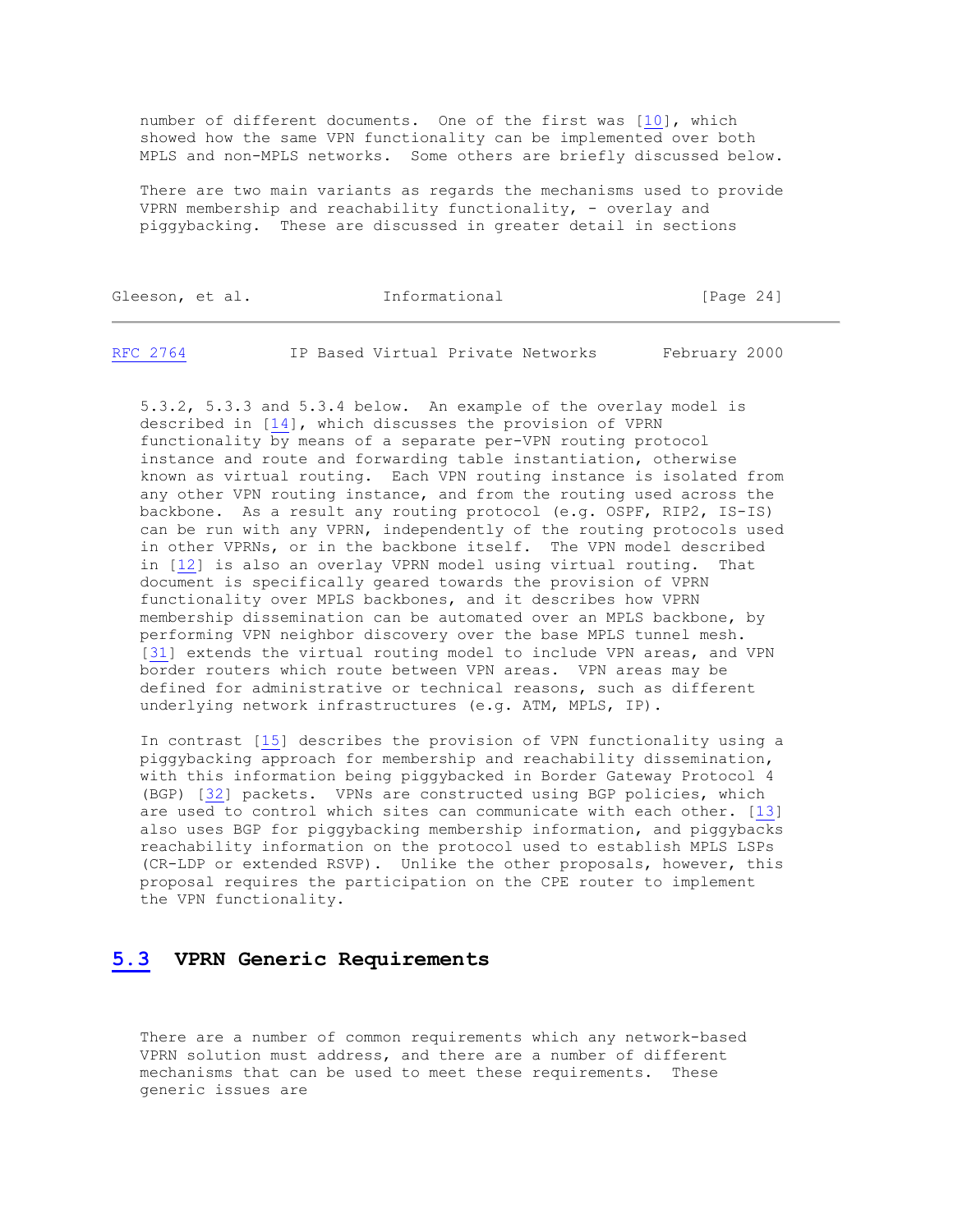- 1) The use of a globally unique VPN identifier in order to be able to refer to a particular VPN.
- 2) VPRN membership determination. An edge router must learn of the local stub links that are in each VPRN, and must learn of the set of other routers that have members in that VPRN.
- 3) Stub link reachability information. An edge router must learn the set of addresses and address prefixes reachable via each stub link.

| Informational<br>Gleeson, et al. |  |  | [Page 25]                         |               |
|----------------------------------|--|--|-----------------------------------|---------------|
| RFC 2764                         |  |  | IP Based Virtual Private Networks | February 2000 |

- 4) Intra-VPRN reachability information. Once an edge router has determined the set of address prefixes associated with each of its stub links, then this information must be disseminated to each other edge router in the VPRN.
- 5) Tunneling mechanism. An edge router must construct the necessary tunnels to other routers that have members in the VPRN, and must perform the encapsulation and decapsulation necessary to send and receive packets over the tunnels.

# **[5.3.1](https://tools.ietf.org/html/rfc2764#section-5.3.1) VPN Identifier**

 The IETF [\[16\]](https://tools.ietf.org/html/rfc2764#ref-16) and the ATM Forum [\[17\]](https://tools.ietf.org/html/rfc2764#ref-17) have standardized on a single format for a globally unique identifier used to identify a VPN - a VPN-ID. Only the format of the VPN-ID has been defined, not its semantics or usage. The aim is to allow its use for a wide variety of purposes, and to allow the same identifier to used with different technologies and mechanisms. For example a VPN-ID can be included in a MIB to identify a VPN for management purposes. A VPN-ID can be used in a control plane protocol, for example to bind a tunnel to a VPN at tunnel establishment time. All packets that traverse the tunnel are then implicitly associated with the identified VPN. A VPN-ID can be used in a data plane encapsulation, to allow for an explicit per-packet identification of the VPN associated with the packet. If a VPN is implemented using different technologies (e.g., IP and ATM) in a network, the same identifier can be used to identify the VPN across the different technologies. Also if a VPN spans multiple administrative domains the same identifier can be used everywhere.

 Most of the VPN schemes developed (e.g. [\[11\]](https://tools.ietf.org/html/rfc2764#ref-11), [\[12\]](https://tools.ietf.org/html/rfc2764#ref-12), [\[13\]](https://tools.ietf.org/html/rfc2764#ref-13), [\[14\]](https://tools.ietf.org/html/rfc2764#ref-14)) require the use of a VPN-ID that is carried in control and/or data packets, which is used to associate the packet with a particular VPN.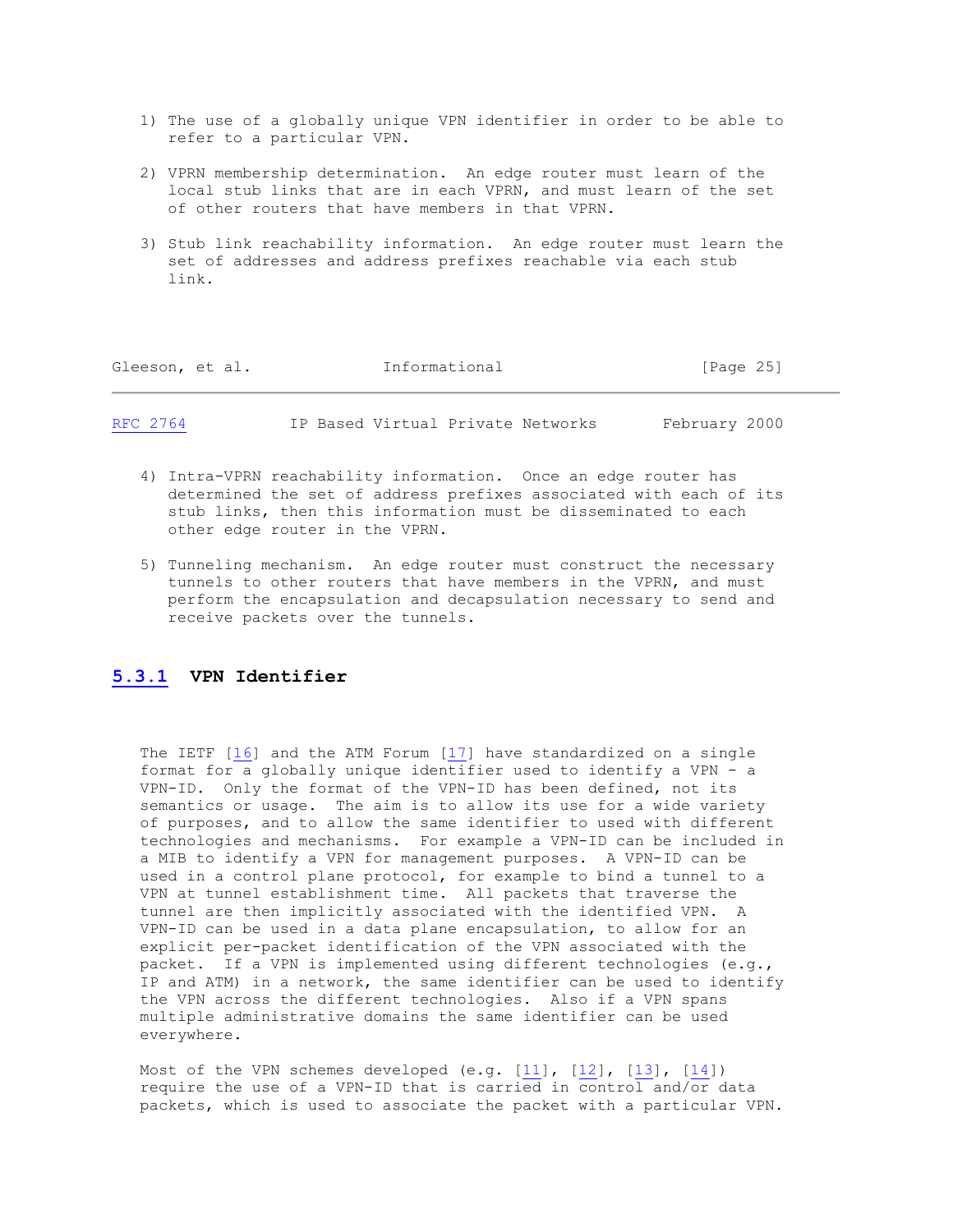Although the use of a VPN-ID in this manner is very common, it is not universal. [\[15\]](https://tools.ietf.org/html/rfc2764#ref-15) describes a scheme where there is no protocol field used to identify a VPN in this manner. In this scheme the VPNs as understood by a user, are administrative constructs, built using BGP policies. There are a number of attributes associated with VPN routes, such as a route distinguisher, and origin and target "VPN", that are used by the underlying protocol mechanisms for disambiguation and scoping, and these are also used by the BGP policy mechanism in the construction of VPNs, but there is nothing corresponding with the VPN-ID as used in the other documents.

 Note also that [\[33\]](https://tools.ietf.org/html/rfc2764#ref-33) defines a multiprotocol encapsulation for use over ATM AAL5 that uses the standard VPN-ID format.

| Gleeson, et al. | Informational                     | [Page 26]     |
|-----------------|-----------------------------------|---------------|
| RFC 2764        | IP Based Virtual Private Networks | February 2000 |

# **[5.3.2](https://tools.ietf.org/html/rfc2764#section-5.3.2) VPN Membership Information Configuration and Dissemination**

 In order to establish a VPRN, or to insert new customer sites into an established VPRN, an ISP edge router must determine which stub links are associated with which VPRN. For static links (e.g. an ATM VCC) this information must be configured into the edge router, since the edge router cannot infer such bindings by itself. An SNMP MIB allowing for bindings between local stub links and VPN identities is one solution.

 For subscribers that attach to the network dynamically (e.g. using PPP or voluntary tunneling) it is possible to make the association between stub link and VPRN as part of the end user authentication processing that must occur with such dynamic links. For example the VPRN to which a user is to be bound may be derived from the domain name the used as part of PPP authentication. If the user is successfully authenticated (e.g. using a Radius server), then the newly created dynamic link can be bound to the correct VPRN. Note that static configuration information is still needed, for example to maintain the list of authorized subscribers for each VPRN, but the location of this static information could be an external authentication server rather than on an ISP edge router. Whether the link was statically or dynamically created, a VPN-ID can be associated with that link to signify to which VPRN it is bound.

 After learning which stub links are bound to which VPRN, each edge router must learn either the identity of, or, at least, the route to, each other edge router supporting other stub links in that particular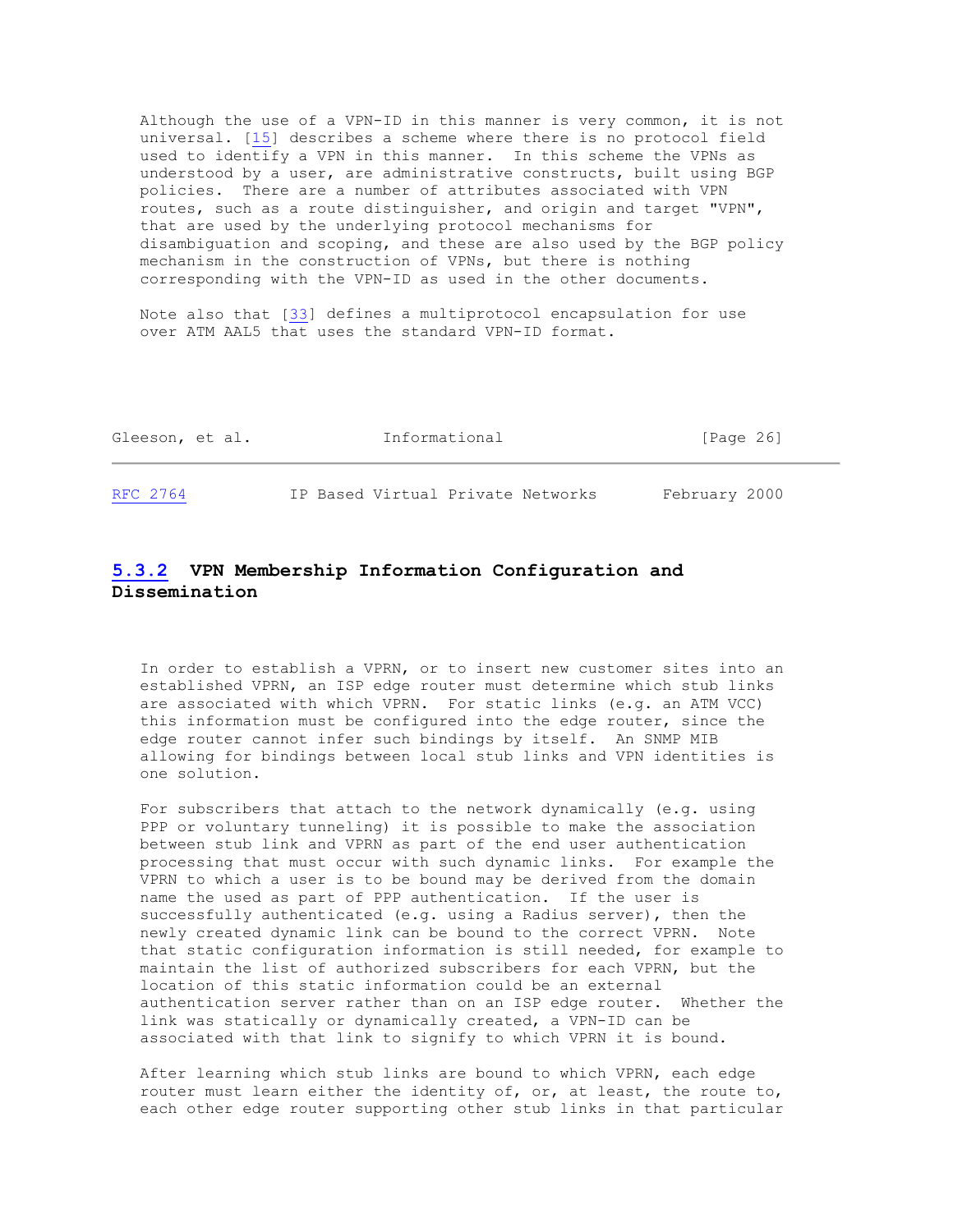VPRN. Implicit in the latter is the notion that there exists some mechanism by which the configured edge routers can then use this edge router and/or stub link identity information to subsequently set up the appropriate tunnels between them. The problem of VPRN member dissemination between participating edge routers, can be solved in a variety of ways, discussed below.

#### **[5.3.2.1](https://tools.ietf.org/html/rfc2764#section-5.3.2.1) Directory Lookup**

The members of a particular VPRN, that is, the identity of the edge routers supporting stub links in the VPRN, and the set of static stub links bound to the VPRN per edge router, could be configured into a directory, which edge routers could query, using some defined mechanism (e.g. Lightweight Directory Access Protocol (LDAP) [\[34\]](https://tools.ietf.org/html/rfc2764#ref-34)), upon startup.

 Using a directory allows either a full mesh topology or an arbitrary topology to be configured. For a full mesh, the full list of member routers in a VPRN is distributed everywhere. For an arbitrary topology, different routers may receive different member lists.

| Gleeson, et al.<br>[Page 27] |  |  |  | Informational |  |  |
|------------------------------|--|--|--|---------------|--|--|
|------------------------------|--|--|--|---------------|--|--|

[RFC 2764](https://tools.ietf.org/html/rfc2764) IP Based Virtual Private Networks February 2000

 Using a directory allows for authorization checking prior to disseminating VPRN membership information, which may be desirable where VPRNs span multiple administrative domains. In such a case, directory to directory protocol mechanisms could also be used to propagate authorized VPRN membership information between the directory systems of the multiple administrative domains.

 There also needs to be some form of database synchronization mechanism (e.g. triggered or regular polling of the directory by edge routers, or active pushing of update information to the edge routers by the directory) in order for all edge routers to learn the identity of newly configured sites inserted into an active VPRN, and also to learn of sites removed from a VPRN.

#### **[5.3.2.2](https://tools.ietf.org/html/rfc2764#section-5.3.2.2) Explicit Management Configuration**

 A VPRN MIB could be defined which would allow a central management system to configure each edge router with the identities of each other participating edge router and the identity of each of the static stub links bound to the VPRN. Like the use of a directory, this mechanism allows both full mesh and arbitrary topologies to be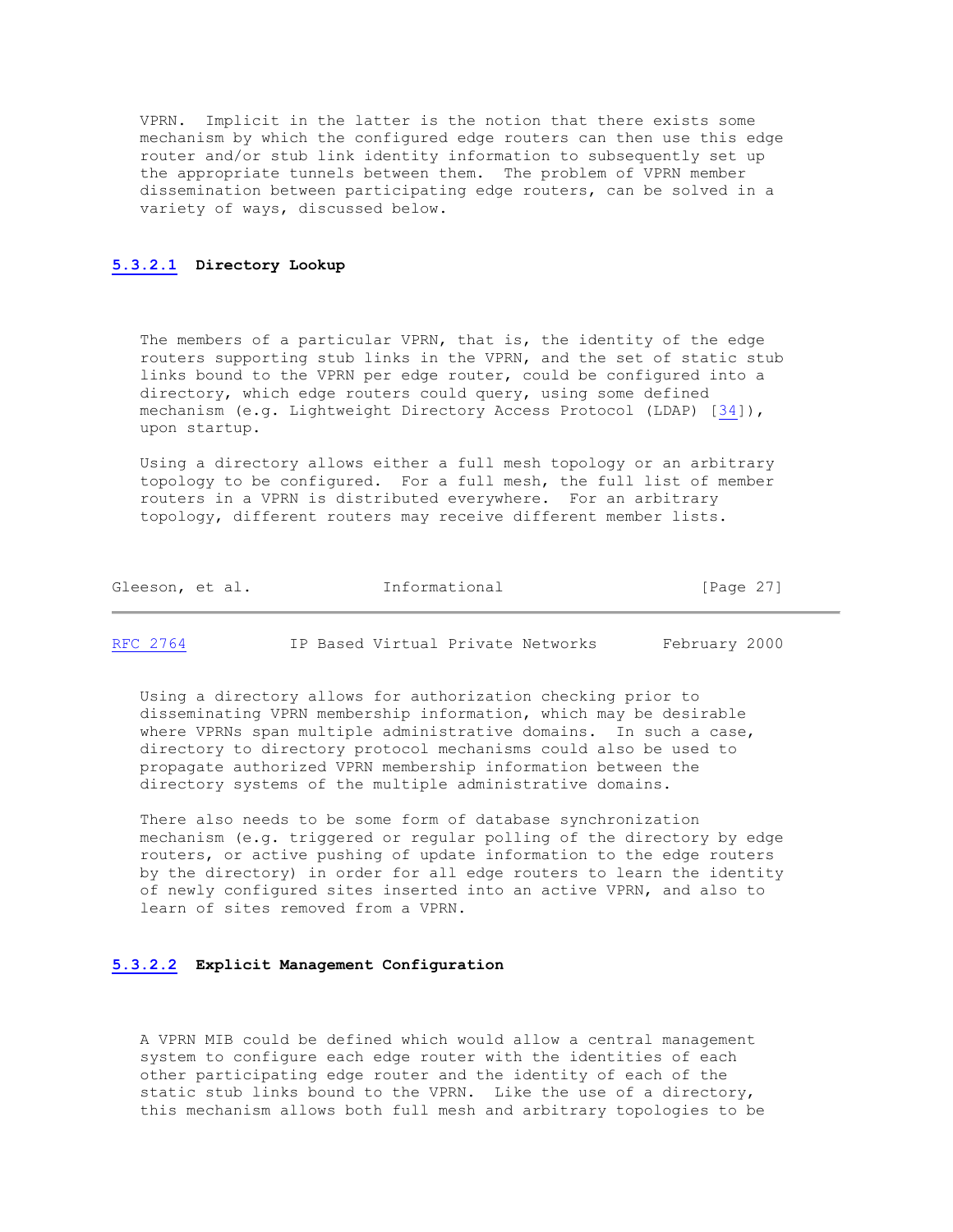configured. Another mechanism using a centralized management system is to use a policy server and use the Common Open Policy Service (COPS) protocol [\[35\]](https://tools.ietf.org/html/rfc2764#ref-35) to distribute VPRN membership and policy information, such as the tunnel attributes to use when establishing a tunnel, as described in [\[36\]](https://tools.ietf.org/html/rfc2764#ref-36).

 Note that this mechanism allows the management station to impose strict authorization control; on the other hand, it may be more difficult to configure edge routers outside the scope of the management system. The management configuration model can also be considered a subset of the directory method, in that the management directories could use MIBs to push VPRN membership information to the participating edge routers, either subsequent to, or as part of, the local stub link configuration process.

#### **[5.3.2.3](https://tools.ietf.org/html/rfc2764#section-5.3.2.3) Piggybacking in Routing Protocols**

 VPRN membership information could be piggybacked into the routing protocols run by each edge router across the IP backbone, since this is an efficient means of automatically propagating information throughout the network to other participating edge routers. Specifically, each route advertisement by each edge router could include, at a minimum, the set of VPN identifiers associated with each edge router, and adequate information to allow other edge routers to determine the identity of, and/or, the route to, the particular edge router. Other edge routers would examine received route advertisements to determine if any contained information was

| Gleeson, et al. |  | Informational | [Page 28] |  |
|-----------------|--|---------------|-----------|--|
|                 |  |               |           |  |

[RFC 2764](https://tools.ietf.org/html/rfc2764) IP Based Virtual Private Networks February 2000

 relevant to a supported (i.e., configured) VPRN; this determination could be done by looking for a VPN identifier matching a locally configured VPN. The nature of the piggybacked information, and related issues, such as scoping, and the means by which the nodes advertising particular VPN memberships will be identified, will generally be a function both of the routing protocol and of the nature of the underlying transport.

 Using this method all the routers in the network will have the same view of the VPRN membership information, and so a full mesh topology is easily supported. Supporting an arbitrary topology is more difficult, however, since some form of pruning would seem to be needed.

 The advantage of the piggybacking scheme is that it allows for efficient information dissemination, but it does require that all nodes in the path, and not just the participating edge routers, be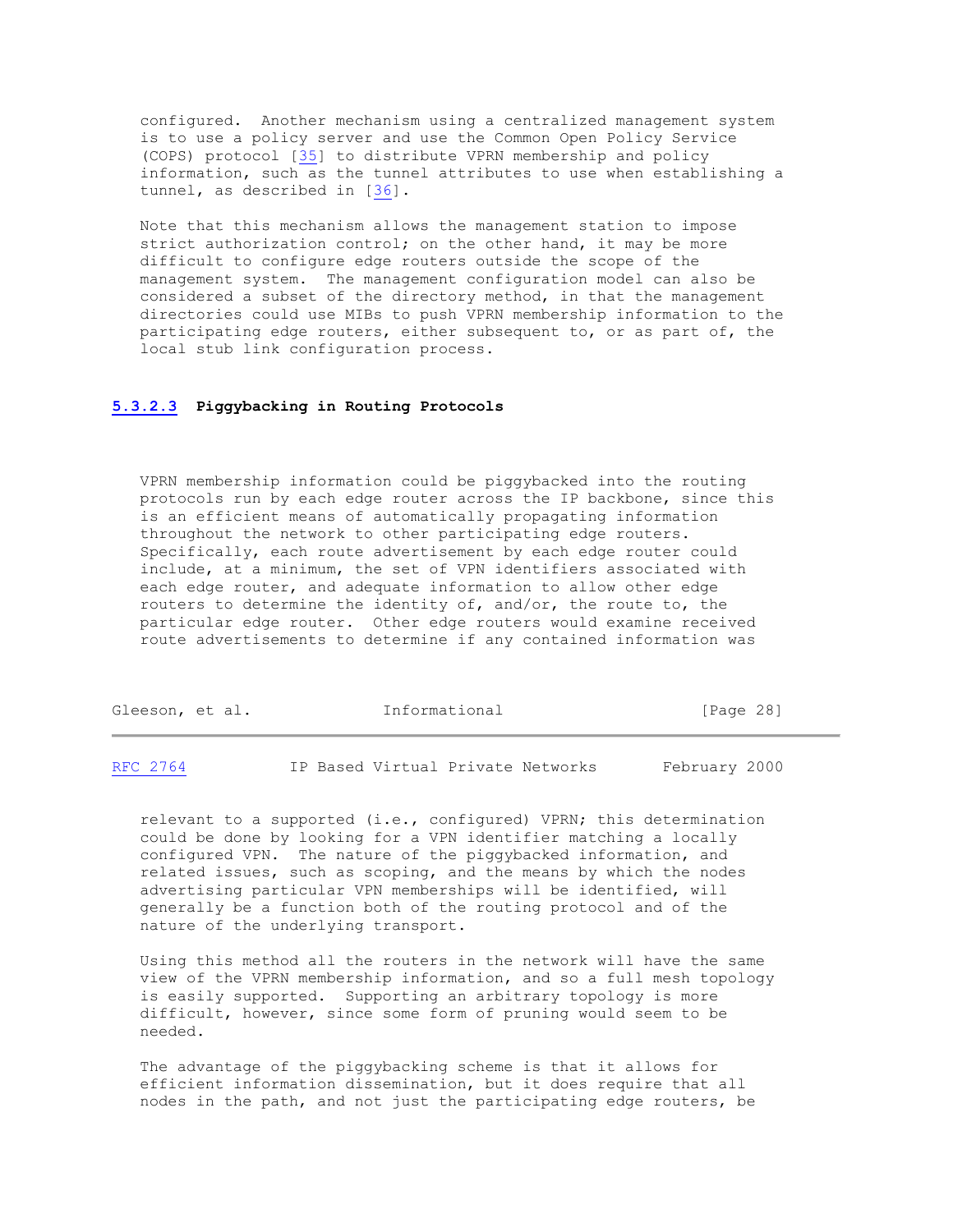able to accept such modified route advertisements. A disadvantage is that significant administrative complexity may be required to configure scoping mechanisms so as to both permit and constrain the dissemination of the piggybacked advertisements, and in itself this may be quite a configuration burden, particularly if the VPRN spans multiple routing domains (e.g. different autonomous systems / ISPs).

 Furthermore, unless some security mechanism is used for routing updates so as to permit only all relevant edge routers to read the piggybacked advertisements, this scheme generally implies a trust model where all routers in the path must perforce be authorized to know this information. Depending upon the nature of the routing protocol, piggybacking may also require intermediate routers, particularly autonomous system (AS) border routers, to cache such advertisements and potentially also re-distribute them between multiple routing protocols.

 Each of the schemes described above have merit in particular situations. Note that, in practice, there will almost always be some centralized directory or management system which will maintain VPRN membership information, such as the set of edge routers that are allowed to support a certain VPRN, the bindings of static stub links to VPRNs, or authentication and authorization information for users that access the network via dynamics links. This information needs to be configured and stored in some form of database, so that the additional steps needed to facilitate the configuration of such information into edge routers, and/or, facilitate edge router access to such information, may not be excessively onerous.

| Gleeson, et al. | Informational                     | [Page 29]     |
|-----------------|-----------------------------------|---------------|
| RFC 2764        | IP Based Virtual Private Networks | February 2000 |

#### **[5.3.3](https://tools.ietf.org/html/rfc2764#section-5.3.3) Stub Link Reachability Information**

There are two aspects to stub site reachability - the means by which VPRN edge routers determine the set of VPRN addresses and address prefixes reachable at each stub site, and the means by which the CPE routers learn the destinations reachable via each stub link. A number of common scenarios are outlined below. In each case the information needed by the ISP edge router is the same - the set of VPRN addresses reachable at the customer site, but the information needed by the CPE router differs.

#### **[5.3.3.1](https://tools.ietf.org/html/rfc2764#section-5.3.3.1) Stub Link Connectivity Scenarios**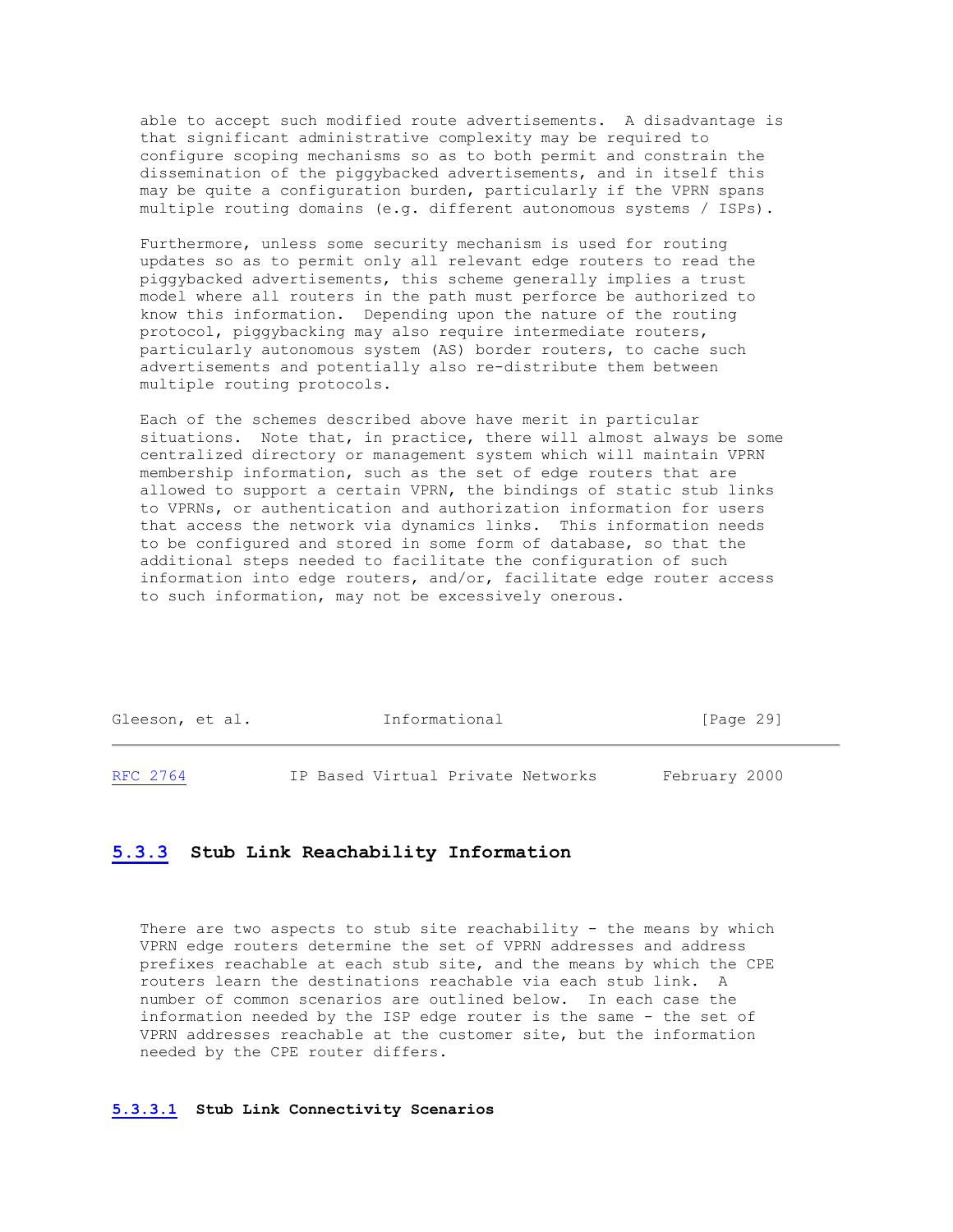#### **[5.3.3.1.1](https://tools.ietf.org/html/rfc2764#section-5.3.3.1.1) Dual VPRN and Internet Connectivity**

 The CPE router is connected via one link to an ISP edge router, which provides both VPRN and Internet connectivity.

 This is the simplest case for the CPE router, as it just needs a default route pointing to the ISP edge router.

#### **[5.3.3.1.2](https://tools.ietf.org/html/rfc2764#section-5.3.3.1.2) VPRN Connectivity Only**

 The CPE router is connected via one link to an ISP edge router, which provides VPRN, but not Internet, connectivity.

 The CPE router must know the set of non-local VPRN destinations reachable via that link. This may be a single prefix, or may be a number of disjoint prefixes. The CPE router may be either statically configured with this information, or may learn it dynamically by running an instance of an Interior Gateway Protocol (IGP). For simplicity it is assumed that the IGP used for this purpose is RIP, though it could be any IGP. The ISP edge router will inject into this instance of RIP the VRPN routes which it learns by means of one of the intra-VPRN reachability mechanisms described in [section 5.3.4.](https://tools.ietf.org/html/rfc2764#section-5.3.4) Note that the instance of RIP run to the CPE, and any instance of a routing protocol used to learn intra-VPRN reachability (even if also RIP) are separate, with the ISP edge router redistributing the routes from one instance to another.

Gleeson, et al. **Informational** [Page 30]

[RFC 2764](https://tools.ietf.org/html/rfc2764) IP Based Virtual Private Networks February 2000

**[5.3.3.1.3](https://tools.ietf.org/html/rfc2764#section-5.3.3.1.3) Multihomed Connectivity**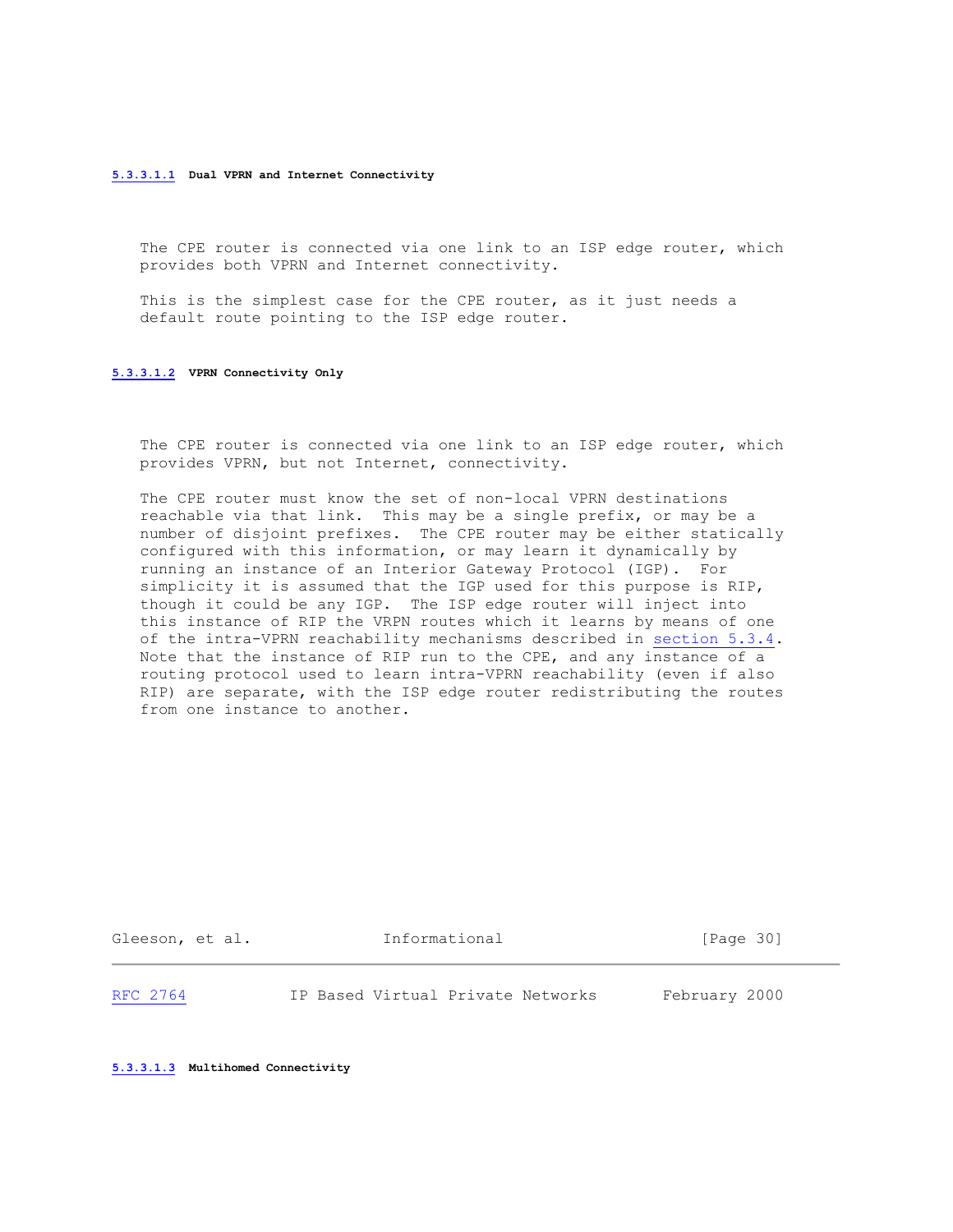The CPE router is multihomed to the ISP network, which provides VPRN connectivity.

 In this case all the ISP edge routers could advertise the same VPRN routes to the CPE router, which then sees all VPRN prefixes equally reachable via all links. More specific route redistribution is also possible, whereby each ISP edge router advertises a different set of prefixes to the CPE router.

#### **[5.3.3.1.4](https://tools.ietf.org/html/rfc2764#section-5.3.3.1.4) Backdoor Links**

 The CPE router is connected to the ISP network, which provides VPRN connectivity, but also has a backdoor link to another customer site

 In this case the ISP edge router will advertise VPRN routes as in case 2 to the CPE device. However now the same destination is reachable via both the ISP edge router and via the backdoor link. If the CPE routers connected to the backdoor link are running the customer's IGP, then the backdoor link may always be the favored link as it will appear an an 'internal' path, whereas the destination as injected via the ISP edge router will appear as an 'external' path (to the customer's IGP). To avoid this problem, assuming that the customer wants the traffic to traverse the ISP network, then a separate instance of RIP should be run between the CPE routers at both ends of the backdoor link, in the same manner as an instance of RIP is run on a stub or backup link between a CPE router and an ISP edge router. This will then also make the backdoor link appear as an external path, and by adjusting the link costs appropriately, the ISP path can always be favored, unless it goes down, when the backdoor link is then used.

 The description of the above scenarios covers what reachability information is needed by the ISP edge routers and the CPE routers, and discusses some of the mechanisms used to convey this information. The sections below look at these mechanisms in more detail.

#### **[5.3.3.1](https://tools.ietf.org/html/rfc2764#section-5.3.3.1) Routing Protocol Instance**

 A routing protocol can be run between the CPE edge router and the ISP edge router to exchange reachability information. This allows an ISP edge router to learn the VPRN prefixes reachable at a customer site, and also allows a CPE router to learn the destinations reachable via the provider network.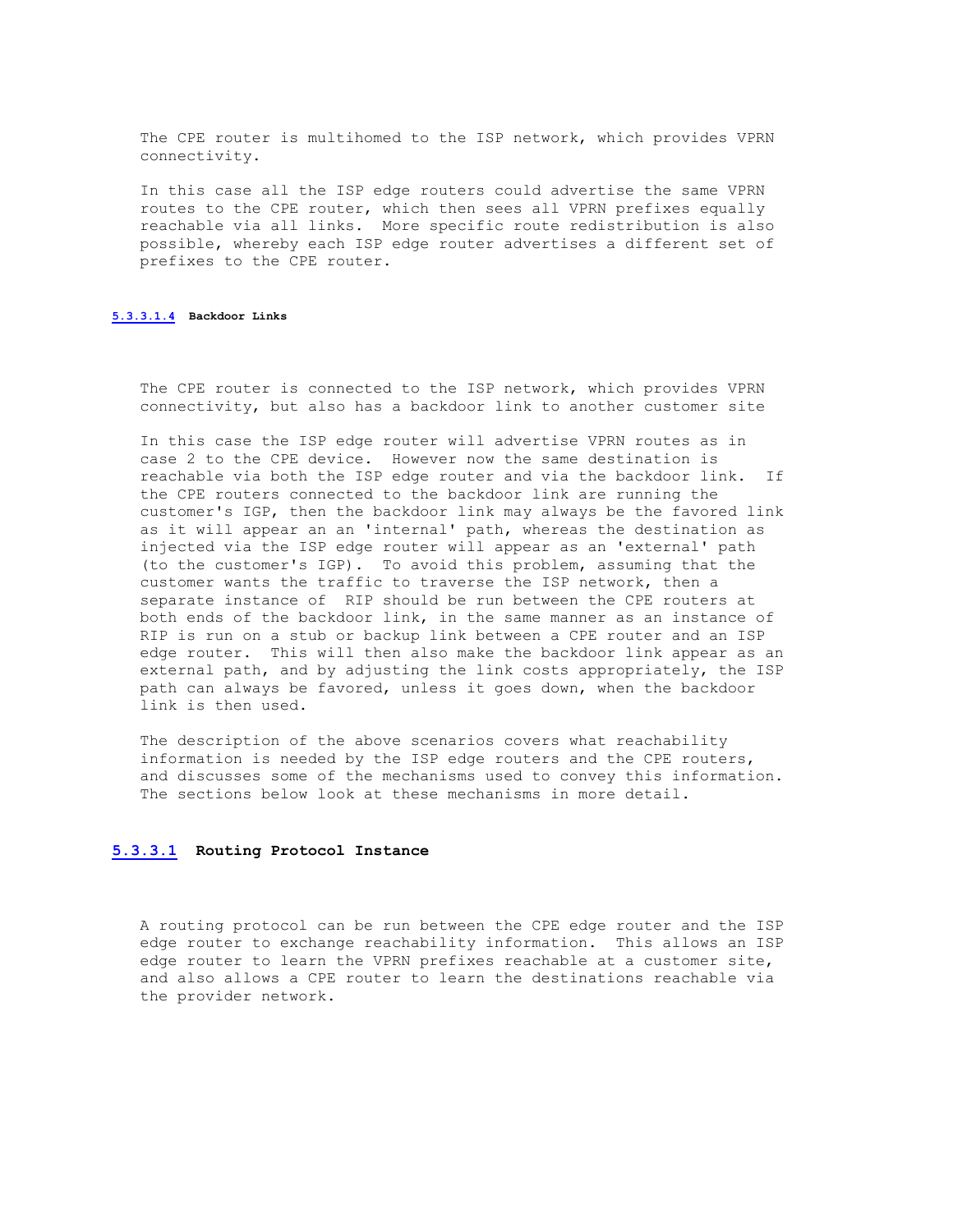[RFC 2764](https://tools.ietf.org/html/rfc2764) IP Based Virtual Private Networks February 2000

 The extent of the routing domain for this protocol instance is generally just the ISP edge router and the CPE router although if the customer site is also running the same protocol as its IGP, then the domain may extend into customer site. If the customer site is running a different routing protocol then the CPE router redistributes the routes between the instance running to the ISP edge router, and the instance running into the customer site.

 Given the typically restricted scope of this routing instance, a simple protocol will generally suffice. RIP is likely to be the most common protocol used, though any routing protocol, such as OSPF, or BGP run in internal mode (IBGP), could also be used.

 Note that the instance of the stub link routing protocol is different from any instance of a routing protocol used for intra-VPRN reachability. For example, if the ISP edge router uses routing protocol piggybacking to disseminate VPRN membership and reachability information across the core, then it may redistribute suitably labeled routes from the CPE routing instance to the core routing instance. The routing protocols used for each instance are decoupled, and any suitable protocol can be used in each case. There is no requirement that the same protocol, or even the same stub link reachability information gathering mechanism, be run between each CPE router and associated ISP edge router in a particular VPRN, since this is a purely local matter.

 This decoupling allows ISPs to deploy a common (across all VPRNs) intra-VPRN reachability mechanism, and a common stub link reachability mechanism, with these mechanisms isolated both from each other, and from the particular IGP used in a customer network. In the first case, due to the IGP-IGP boundary implemented on the ISP edge router, the ISP can insulate the intra-VPRN reachability mechanism from misbehaving stub link protocol instances. In the second case the ISP is not required to be aware of the particular IGP running in a customer site. Other scenarios are possible, where the ISP edge routers are running a routing protocol in the same instance as the customer's IGP, but are unlikely to be practical, since it defeats the purpose of a VPRN simplifying CPE router configuration. In cases where a customer wishes to run an IGP across multiple sites, a VPLS solution is more suitable.

 Note that if a particular customer site concurrently belongs to multiple VPRNs (or wishes to concurrently communicate with both a VPRN and the Internet), then the ISP edge router must have some means of unambiguously mapping stub link address prefixes to particular VPRNs. A simple way is to have multiple stub links, one per VPRN. It is also possible to run multiple VPRNs over one stub link. This could be done either by ensuring (and appropriately configuring the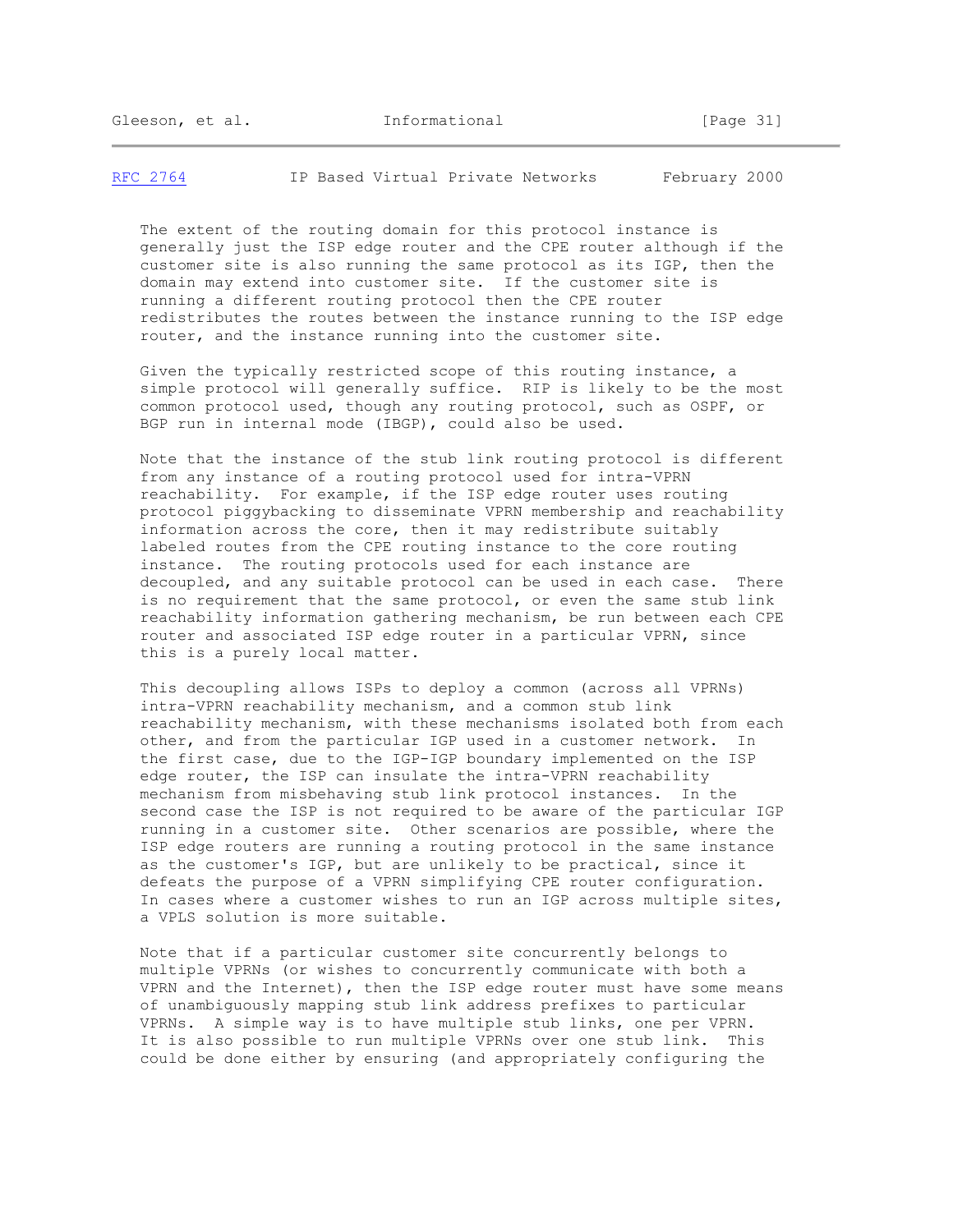[RFC 2764](https://tools.ietf.org/html/rfc2764) IP Based Virtual Private Networks February 2000

 ISP edge router to know) that particular disjoint address prefixes are mapped into separate VPRNs, or by tagging the routing advertisements from the CPE router with the appropriate VPN identifier. For example if MPLS was being used to convey stub link reachability information, different MPLS labels would be used to differentiate the disjoint prefixes assigned to particular VPRNs. In any case, some administrative procedure would be required for this coordination.

#### **[5.3.3.2](https://tools.ietf.org/html/rfc2764#section-5.3.3.2) Configuration**

 The reachability information across each stub link could be manually configured, which may be appropriate if the set of addresses or prefixes is small and static.

#### **[5.3.3.3](https://tools.ietf.org/html/rfc2764#section-5.3.3.3) ISP Administered Addresses**

 The set of addresses used by each stub site could be administered and allocated via the VPRN edge router, which may be appropriate for small customer sites, typically containing either a single host, or a single subnet. Address allocation can be carried out using protocols such as PPP or DHCP [\[37\]](https://tools.ietf.org/html/rfc2764#ref-37), with, for example, the edge router acting as a Radius client and retrieving the customer's IP address to use from a Radius server, or acting as a DHCP relay and examining the DHCP reply message as it is relayed to the customer site. In this manner the edge router can build up a table of stub link reachability information. Although these address assignment mechanisms are typically used to assign an address to a single host, some vendors have added extensions whereby an address prefix can be assigned, with, in some cases, the CPE device acting as a "mini-DHCP" server and assigning addresses for the hosts in the customer site.

 Note that with these schemes it is the responsibility of the address allocation server to ensure that each site in the VPN received a disjoint address space. Note also that an ISP would typically only use this mechanism for small stub sites, which are unlikely to have backdoor links.

#### **[5.3.3.4](https://tools.ietf.org/html/rfc2764#section-5.3.3.4) MPLS Label Distribution Protocol**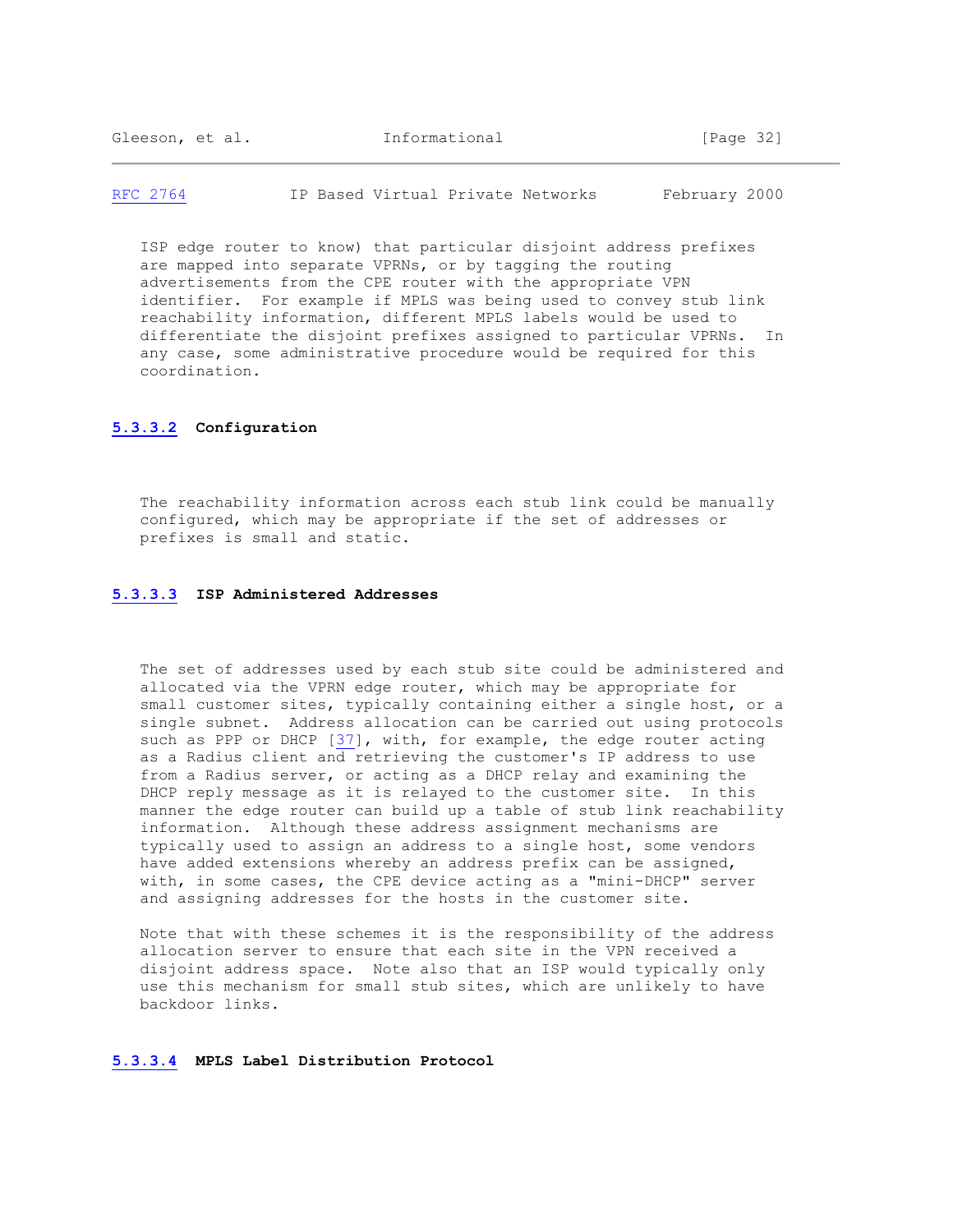In cases where the CPE router runs MPLS, LDP can be used to convey the set of prefixes at a stub site to a VPRN edge router. Using the downstream unsolicited mode of label distribution the CPE router can distribute a label for each route in the stub site. Note however that the processing carried out by the edge router in this case is more than just the normal LDP processing, since it is learning new routes via LDP, rather than the usual case of learning labels for existing routes that it has learned via standard routing mechanisms.

| Gleeson, et al. | Informational                     | [Page 33]     |
|-----------------|-----------------------------------|---------------|
| RFC 2764        | IP Based Virtual Private Networks | February 2000 |

#### **[5.3.4](https://tools.ietf.org/html/rfc2764#section-5.3.4) Intra-VPN Reachability Information**

 Once an edge router has determined the set of prefixes associated with each of its stub links, then this information must be disseminated to each other edge router in the VPRN. Note also that there is an implicit requirement that the set of reachable addresses within the VPRN be locally unique that is, each VPRN stub link (not performing load sharing) maintain an address space disjoint from any other, so as to permit unambiguous routing. In practical terms, it is also generally desirable, though not required, that this address space be well partitioned i.e., specific, disjoint address prefixes per edge router, so as to preclude the need to maintain and disseminate large numbers of host routes.

 The problem of intra-VPN reachability information dissemination can be solved in a number of ways, some of which include the following:

#### **[5.3.4.1](https://tools.ietf.org/html/rfc2764#section-5.3.4.1) Directory Lookup**

 Along with VPRN membership information, a central directory could maintain a listing of the address prefixes associated with each customer site. Such information could be obtained by the server through protocol interactions with each edge router. Note that the same directory synchronization issues discussed above in [section](https://tools.ietf.org/html/rfc2764#section-5.3.2) [5.3.2](https://tools.ietf.org/html/rfc2764#section-5.3.2) also apply in this case.

#### **[5.3.4.2](https://tools.ietf.org/html/rfc2764#section-5.3.4.2) Explicit Configuration**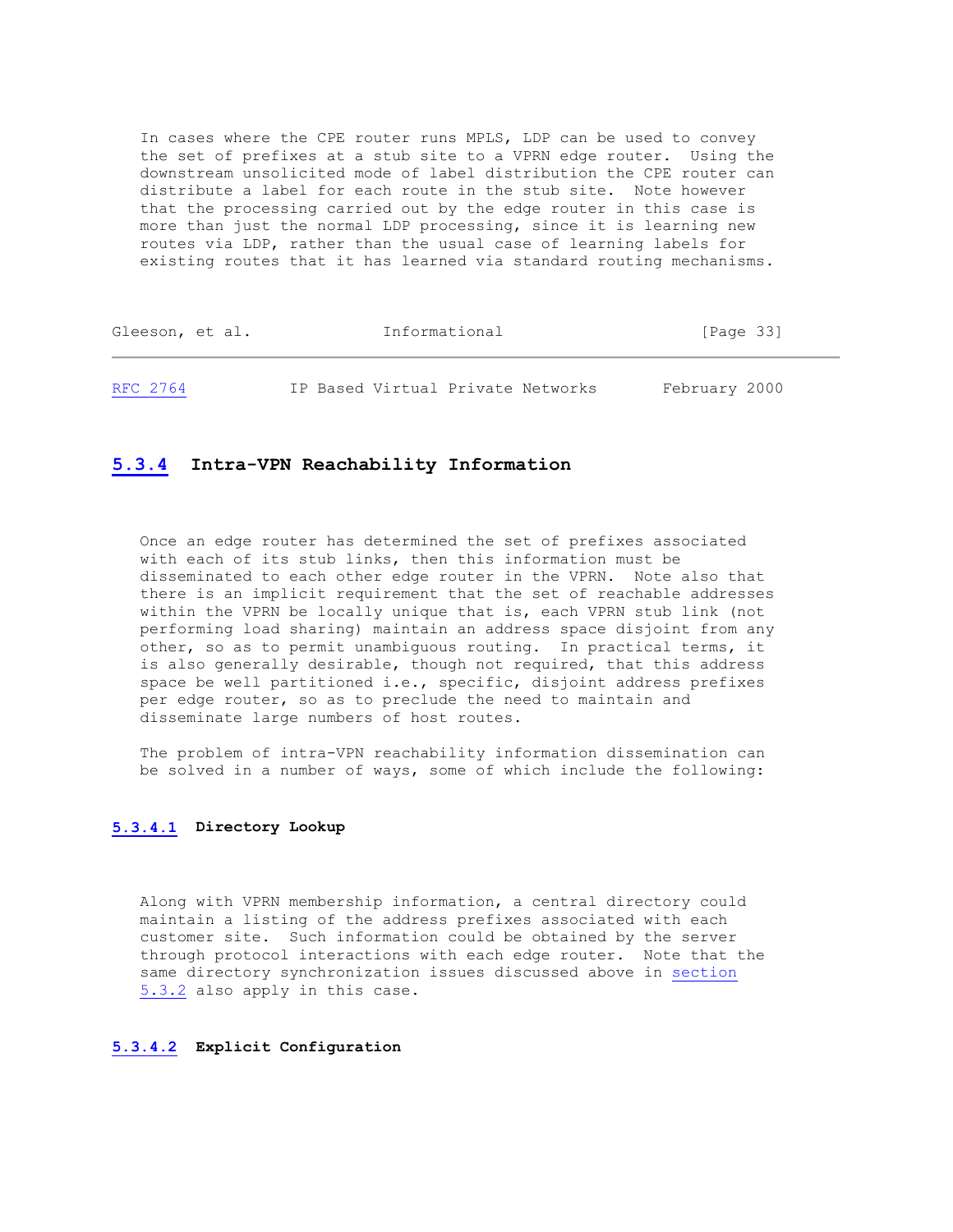The address spaces associated with each edge router could be explicitly configured into each other router. This is clearly a non-scalable solution, particularly when arbitrary topologies are used, and also raises the question of how the management system learns such information in the first place.

#### **[5.3.4.3](https://tools.ietf.org/html/rfc2764#section-5.3.4.3) Local Intra-VPRN Routing Instantiations**

 In this approach, each edge router runs an instance of a routing protocol (a 'virtual router') per VPRN, running across the VPRN tunnels to each peer edge router, to disseminate intra-VPRN reachability information. Both full-mesh and arbitrary VPRN topologies can be easily supported, since the routing protocol itself can run over any topology. The intra-VPRN routing advertisements could be distinguished from normal tunnel data packets either by being addressed directly to the peer edge router, or by a tunnel specific mechanism.

Gleeson, et al. **Informational** [Page 34]

[RFC 2764](https://tools.ietf.org/html/rfc2764) IP Based Virtual Private Networks February 2000

 Note that this intra-VPRN routing protocol need have no relationship either with the IGP of any customer site or with the routing protocols operated by the ISPs in the IP backbone. Depending on the size and scale of the VPRNs to be supported either a simple protocol like RIP or a more sophisticated protocol like OSPF could be used. Because the intra-VPRN routing protocol operates as an overlay over the IP backbone it is wholly transparent to any intermediate routers, and to any edge routers not within the VPRN. This also implies that such routing information can remain opaque to such routers, which may be a necessary security requirements in some cases. Also note that if the routing protocol runs directly over the same tunnels as the data traffic, then it will inherit the same level of security as that afforded the data traffic, for example strong encryption and authentication.

 If the tunnels over which an intra-VPRN routing protocol runs are dedicated to a specific VPN (e.g. a different multiplexing field is used for each VPN) then no changes are needed to the routing protocol itself. On the other hand if shared tunnels are used, then it is necessary to extend the routing protocol to allow a VPN-ID field to be included in routing update packets, to allow sets of prefixes to be associated with a particular VPN.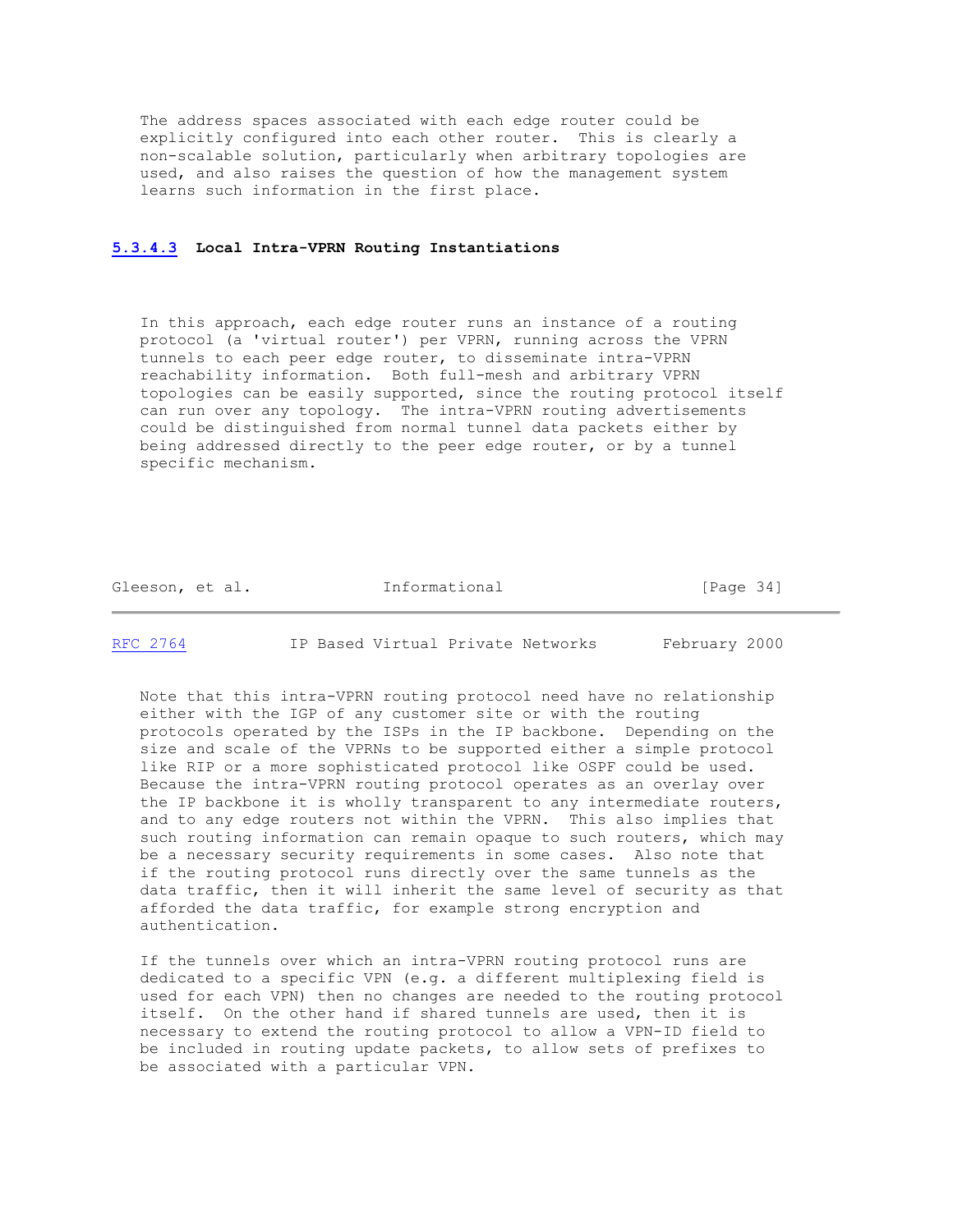#### **[5.3.4.4](https://tools.ietf.org/html/rfc2764#section-5.3.4.4) Link Reachability Protocol**

 By link reachability protocol is meant a protocol that allows two nodes, connected via a point-to-point link, to exchange reachability information. Given a full mesh topology, each edge router could run a link reachability protocol, for instance some variation of MPLS CR-LDP, across the tunnel to each peer edge router in the VPRN, carrying the VPN-ID and the reachability information of each VPRN running across the tunnel between the two edge routers. If VPRN membership information has already been distributed to an edge router, then the neighbor discovery aspects of a traditional routing protocol are not needed, as the set of neighbors is already known. TCP connections can be used to interconnect the neighbors, to provide reliability. This approach may reduce the processing burden of running routing protocol instances per VPRN, and may be of particular benefit where a shared tunnel mechanism is used to connect a set of edge routers supporting multiple VPRNs.

 Another approach to developing a link reachability protocol would be to base it on IBGP. The problem that needs to be solved by a link reachability protocol is very similar to that solved by IBGP conveying address prefixes reliably between edge routers.

| Gleeson, et al. | Informational | [Page $35$ ] |
|-----------------|---------------|--------------|
|                 |               |              |
|                 |               |              |

[RFC 2764](https://tools.ietf.org/html/rfc2764) IP Based Virtual Private Networks February 2000

 Using a link reachability protocol it is straightforward to support a full mesh topology - each edge router conveys its own local reachability information to all other routers, but does not redistribute information received from any other router. However once an arbitrary topology needs to be supported, the link reachability protocol needs to develop into a full routing protocol, due to the need to implement mechanisms to avoid loops, and there would seem little benefit in reinventing another routing protocol to deal with this. Some reasons why partially connected meshes may be needed even in a tunneled environment are discussed in [section 5.1.1.](https://tools.ietf.org/html/rfc2764#section-5.1.1)

#### **[5.3.4.5](https://tools.ietf.org/html/rfc2764#section-5.3.4.5) Piggybacking in IP Backbone Routing Protocols**

 As with VPRN membership, the set of address prefixes associated with each stub interface could also be piggybacked into the routing advertisements from each edge router and propagated through the network. Other edge routers extract this information from received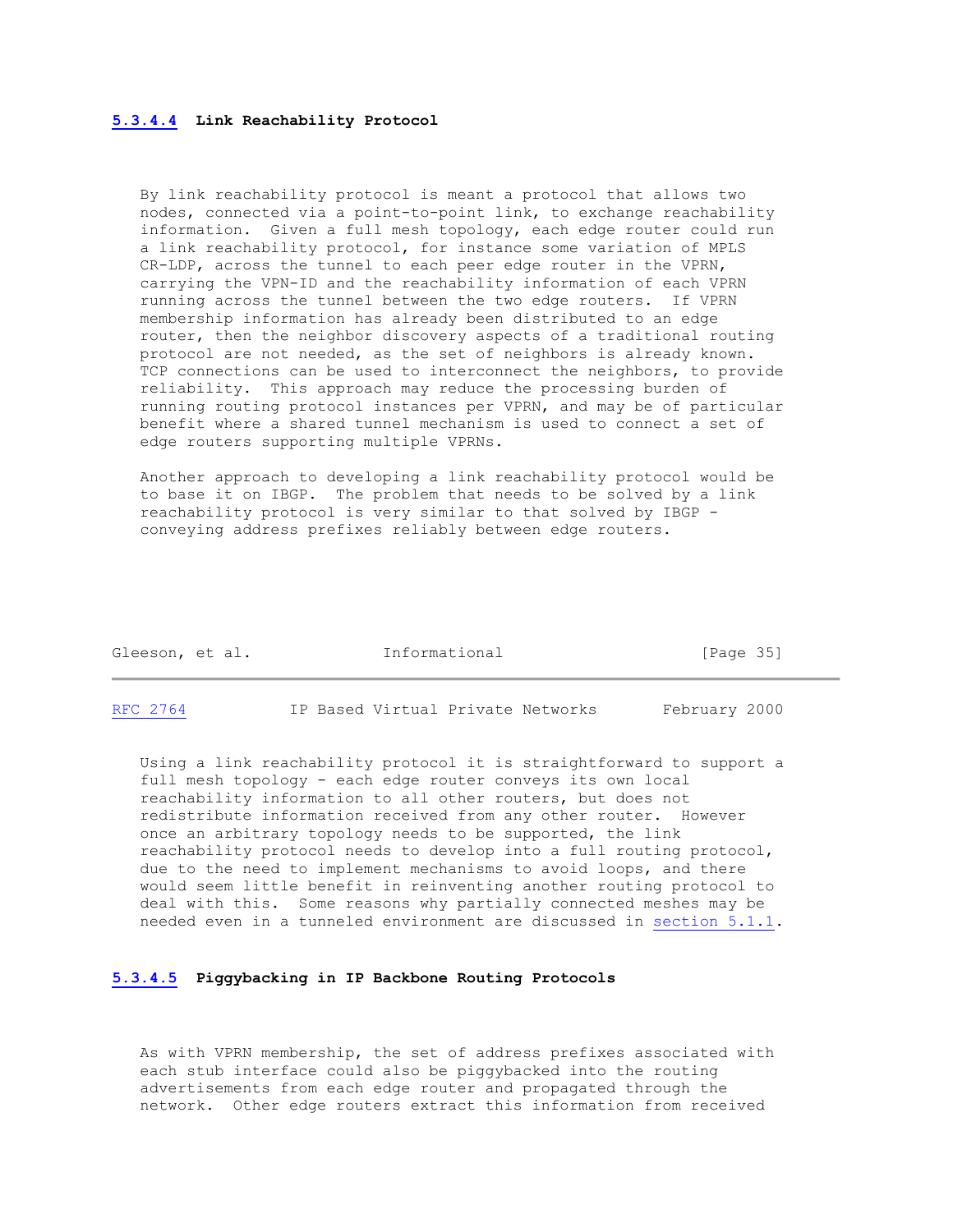route advertisements in the same way as they obtain the VPRN membership information (which, in this case, is implicit in the identification of the source of each route advertisement). Note that this scheme may require, depending upon the nature of the routing protocols involved, that intermediate routers, e.g. border routers, cache intra-VPRN routing information in order to propagate it further. This also has implications for the trust model, and for the level of security possible for intra-VPRN routing information.

 Note that in any of the cases discussed above, an edge router has the option of disseminating its stub link prefixes in a manner so as to permit tunneling from remote edge routers directly to the egress stub links. Alternatively, it could disseminate the information so as to associate all such prefixes with the edge router, rather than with specific stub links. In this case, the edge router would need to implement a VPN specific forwarding mechanism for egress traffic, to determine the correct egress stub link. The advantage of this is that it may significantly reduce the number of distinct tunnels or tunnel label information which need to be constructed and maintained. Note that this choice is purely a local manner and is not visible to remote edge routers.

#### **[5.3.5](https://tools.ietf.org/html/rfc2764#section-5.3.5) Tunneling Mechanisms**

 Once VPRN membership information has been disseminated, the tunnels comprising the VPRN core can be constructed.

 One approach to setting up the tunnel mesh is to use point-to-point IP tunnels, and the requirements and issues for such tunnels have been discussed in [section 3.0.](https://tools.ietf.org/html/rfc2764#section-3.0) For example while tunnel establishment can be done through manual configuration, this is

Gleeson, et al. **Informational** [Page 36]

[RFC 2764](https://tools.ietf.org/html/rfc2764) IP Based Virtual Private Networks February 2000

clearly not likely to be a scalable solution, given the  $O(n^2)$  problem of meshed links. As such, tunnel set up should use some form of signalling protocol to allow two nodes to construct a tunnel to each other knowing only each other's identity.

 Another approach is to use the multipoint to point 'tunnels' provided by MPLS. As noted in [\[38\]](https://tools.ietf.org/html/rfc2764#ref-38), MPLS can be considered to be a form of IP tunneling, since the labels of MPLS packets allow for routing decisions to be decoupled from the addressing information of the packets themselves. MPLS label distribution mechanisms can be used to associate specific sets of MPLS labels with particular VPRN address prefixes supported on particular egress points (i.e., stub links of edge routers) and hence allow other edge routers to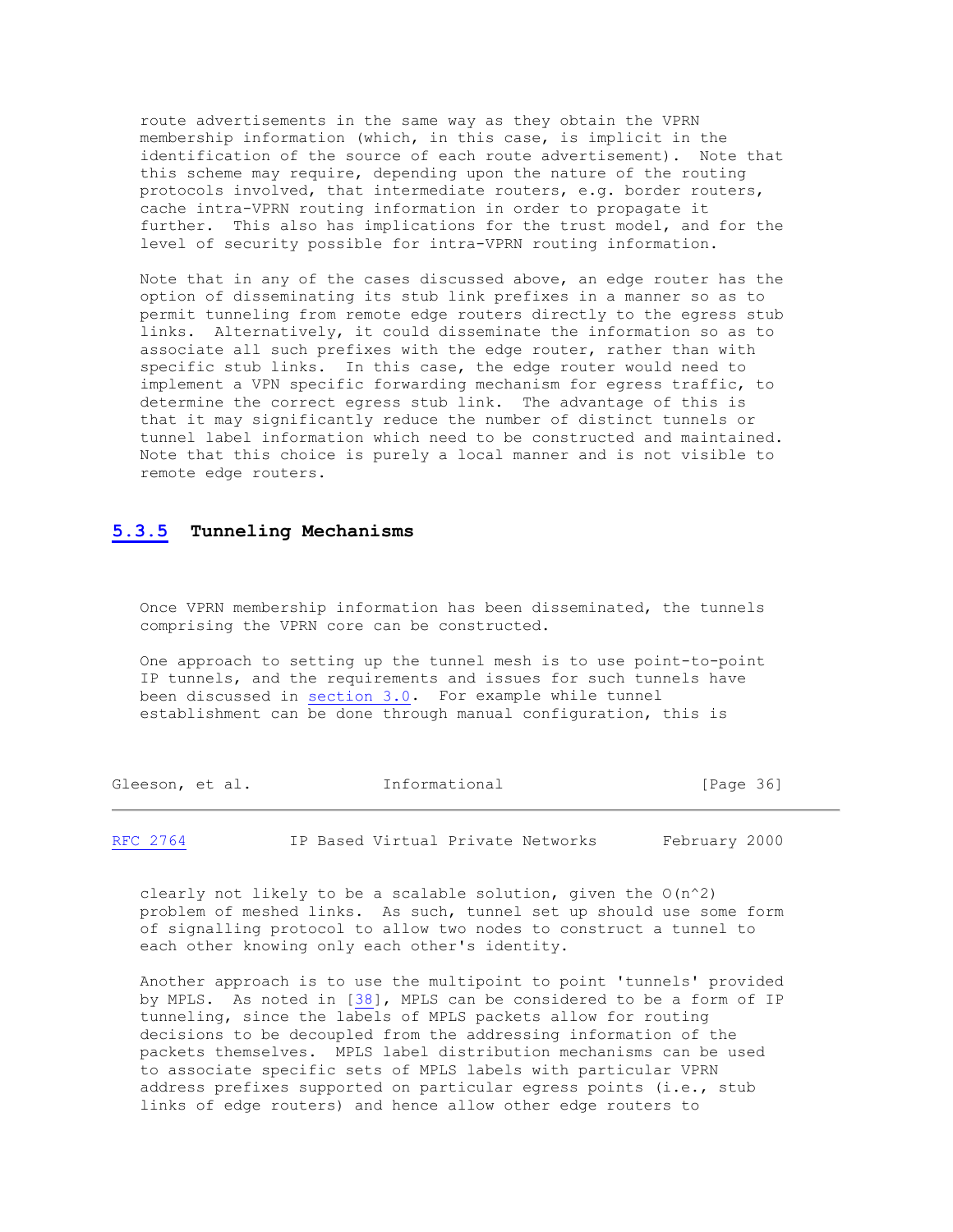explicitly label and route traffic to particular VPRN stub links.

 One attraction of MPLS as a tunneling mechanism is that it may require less processing within each edge router than alternative tunneling mechanisms. This is a function of the fact that data security within a MPLS network is implicit in the explicit label binding, much as with a connection oriented network, such as Frame Relay. This may hence lessen customer concerns about data security and hence require less processor intensive security mechanisms (e.g., IPSec). However there are other potential security concerns with MPLS. There is no direct support for security features such as authentication, confidentiality, and non-repudiation and the trust model for MPLS means that intermediate routers, (which may belong to different administrative domains), through which membership and prefix reachability information is conveyed, must be trusted, not just the edge routers themselves.

# **[5.4](https://tools.ietf.org/html/rfc2764#section-5.4) Multihomed Stub Routers**

 The discussion thus far has implicitly assumed that stub routers are connected to one and only one VPRN edge router. In general, this restriction should be capable of being relaxed without any change to VPRN operation, given general market interest in multihoming for reliability and other reasons. In particular, in cases where the stub router supports multiple redundant links, with only one operational at any given time, with the links connected either to the same VPRN edge router, or to two or more different VPRN edge routers, then the stub link reachability mechanisms will both discover the loss of an active link, and the activation of a backup link. In the former situation, the previously connected VPRN edge router will cease advertising reachability to the stub node, while the VPRN edge router with the now active link will begin advertising reachability, hence restoring connectivity.

| Gleeson, et al. | Informational | [Page 37] |  |
|-----------------|---------------|-----------|--|
|                 |               |           |  |

[RFC 2764](https://tools.ietf.org/html/rfc2764) IP Based Virtual Private Networks February 2000

 An alternative scenario is where the stub node supports multiple active links, using some form of load sharing algorithm. In such a case, multiple VPRN edge routers may have active paths to the stub node, and may so advertise across the VPRN. This scenario should not cause any problem with reachability across the VPRN providing that the intra-VPRN reachability mechanism can accommodate multiple paths to the same prefix, and has the appropriate mechanisms to preclude looping - for instance, distance vector metrics associated with each advertised prefix.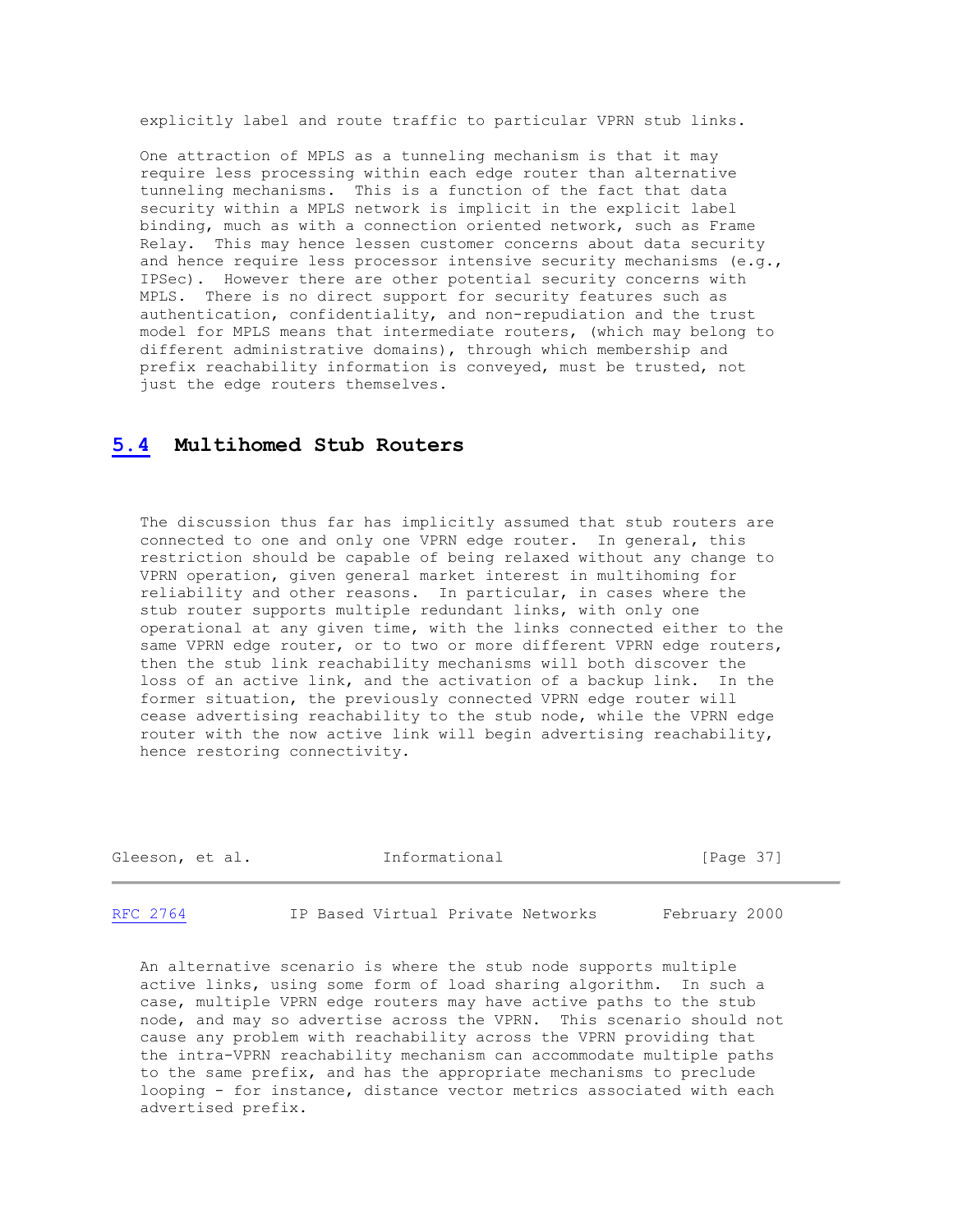# **[5.5](https://tools.ietf.org/html/rfc2764#section-5.5) Multicast Support**

 Multicast and broadcast traffic can be supported across VPRNs either by edge replication or by native multicast support in the backbone. These two cases are discussed below.

# **[5.5.1](https://tools.ietf.org/html/rfc2764#section-5.5.1) Edge Replication**

This is where each VPRN edge router replicates multicast traffic for transmission across each link in the VPRN. Note that this is the same operation that would be performed by CPE routers terminating actual physical links or dedicated connections. As with CPE routers, multicast routing protocols could also be run on each VPRN edge router to determine the distribution tree for multicast traffic and hence reduce unnecessary flood traffic. This could be done by running instances of standard multicast routing protocols, e.g. Protocol Independent Multicast (PIM) [\[39\]](https://tools.ietf.org/html/rfc2764#ref-39) or Distance Vector Multicast Routing Protocol (DVMRP) [\[40\]](https://tools.ietf.org/html/rfc2764#ref-40), on and between each VPRN edge router, through the VPRN tunnels, in the same way that unicast routing protocols might be run at each VPRN edge router to determine intra-VPN unicast reachability, as discussed in [section 5.3.4.](https://tools.ietf.org/html/rfc2764#section-5.3.4) Alternatively, if a link reachability protocol was run across the VPRN tunnels for intra-VPRN reachability, then this could also be augmented to allow VPRN edge routers to indicate both the particular multicast groups requested for reception at each edge node, and also the multicast sources at each edge site.

 In either case, there would need to be some mechanism to allow for the VPRN edge routers to determine which particular multicast groups were requested at each site and which sources were present at each site. How this could be done would, in general, be a function of the capabilities of the CPE stub routers at each site. If these run multicast routing protocols, then they can interact directly with the equivalent protocols at each VPRN edge router. If the CPE device does not run a multicast routing protocol, then in the absence of Internet Group Management Protocol (IGMP) proxying [\[41\]](https://tools.ietf.org/html/rfc2764#ref-41) the customer site would be limited to a single subnet connected to the VPRN edge router via a bridging device, as the scope of an IGMP message is

| Gleeson, et al. | Informational                     | [Page 38]     |
|-----------------|-----------------------------------|---------------|
| RFC 2764        | IP Based Virtual Private Networks | February 2000 |

limited to a single subnet. However using IGMP-proxying the CPE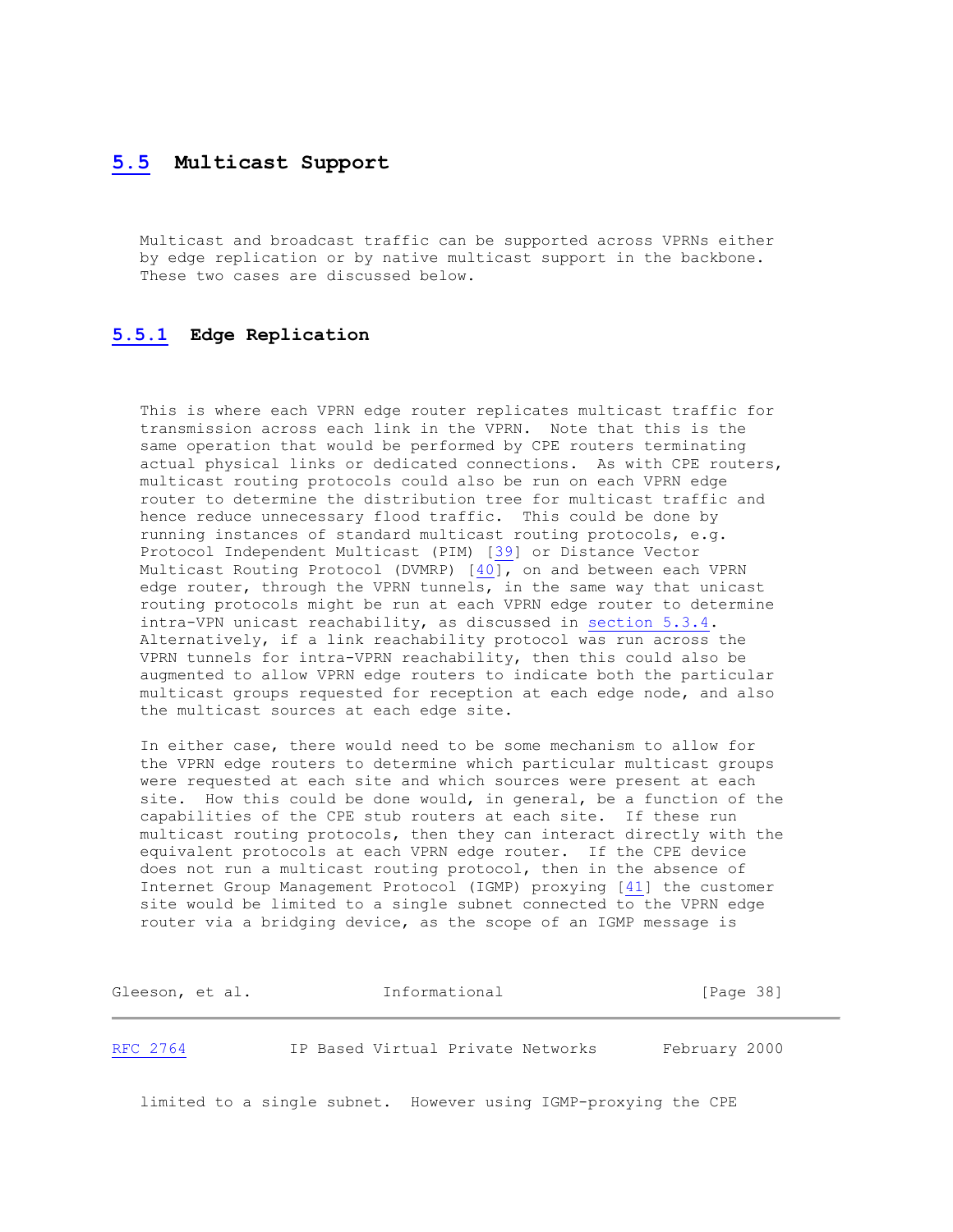router can engage in multicast forwarding without running a multicast routing protocol, in constrained topologies. On its interfaces into the customer site the CPE router performs the router functions of IGMP, and on its interface to the VPRN edge router it performs the host functions of IGMP.

#### **[5.5.2](https://tools.ietf.org/html/rfc2764#section-5.5.2) Native Multicast Support**

 This is where VPRN edge routers map intra-VPRN multicast traffic onto a native IP multicast distribution mechanism across the backbone. Note that intra-VPRN multicast has the same requirements for isolation from general backbone traffic as intra-VPRN unicast traffic. Currently the only IP tunneling mechanism that has native support for multicast is MPLS. On the other hand, while MPLS supports native transport of IP multicast packets, additional mechanisms would be needed to leverage these mechanisms for the support of intra-VPRN multicast.

 For instance, each VPRN router could prefix multicast group addresses within each VPRN with the VPN-ID of that VPRN and then redistribute these, essentially treating this VPN-ID/intra-VPRN multicast address tuple as a normal multicast address, within the backbone multicast routing protocols, as with the case of unicast reachability, as discussed previously. The MPLS multicast label distribution mechanisms could then be used to set up the appropriate multicast LSPs to interconnect those sites within each VPRN supporting particular multicast group addresses. Note, however, that this would require each of the intermediate LSRs to not only be aware of each intra-VPRN multicast group, but also to have the capability of interpreting these modified advertisements. Alternatively, mechanisms could be defined to map intra-VPRN multicast groups into backbone multicast groups.

 Other IP tunneling mechanisms do not have native multicast support. It may prove feasible to extend such tunneling mechanisms by allocating IP multicast group addresses to the VPRN as a whole and hence distributing intra-VPRN multicast traffic encapsulated within backbone multicast packets. Edge VPRN routers could filter out unwanted multicast groups. Alternatively, mechanisms could also be defined to allow for allocation of backbone multicast group addresses for particular intra-VPRN multicast groups, and to then utilize these, through backbone multicast protocols, as discussed above, to limit forwarding of intra-VPRN multicast traffic only to those nodes within the group.

Gleeson, et al. **Informational** [Page 39]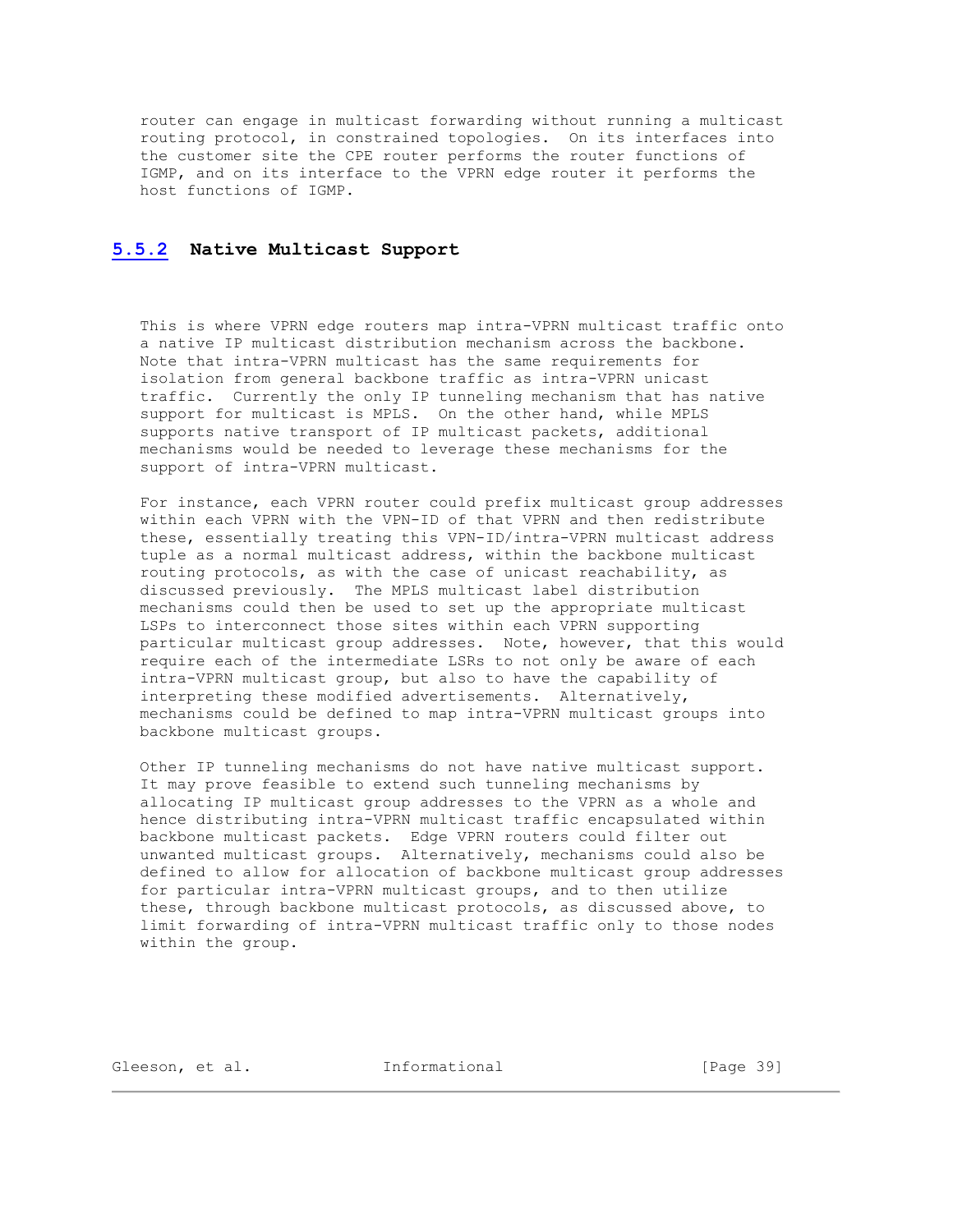A particular issue with the use of native multicast support is the provision of security for such multicast traffic. Unlike the case of edge replication, which inherits the security characteristics of the underlying tunnel, native multicast mechanisms will need to use some form of secure multicast mechanism. The development of architectures and solutions for secure multicast is an active research area, for example see [\[42\]](https://tools.ietf.org/html/rfc2764#ref-42) and [\[43\]](https://tools.ietf.org/html/rfc2764#ref-43). The Secure Multicast Group (SMuG) of the IRTF has been set up to develop prototype solutions, which would then be passed to the IETF IPSec working group for standardization.

 However considerably more development is needed before scalable secure native multicast mechanisms can be generally deployed.

# **[5.6](https://tools.ietf.org/html/rfc2764#section-5.6) Recommendations**

 The various proposals that have been developed to support some form of VPRN functionality can be broadly classified into two groups those that utilize the router piggybacking approach for distributing VPN membership and/or reachability information ([\[13\]](https://tools.ietf.org/html/rfc2764#ref-13),[\[15\]](https://tools.ietf.org/html/rfc2764#ref-15)) and those that use the virtual routing approach  $([12]$  $([12]$ ,  $[14])$  $[14])$ . In some cases the mechanisms described rely on the characteristics of a particular infrastructure (e.g. MPLS) rather than just IP.

 Within the context of the virtual routing approach it may be useful to develop a membership distribution protocol based on a directory or MIB. When combined with the protocol extensions for IP tunneling protocols outlined in [section 3.2,](https://tools.ietf.org/html/rfc2764#section-3.2) this would then provide the basis for a complete set of protocols and mechanisms that support interoperable VPRNs that span multiple administrations over an IP backbone. Note that the other major pieces of functionality needed the learning and distribution of customer reachability information, can be performed by instances of standard routing protocols, without the need for any protocol extensions.

 Also for the constrained case of a full mesh topology, the usefulness of developing a link reachability protocol could be examined, however the limitations and scalability issues associated with this topology may not make it worthwhile to develop something specific for this case, as standard routing will just work.

 Extending routing protocols to allow a VPN-ID to carried in routing update packets could also be examined, but is not necessary if VPN specific tunnels are used.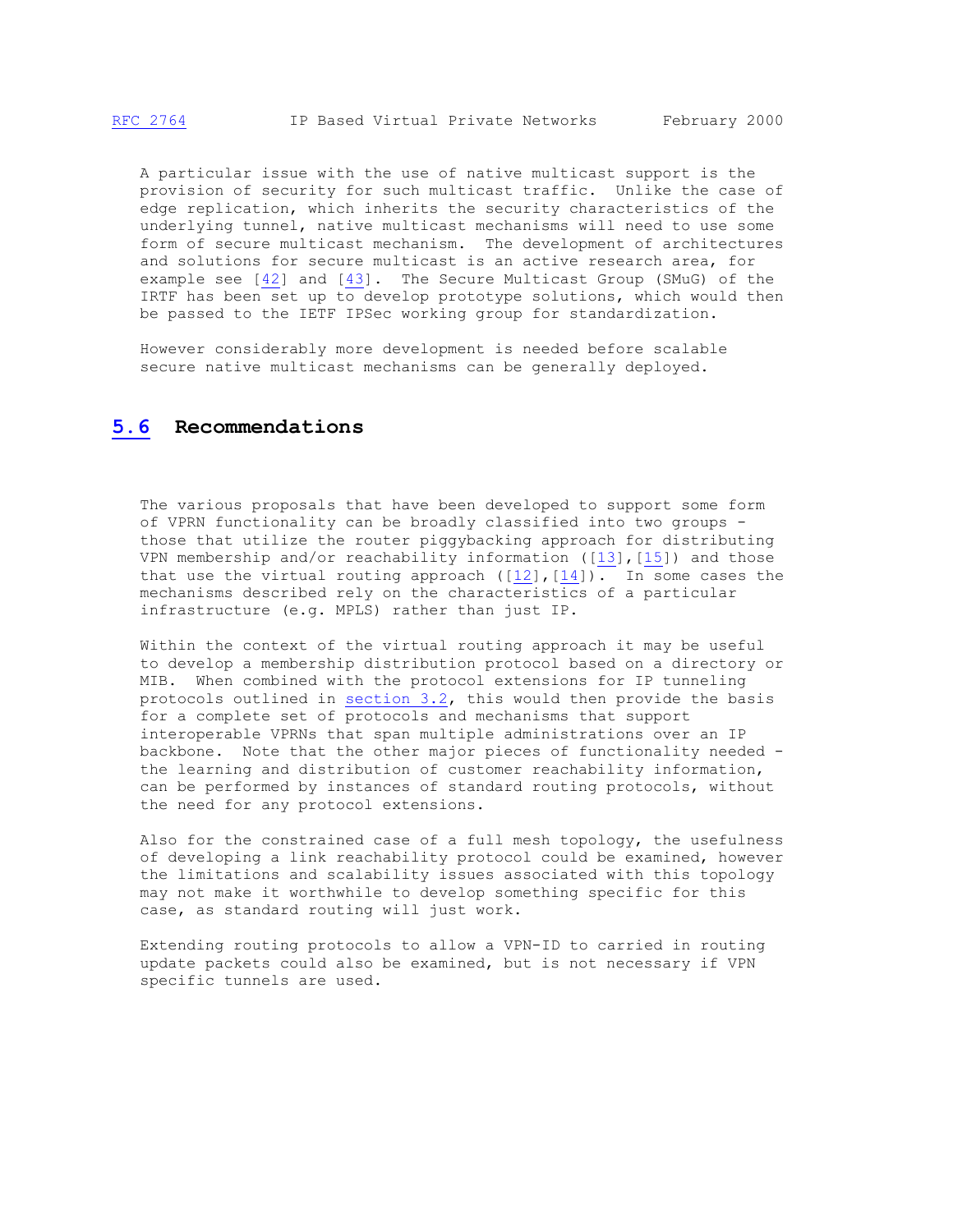[RFC 2764](https://tools.ietf.org/html/rfc2764) IP Based Virtual Private Networks February 2000

# **[6.0](https://tools.ietf.org/html/rfc2764#section-6.0) VPN Types:**

Virtual Private Dial Networks

 A Virtual Private Dial Network (VPDN) allows for a remote user to connect on demand through an ad hoc tunnel into another site. The user is connected to a public IP network via a dial-up PSTN or ISDN link, and user packets are tunneled across the public network to the desired site, giving the impression to the user of being 'directly' connected into that site. A key characteristic of such ad hoc connections is the need for user authentication as a prime requirement, since anyone could potentially attempt to gain access to such a site using a switched dial network.

 Today many corporate networks allow access to remote users through dial connections made through the PSTN, with users setting up PPP connections across an access network to a network access server, at which point the PPP sessions are authenticated using AAA systems running such standard protocols as Radius [\[44\]](https://tools.ietf.org/html/rfc2764#ref-44). Given the pervasive deployment of such systems, any VPDN system must in practice allow for the near transparent re-use of such existing systems.

 The IETF have developed the Layer 2 Tunneling Protocol (L2TP) [\[8\]](https://tools.ietf.org/html/rfc2764#ref-8) which allows for the extension of of user PPP sessions from an L2TP Access Concentrator (LAC) to a remote L2TP Network Server (LNS). The L2TP protocol itself was based on two earlier protocols, the Layer 2 Forwarding protocol (L2F) [\[45\]](https://tools.ietf.org/html/rfc2764#ref-45), and the Point-to-Point Tunneling Protocol (PPTP) [\[46\]](https://tools.ietf.org/html/rfc2764#ref-46), and this is reflected in the two quite different scenarios for which L2TP can be used - compulsory tunneling and voluntary tunneling, discussed further below in sections [6.2](https://tools.ietf.org/html/rfc2764#section-6.2) and 6.3.

 This document focuses on the use of L2TP over an IP network (using UDP), but L2TP may also be run directly over other protocols such as ATM or Frame Relay. Issues specifically related to running L2TP over non-IP networks, such as how to secure such tunnels, are not addressed here.

# **[6.1](https://tools.ietf.org/html/rfc2764#section-6.1) L2TP protocol characteristics**

 This section looks at the characteristics of the L2TP tunneling protocol using the categories outlined in [section 3.0.](https://tools.ietf.org/html/rfc2764#section-3.0)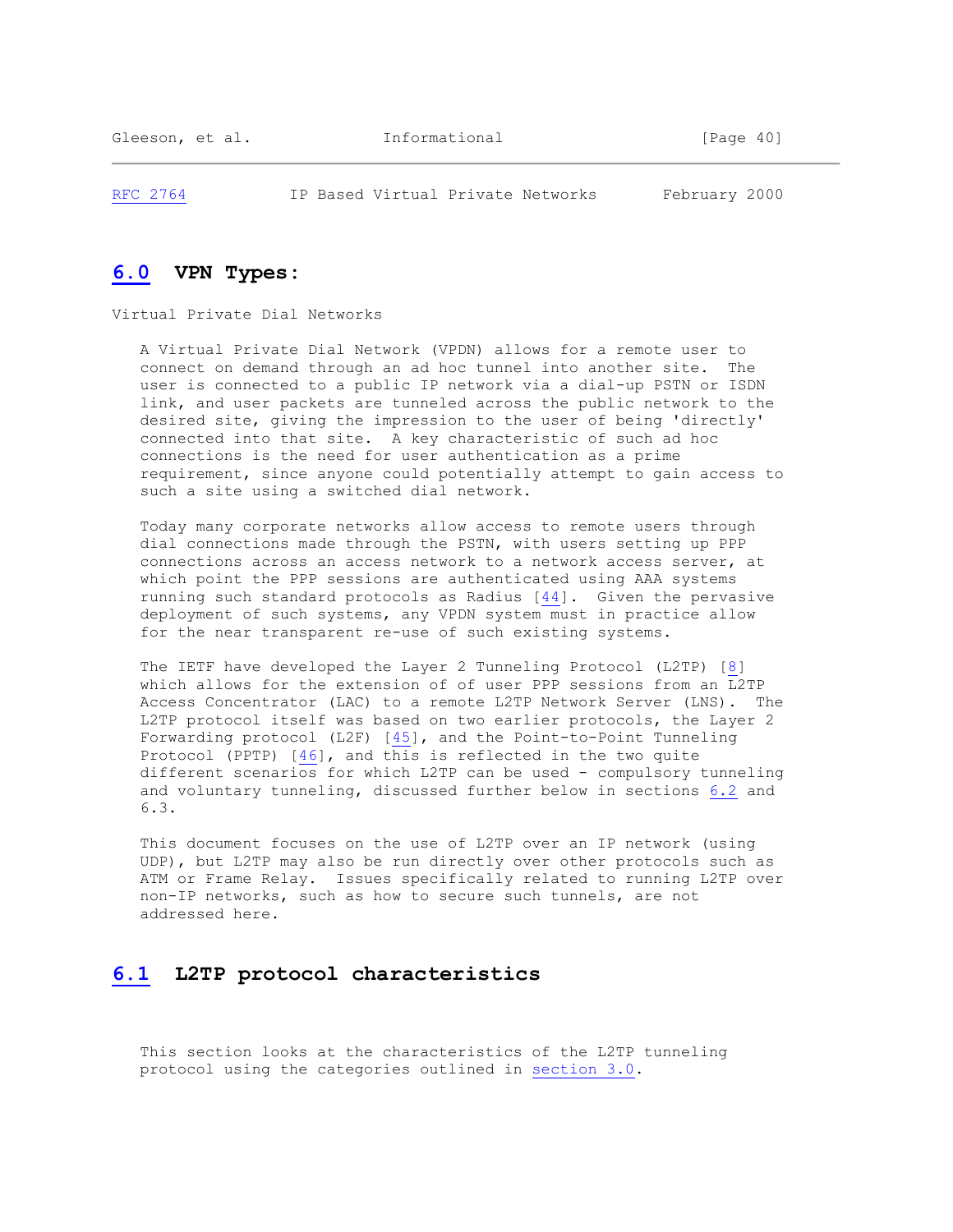# **[6.1.1](https://tools.ietf.org/html/rfc2764#section-6.1.1) Multiplexing**

 L2TP has inherent support for the multiplexing of multiple calls from different users over a single link. Between the same two IP endpoints, there can be multiple L2TP tunnels, as identified by a tunnel-id, and multiple sessions within a tunnel, as identified by a session-id.

| Gleeson, et al. | Informational                     | [Page 41]     |
|-----------------|-----------------------------------|---------------|
| RFC 2764        | IP Based Virtual Private Networks | February 2000 |

# **[6.1.2](https://tools.ietf.org/html/rfc2764#section-6.1.2) Signalling**

 This is supported via the inbuilt control connection protocol, allowing both tunnels and sessions to be established dynamically.

# **[6.1.3](https://tools.ietf.org/html/rfc2764#section-6.1.3) Data Security**

 By allowing for the transparent extension of PPP from the user, through the LAC to the LNS, L2TP allows for the use of whatever security mechanisms, with respect to both connection set up, and data transfer, may be used with normal PPP connections. However this does not provide security for the L2TP control protocol itself. In this case L2TP could be further secured by running it in combination with IPSec through IP backbones [\[47\]](https://tools.ietf.org/html/rfc2764#ref-47), [\[48\]](https://tools.ietf.org/html/rfc2764#ref-48), or related mechanisms on non- IP backbones [\[49\]](https://tools.ietf.org/html/rfc2764#ref-49).

 The interaction of L2TP with AAA systems for user authentication and authorization is a function of the specific means by which L2TP is used, and the nature of the devices supporting the LAC and the LNS. These issues are discussed in depth in [\[50\]](https://tools.ietf.org/html/rfc2764#ref-50).

 The means by which the host determines the correct LAC to connect to, and the means by which the LAC determines which users to further tunnel, and the LNS parameters associated with each user, are outside the scope of the operation of a VPDN, but may be addressed, for instance, by evolving Internet roaming specifications [\[51\]](https://tools.ietf.org/html/rfc2764#ref-51).

# **[6.1.4](https://tools.ietf.org/html/rfc2764#section-6.1.4) Multiprotocol Transport**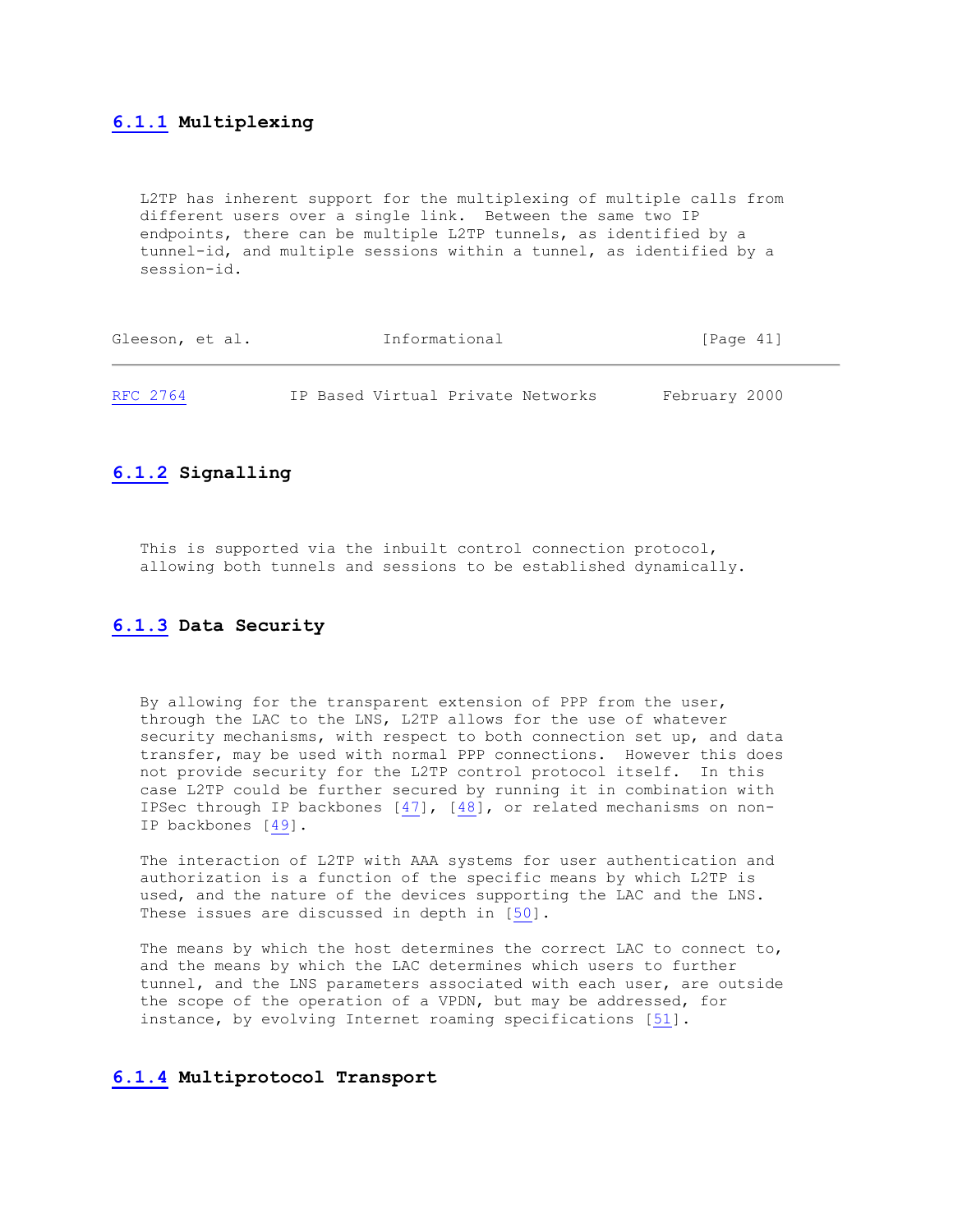L2TP transports PPP packets (and only PPP packets) and thus can be used to carry multiprotocol traffic since PPP itself is multiprotocol.

# **[6.1.5](https://tools.ietf.org/html/rfc2764#section-6.1.5) Sequencing**

 L2TP supports sequenced delivery of packets. This is a capability that can be negotiated at session establishment, and that can be turned on and off by an LNS during a session. The sequence number field in L2TP can also be used to provide an indication of dropped packets, which is needed by various PPP compression algorithms to operate correctly. If no compression is in use, and the LNS determines that the protocols in use (as evidenced by the PPP NCP negotiations) can deal with out of sequence packets (e.g. IP), then it may disable the use of sequencing.

| Gleeson, et al. | Informational                     | [Page 42]     |
|-----------------|-----------------------------------|---------------|
| RFC 2764        | IP Based Virtual Private Networks | February 2000 |

#### **[6.1.6](https://tools.ietf.org/html/rfc2764#section-6.1.6) Tunnel Maintenance**

 A keepalive protocol is used by L2TP in order to allow it to distinguish between a tunnel outage and prolonged periods of tunnel inactivity.

#### **[6.1.7](https://tools.ietf.org/html/rfc2764#section-6.1.7) Large MTUs**

 L2TP itself has no inbuilt support for a segmentation and reassembly capability, but when run over UDP/IP IP fragmentation will take place if necessary. Note that a LAC or LNS may adjust the Maximum Receive Unit (MRU) negotiated via PPP in order to preclude fragmentation, if it has knowledge of the MTU used on the path between LAC and LNS. To this end, there is a proposal to allow the use of MTU discovery for cases where the L2TP tunnel transports IP frames [\[52\]](https://tools.ietf.org/html/rfc2764#ref-52).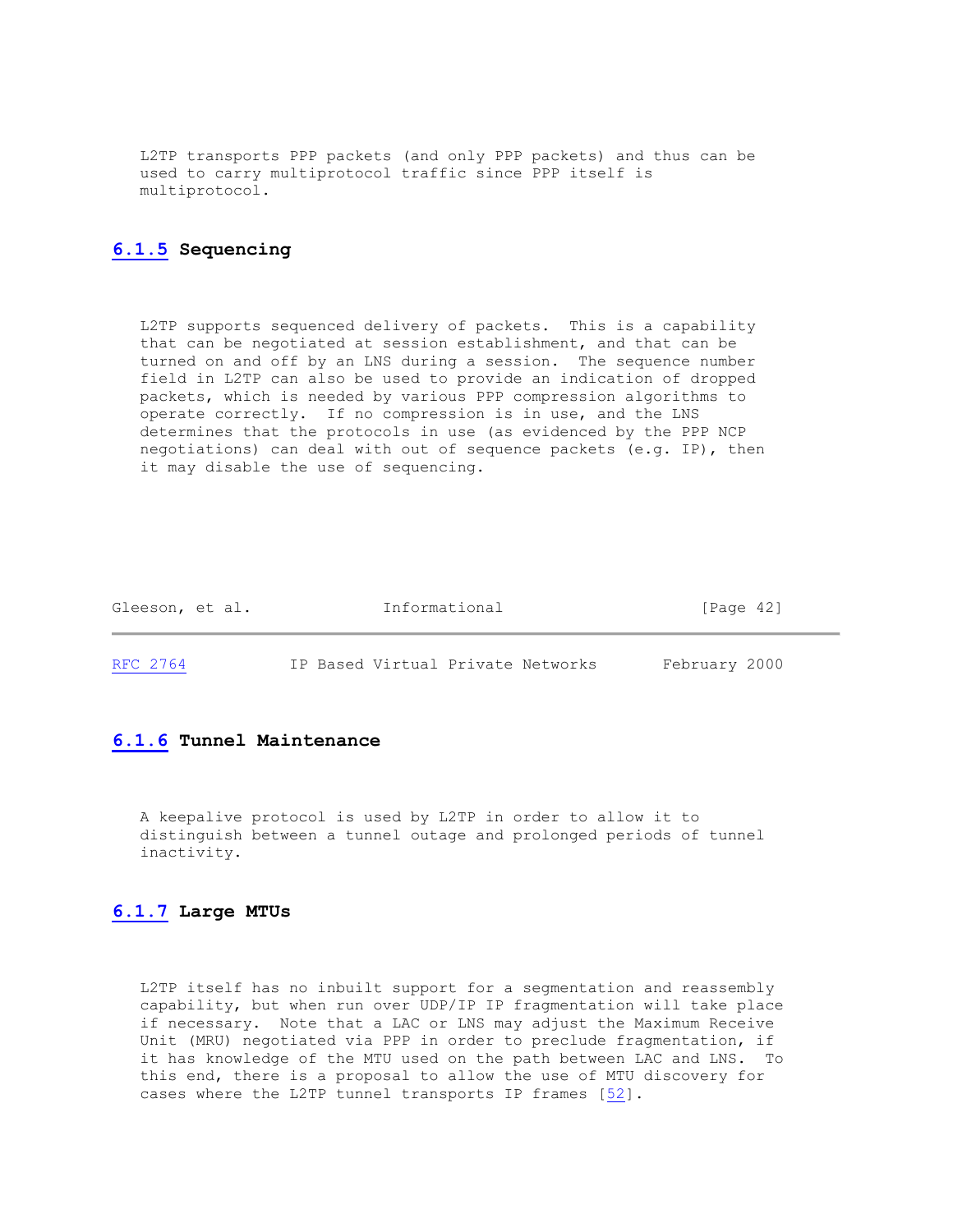#### **[6.1.8](https://tools.ietf.org/html/rfc2764#section-6.1.8) Tunnel Overhead**

 L2TP as used over IP networks runs over UDP and must be used to carry PPP traffic. This results in a significant amount of overhead, both in the data plane with UDP, L2TP and PPP headers, and also in the control plane, with the L2TP and PPP control protocols. This is discussed further in [section 6.3](https://tools.ietf.org/html/rfc2764#section-6.3)

#### **[6.1.9](https://tools.ietf.org/html/rfc2764#section-6.1.9) Flow and Congestion Control**

 L2TP supports flow and congestion control mechanisms for the control protocol, but not for data traffic. See [section 3.1.9](https://tools.ietf.org/html/rfc2764#section-3.1.9) for more details.

#### **[6.1.10](https://tools.ietf.org/html/rfc2764#section-6.1.10) QoS / Traffic Management**

 An L2TP header contains a 1-bit priority field, which can be set for packets that may need preferential treatment (e.g. keepalives) during local queuing and transmission. Also by transparently extending PPP, L2TP has inherent support for such PPP mechanisms as multi-link PPP [\[53\]](https://tools.ietf.org/html/rfc2764#ref-53) and its associated control protocols [\[54\]](https://tools.ietf.org/html/rfc2764#ref-54), which allow for bandwidth on demand to meet user requirements.

 In addition L2TP calls can be mapped into whatever underlying traffic management mechanisms may exist in the network, and there are proposals to allow for requests through L2TP signalling for specific differentiated services behaviors [\[55\]](https://tools.ietf.org/html/rfc2764#ref-55).

| Gleeson, et al. |  | Informational                     | [Page 43]     |  |
|-----------------|--|-----------------------------------|---------------|--|
| RFC 2764        |  | IP Based Virtual Private Networks | February 2000 |  |

#### **[6.1.11](https://tools.ietf.org/html/rfc2764#section-6.1.11) Miscellaneous**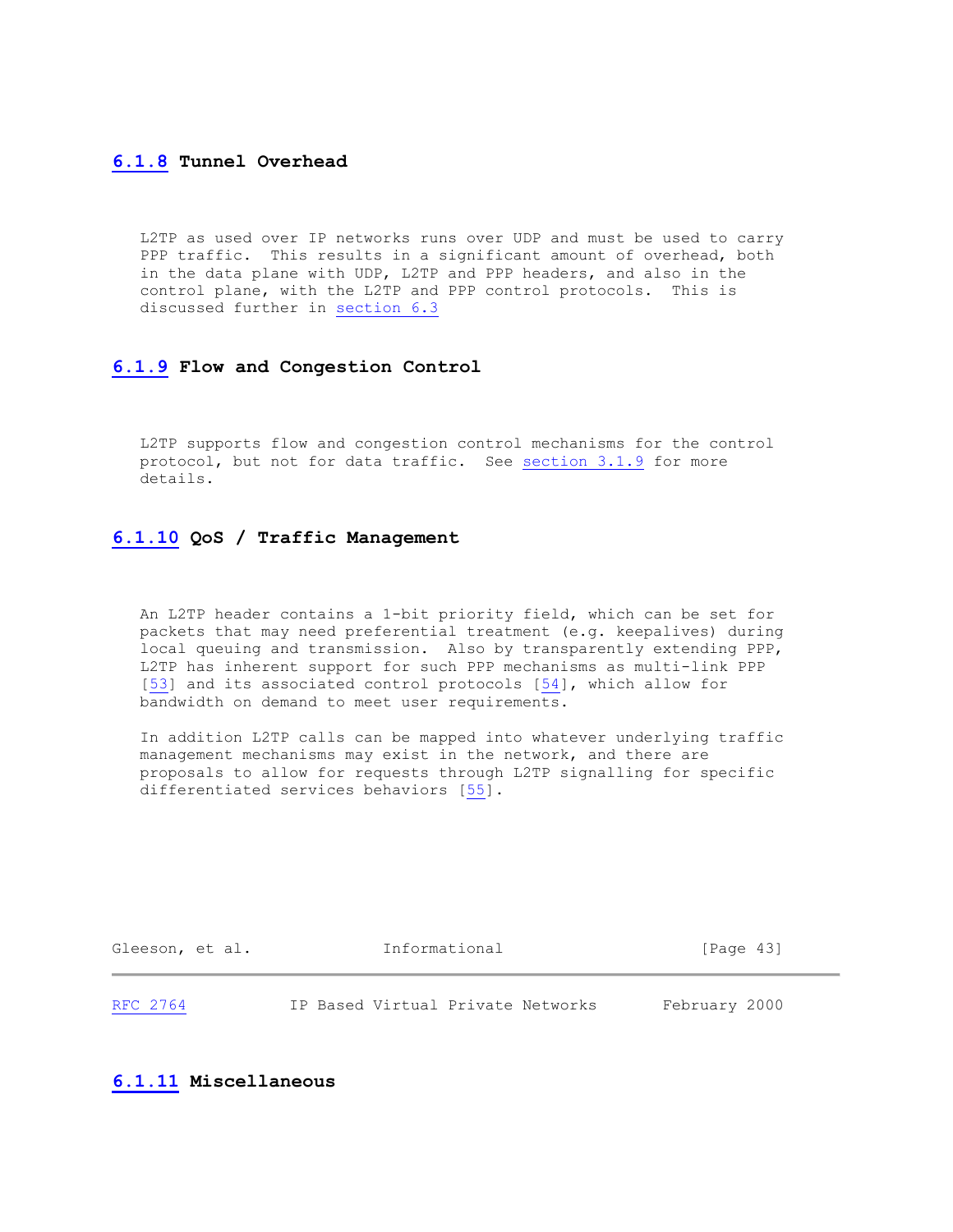Since L2TP is designed to transparently extend PPP, it does not attempt to supplant the normal address assignment mechanisms associated with PPP. Hence, in general terms the host initiating the PPP session will be assigned an address by the LNS using PPP procedures. This addressing may have no relation to the addressing used for communication between the LAC and LNS. The LNS will also need to support whatever forwarding mechanisms are needed to route traffic to and from the remote host.

# **[6.2](https://tools.ietf.org/html/rfc2764#section-6.2) Compulsory Tunneling**

 Compulsory tunneling refers to the scenario in which a network node a dial or network access server, for instance - acting as a LAC, extends a PPP session across a backbone using L2TP to a remote LNS, as illustrated below. This operation is transparent to the user initiating the PPP session to the LAC. This allows for the decoupling of the location and/or ownership of the modem pools used to terminate dial calls, from the site to which users are provided access. Support for this scenario was the original intent of the L2F specification, upon which the L2TP specification was based.

 There are a number of different deployment scenarios possible. One example, shown in the diagram below, is where a subscriber host dials into a NAS acting as a LAC, and is tunneled across an IP network (e.g. the Internet) to a gateway acting as an LNS. The gateway provides access to a corporate network, and could either be a device in the corporate network itself, or could be an ISP edge router, in the case where a customer has outsourced the maintenance of LNS functionality to an ISP. Another scenario is where an ISP uses L2TP to provide a subscriber with access to the Internet. The subscriber host dials into a NAS acting as a LAC, and is tunneled across an access network to an ISP edge router acting as an LNS. This ISP edge router then feeds the subscriber traffic into the Internet. Yet other scenarios are where an ISP uses L2TP to provide a subscriber with access to a VPRN, or with concurrent access to both a VPRN and the Internet.

 A VPDN, whether using compulsory or voluntary tunneling, can be viewed as just another type of access method for subscriber traffic, and as such can be used to provide connectivity to different types of networks, e.g. a corporate network, the Internet, or a VPRN. The last scenario is also an example of how a VPN service as provided to a customer may be implemented using a combination of different types of VPN.

Gleeson, et al. **Informational** [Page 44]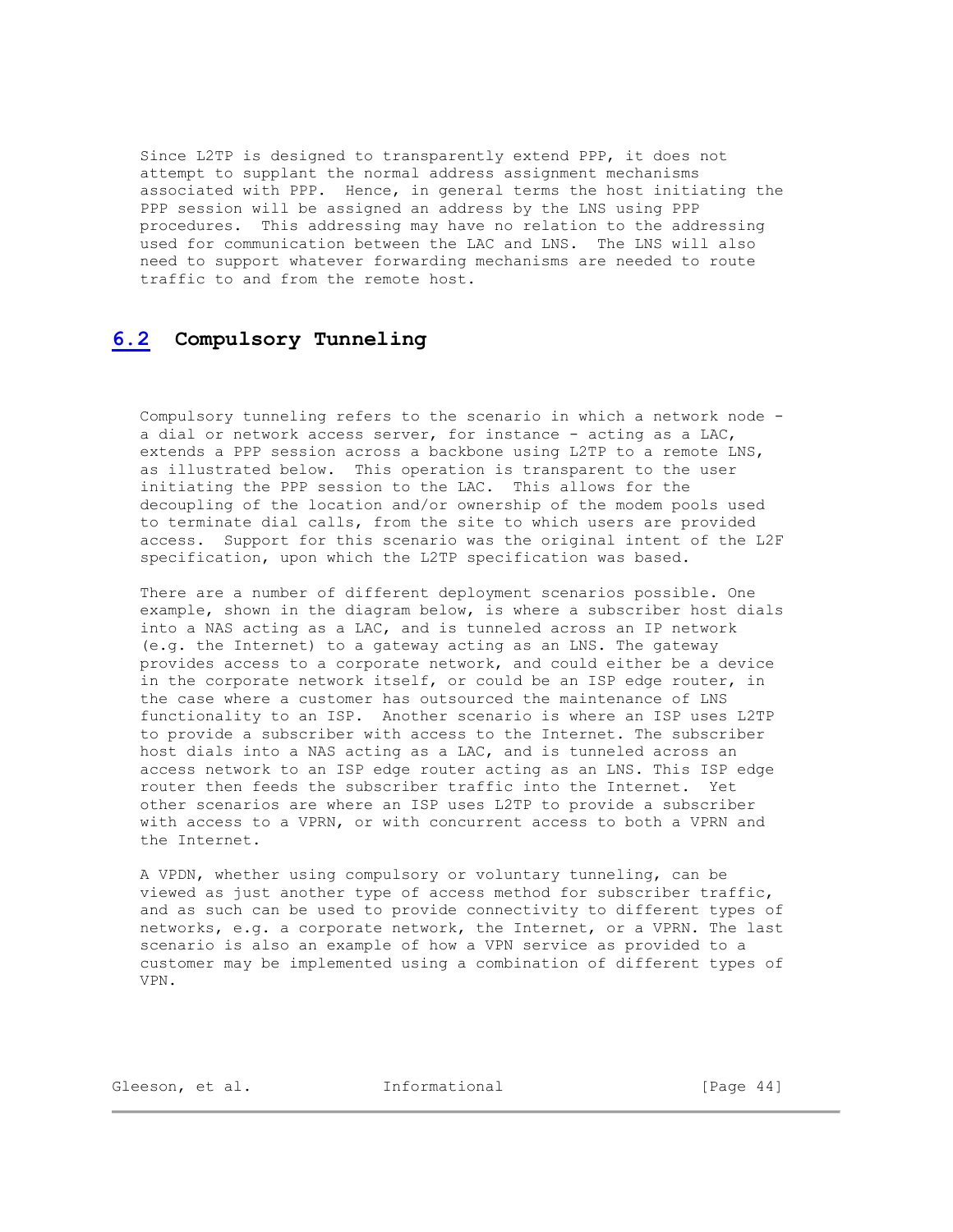10.0.0.1  $+ - - - +$  |Host|----- LAC ------------- LNS 10.0.0.0/8 +----+ / +-----+ ( ) +-----+ --------- /----| NAS |---( IP Backbone )---| GW |----( Corp. ) dial +-----+ ( ) +-----+ ( Network ) connection ------------- --------- <------- L2TP Tunnel -------> <--------------------- PPP Session ------->

Figure 6.1: Compulsory Tunneling Example

 Compulsory tunneling was originally intended for deployment on network access servers supporting wholesale dial services, allowing for remote dial access through common facilities to an enterprise site, while precluding the need for the enterprise to deploy its own dial servers. Another example of this is where an ISP outsources its own dial connectivity to an access network provider (such as a Local Exchange Carrier (LEC) in the USA) removing the need for an ISP to maintain its own dial servers and allowing the LEC to serve multiple ISPs. More recently, compulsory tunneling mechanisms have also been proposed for evolving Digital Subscriber Line (DSL) services [\[56\]](https://tools.ietf.org/html/rfc2764#ref-56), [\[57\]](https://tools.ietf.org/html/rfc2764#ref-57), which also seek to leverage the existing AAA infrastructure.

 Call routing for compulsory tunnels requires that some aspect of the initial PPP call set up can be used to allow the LAC to determine the identity of the LNS. As noted in [\[50\]](https://tools.ietf.org/html/rfc2764#ref-50), these aspects can include the user identity, as determined through some aspect of the access network, including calling party number, or some attribute of the called party, such as the Fully Qualified Domain Name (FQDN) of the identity claimed during PPP authentication.

 It is also possible to chain two L2TP tunnels together, whereby a LAC initiates a tunnel to an intermediate relay device, which acts as an LNS to this first LAC, and acts as a LAC to the final LNS. This may be needed in some cases due to administrative, organizational or regulatory issues pertaining to the split between access network provider, IP backbone provider and enterprise customer.

Gleeson, et al. **Informational** [Page 45]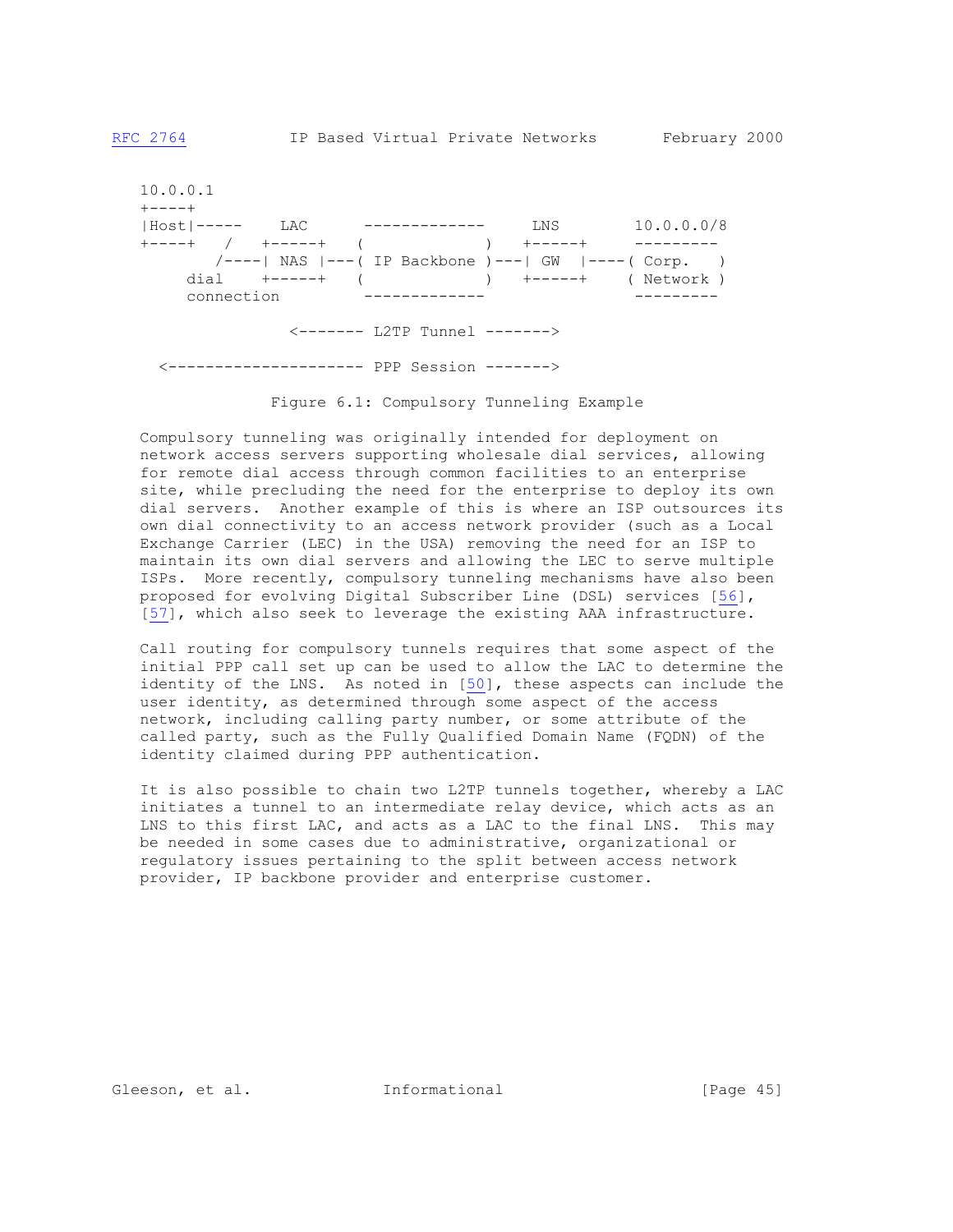# **[6.3](https://tools.ietf.org/html/rfc2764#section-6.3) Voluntary Tunnels**

 Voluntary tunneling refers to the case where an individual host connects to a remote site using a tunnel originating on the host, with no involvement from intermediate network nodes, as illustrated below. The PPTP specification, parts of which have been incorporated into L2TP, was based upon a voluntary tunneling model.

 As with compulsory tunneling there are different deployment scenarios possible. The diagram below shows a subscriber host accessing a corporate network with either L2TP or IPSec being used as the voluntary tunneling mechanism. Another scenario is where voluntary tunneling is used to provide a subscriber with access to a VPRN.

#### **[6.3.1](https://tools.ietf.org/html/rfc2764#section-6.3.1) Issues with Use of L2TP for Voluntary Tunnels**

The L2TP specification has support for voluntary tunneling, insofar as the LAC can be located on a host, not only on a network node. Note that such a host has two IP addresses - one for the LAC-LNS IP tunnel, and another, typically allocated via PPP, for the network to which the host is connecting. The benefits of using L2TP for voluntary tunneling are that the existing authentication and address assignment mechanisms used by PPP can be reused without modification. For example an LNS could also include a Radius client, and communicate with a Radius server to authenticate a PPP PAP or CHAP exchange, and to retrieve configuration information for the host such as its IP address and a list of DNS servers to use. This information can then be passed to the host via the PPP IPCP protocol.

```
 10.0.0.1
  +----+<br>|Host|-----
 |Host|----- ------------- 10.0.0.0/8
 +----+ / +-----+ ( ) +-----+ ---------
       /----| NAS |---( IP Backbone )---| GW |----( Corp. )
       dial +-----+ ( ) +-----+ ( Network )
                      connection ------------- ---------
    <-------------- L2TP Tunnel -------------->
                                         LAC on host
     <-------------- PPP Session --------------> LNS on gateway
 or
    <-------------- IPSEC Tunnel -------------->
```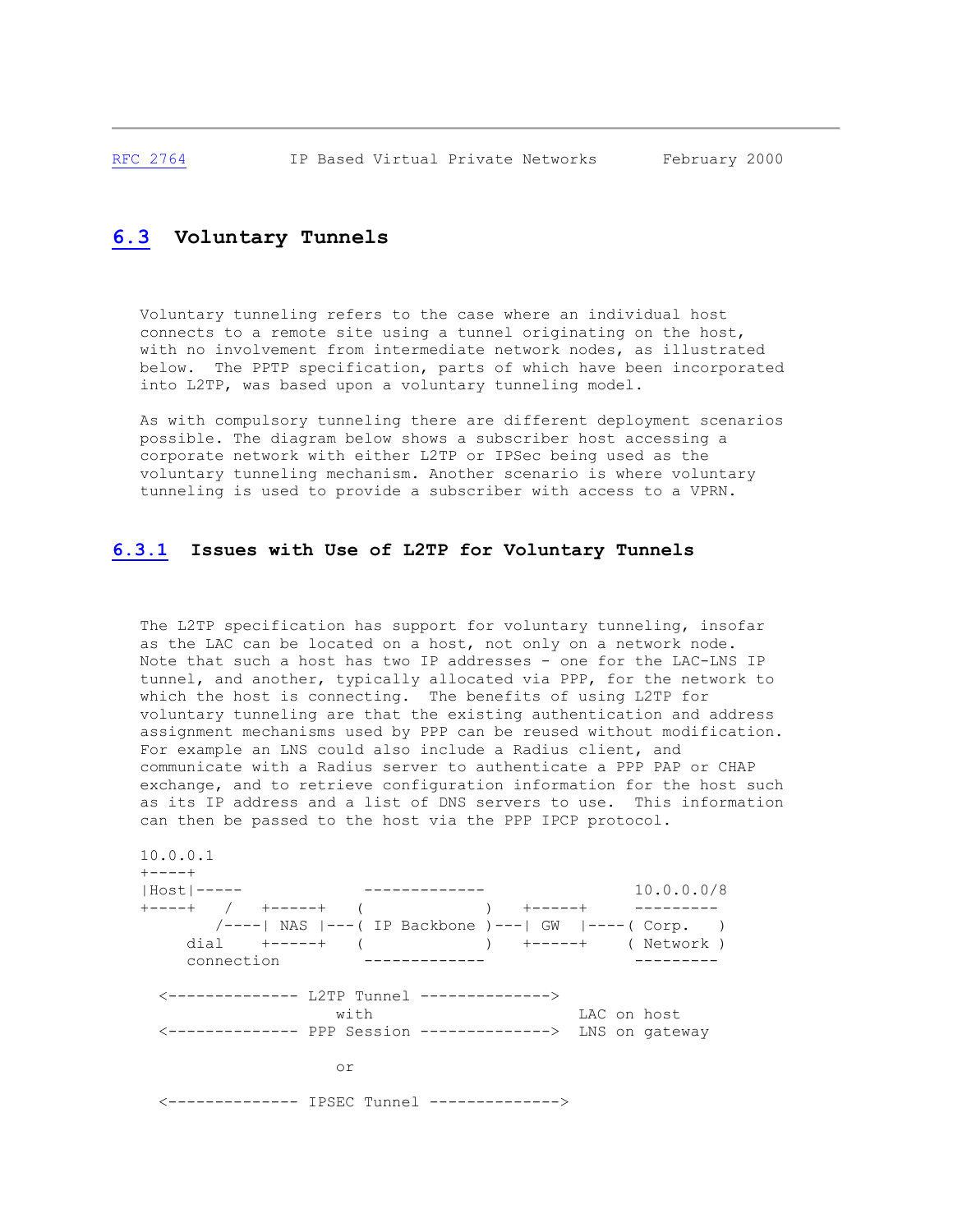#### Figure 6.2: Voluntary Tunneling Example

| Gleeson, et al. | Informational | [Page 46] |  |
|-----------------|---------------|-----------|--|
|                 |               |           |  |

[RFC 2764](https://tools.ietf.org/html/rfc2764) IP Based Virtual Private Networks February 2000

 The above procedure is not without its costs, however. There is considerable overhead with such a protocol stack, particularly when IPSec is also needed for security purposes, and given that the host may be connected via a low-bandwidth dial up link. The overhead consists of both extra headers in the data plane and extra control protocols needed in the control plane. Using L2TP for voluntary tunneling, secured with IPSec, means a web application, for example, would run over the following stack

HTTP/TCP/IP/PPP/L2TP/UDP/ESP/IP/PPP/AHDLC

 It is proposed in [\[58\]](https://tools.ietf.org/html/rfc2764#ref-58) that IPSec alone be used for voluntary tunnels reducing overhead, using the following stack.

HTTP/TCP/IP/ESP/IP/PPP/AHDLC

 In this case IPSec is used in tunnel mode, with the tunnel terminating either on an IPSec edge device at the enterprise site, or on the provider edge router connected to the enterprise site. There are two possibilities for the IP addressing of the host. Two IP addresses could be used, in a similar manner to the L2TP case. Alternatively the host can use a single public IP address as the source IP address in both inner and outer IP headers, with the gateway performing Network Address Translation (NAT) before forwarding the traffic to the enterprise network. To other hosts in the enterprise network the host appears to have an 'internal' IP address. Using NAT has some limitations and restrictions, also pointed out in [\[58\]](https://tools.ietf.org/html/rfc2764#ref-58).

 Another area of potential problems with PPP is due to the fact that the characteristics of a link layer implemented via an L2TP tunnel over an IP backbone are quite different to a link layer run over a serial line, as discussed in the L2TP specification itself. For example, poorly chosen PPP parameters may lead to frequent resets and timeouts, particularly if compression is in use. This is because an L2TP tunnel may misorder packets, and may silently drop packets, neither of which normally occurs on serial lines. The general packet loss rate could also be significantly higher due to network congestion. Using the sequence number field in an L2TP header addresses the misordering issue, and for cases where the LAC and LNS are coincident with the PPP endpoints, as in voluntary tunneling, the sequence number field can also be used to detect a dropped packet, and to pass a suitable indication to any compression entity in use,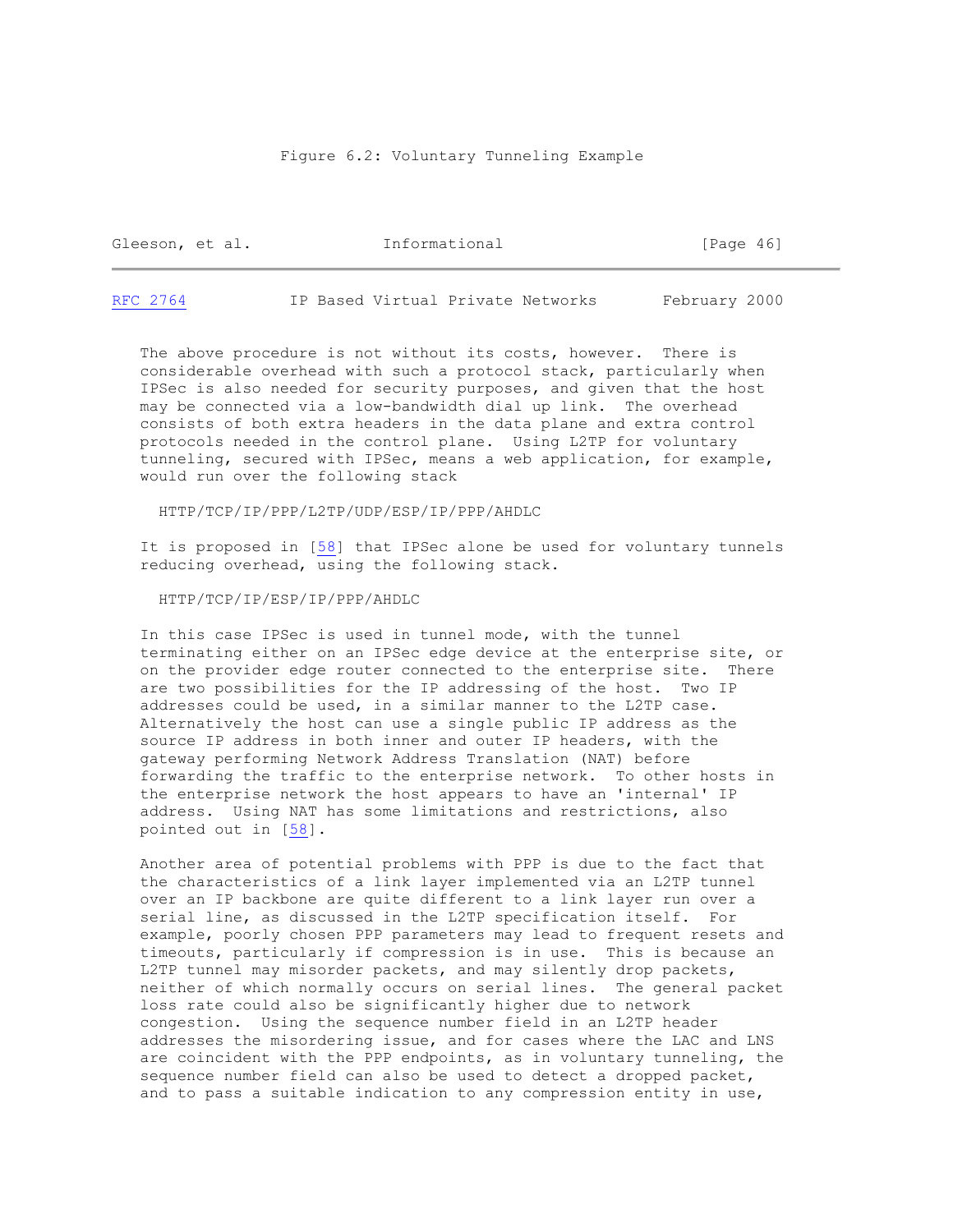which typically requires such knowledge in order to keep the compression histories in synchronization at both ends. (In fact this is more of an issue with compulsory tunneling since the LAC may have to deliberately issue a corrupted frame to the PPP host, to give an indication of packet loss, and some hardware may not allow this).

| Gleeson, et al. |  | Informational                     | Page 47       |
|-----------------|--|-----------------------------------|---------------|
| RFC 2764        |  | IP Based Virtual Private Networks | February 2000 |

#### **[6.3.2](https://tools.ietf.org/html/rfc2764#section-6.3.2) Issues with Use of IPSec for Voluntary Tunnels**

 If IPSec is used for voluntary tunneling, the functions of user authentication and host configuration, achieved by means of PPP when using L2TP, still need to be carried out. A distinction needs to be drawn here between machine authentication and user authentication. ' Two factor' authentication is carried out on the basis of both something the user has, such as a machine or smartcard with a digital certificate, and something the user knows, such as a password. (Another example is getting money from an bank ATM machine - you need a card and a PIN number). Many of the existing legacy schemes currently in use to perform user authentication are asymmetric in nature, and are not supported by IKE. For remote access the most common existing user authentication mechanism is to use PPP between the user and access server, and Radius between the access server and authentication server. The authentication exchanges that occur in this case, e.g. a PAP or CHAP exchange, are asymmetric. Also CHAP supports the ability for the network to reauthenticate the user at any time after the initial session has been established, to ensure that the current user is the same person that initiated the session.

 While IKE provides strong support for machine authentication, it has only limited support for any form of user authentication and has no support for asymmetric user authentication. While a user password can be used to derive a key used as a preshared key, this cannot be used with IKE Main Mode in a remote access environment, as the user will not have a fixed IP address, and while Aggressive Mode can be used instead, this affords no identity protection. To this end there have been a number of proposals to allow for support of legacy asymmetric user level authentication schemes with IPSec. [\[59\]](https://tools.ietf.org/html/rfc2764#ref-59) defines a new IKE message exchange - the transaction exchange - which allows for both Request/Reply and Set/Acknowledge message sequences, and it also defines attributes that can be used for client IP stack configuration. [\[60\]](https://tools.ietf.org/html/rfc2764#ref-60) and [\[61\]](https://tools.ietf.org/html/rfc2764#ref-61) describe mechanisms that use the transaction message exchange, or a series of such exchanges, carried out between the IKE Phase 1 and Phase 2 exchanges, to perform user authentication. A different approach, that does not extend the IKE protocol itself, is described in [\[62\]](https://tools.ietf.org/html/rfc2764#ref-62). With this approach a user establishes a Phase 1 SA with a security gateway and then sets up a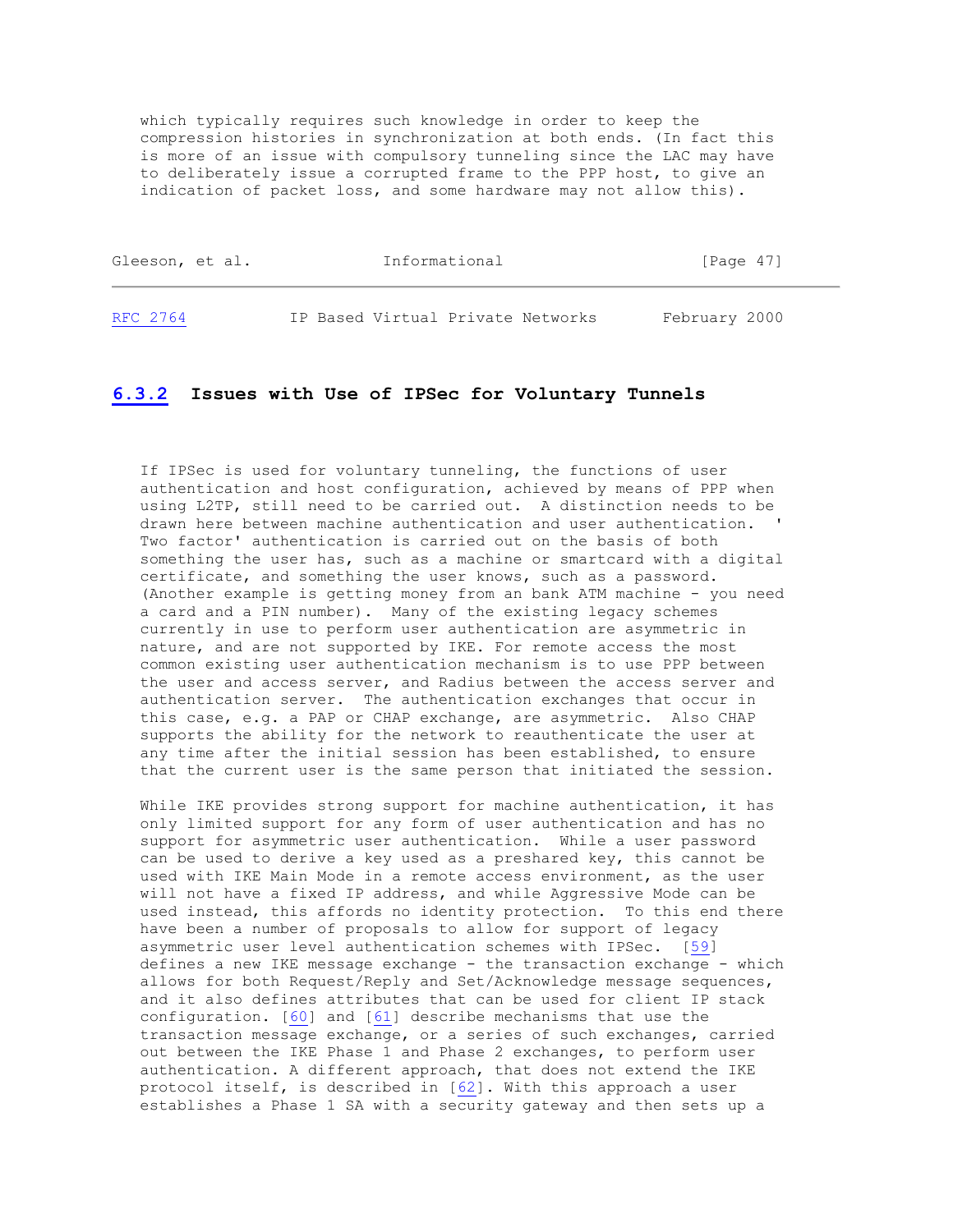Phase 2 SA to the gateway, over which an existing authentication protocol is run. The gateway acts as a proxy and relays the protocol messages to an authentication server.

 In addition there have also been proposals to allow the remote host to be configured with an IP address and other configuration information over IPSec. For example [\[63\]](https://tools.ietf.org/html/rfc2764#ref-63) describes a method whereby a remote host first establishes a Phase 1 SA with a security gateway and then sets up a Phase 2 SA to the gateway, over which the DHCP

| Gleeson, et al. |  | Informational | [Page 48] |  |
|-----------------|--|---------------|-----------|--|
|                 |  |               |           |  |

[RFC 2764](https://tools.ietf.org/html/rfc2764) IP Based Virtual Private Networks February 2000

 protocol is run. The gateway acts as a proxy and relays the protocol messages to the DHCP server. Again, like [\[62\]](https://tools.ietf.org/html/rfc2764#ref-62), this proposal does not involve extensions to the IKE protocol itself.

 Another aspect of PPP functionality that may need to supported is multiprotocol operation, as there may be a need to carry network layer protocols other than IP, and even to carry link layer protocols (e.g. ethernet) as would be needed to support bridging over IPSec. This is discussed in [section 3.1.4.](https://tools.ietf.org/html/rfc2764#section-3.1.4)

 The methods of supporting legacy user authentication and host configuration capabilities in a remote access environment are currently being discussed in the IPSec working group.

# **[6.4](https://tools.ietf.org/html/rfc2764#section-6.4) Networked Host Support**

 The current PPP based dial model assumes a host directly connected to a connection oriented dial access network. Recent work on new access technologies such as DSL have attempted to replicate this model [\[57\]](https://tools.ietf.org/html/rfc2764#ref-57), so as to allow for the re-use of existing AAA systems. The proliferation of personal computers, printers and other network appliances in homes and small businesses, and the ever lowering costs of networks, however, are increasingly challenging the directly connected host model. Increasingly, most hosts will access the Internet through small, typically Ethernet, local area networks.

 There is hence interest in means of accommodating the existing AAA infrastructure within service providers, whilst also supporting multiple networked hosts at each customer site. The principal complication with this scenario is the need to support the login dialogue, through which the appropriate AAA information is exchanged. A number of proposals have been made to address this scenario: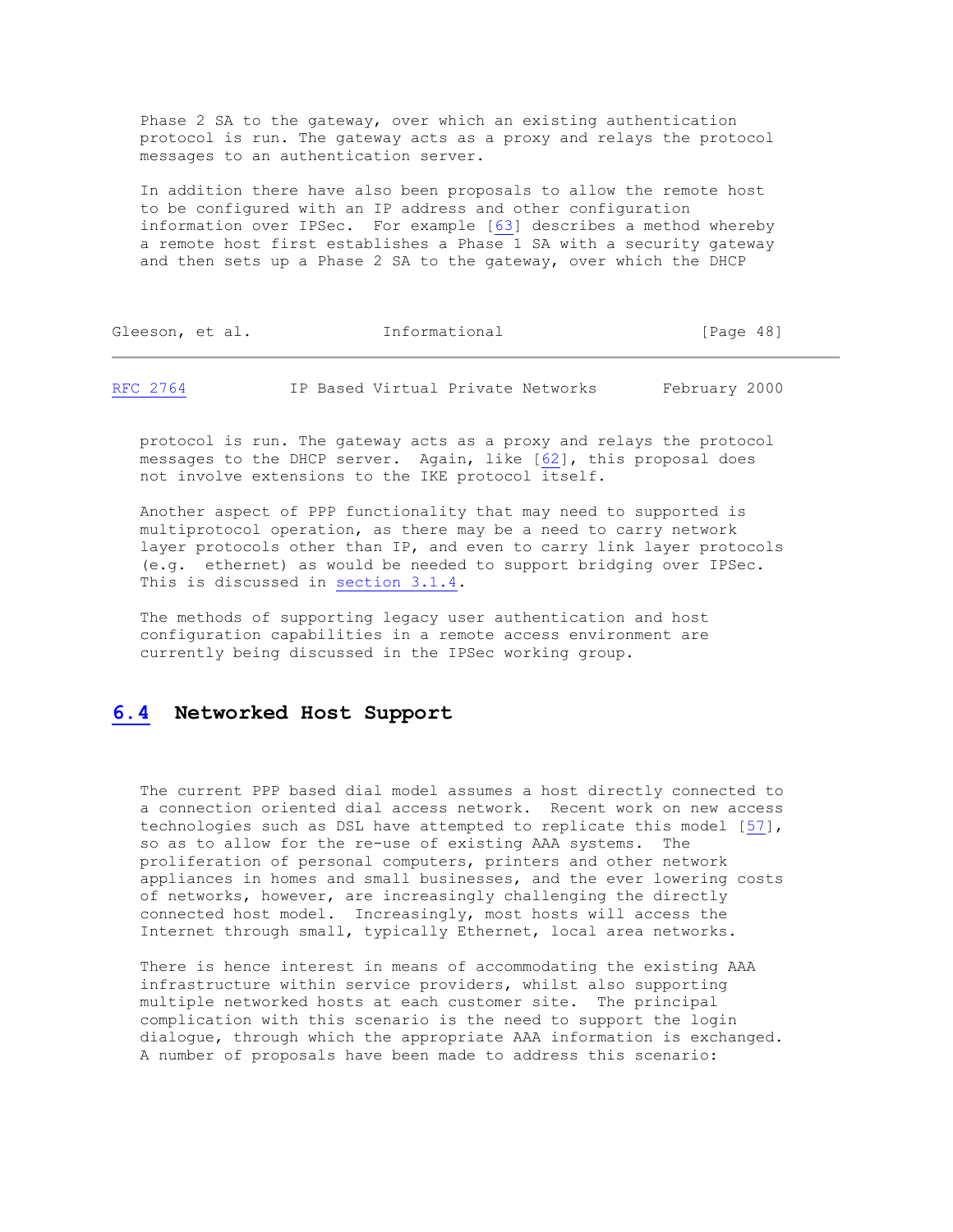#### **[6.4.1](https://tools.ietf.org/html/rfc2764#section-6.4.1) Extension of PPP to Hosts Through L2TP**

 A number of proposals (e.g. [\[56\]](https://tools.ietf.org/html/rfc2764#ref-56)) have been made to extend L2TP over Ethernet so that PPP sessions can run from networked hosts out to the network, in much the same manner as a directly attached host.

#### **[6.4.2](https://tools.ietf.org/html/rfc2764#section-6.4.2) Extension of PPP Directly to Hosts:**

 There is also a specification for mapping PPP directly onto Ethernet (PPPOE) [\[64\]](https://tools.ietf.org/html/rfc2764#ref-64) which uses a broadcast mechanism to allow hosts to find appropriate access servers with which to connect. Such servers could then further tunnel, if needed, the PPP sessions using L2TP or a similar mechanism.

| Gleeson, et al. | Informational                     | [Paqe 49]     |
|-----------------|-----------------------------------|---------------|
| RFC 2764        | IP Based Virtual Private Networks | February 2000 |

#### **[6.4.3](https://tools.ietf.org/html/rfc2764#section-6.4.3) Use of IPSec**

 The IPSec based voluntary tunneling mechanisms discussed above can be used either with networked or directly connected hosts.

 Note that all of these methods require additional host software to be used, which implements either LAC, PPPOE client or IPSec client functionality.

#### **[6.5](https://tools.ietf.org/html/rfc2764#section-6.5) Recommendations**

 The L2TP specification has been finalized and will be widely used for compulsory tunneling. As discussed in [section 3.2,](https://tools.ietf.org/html/rfc2764#section-3.2) defining specific modes of operation for IPSec when used to secure L2TP would be beneficial.

 Also, for voluntary tunneling using IPSec, completing the work needed to provide support for the following areas would be useful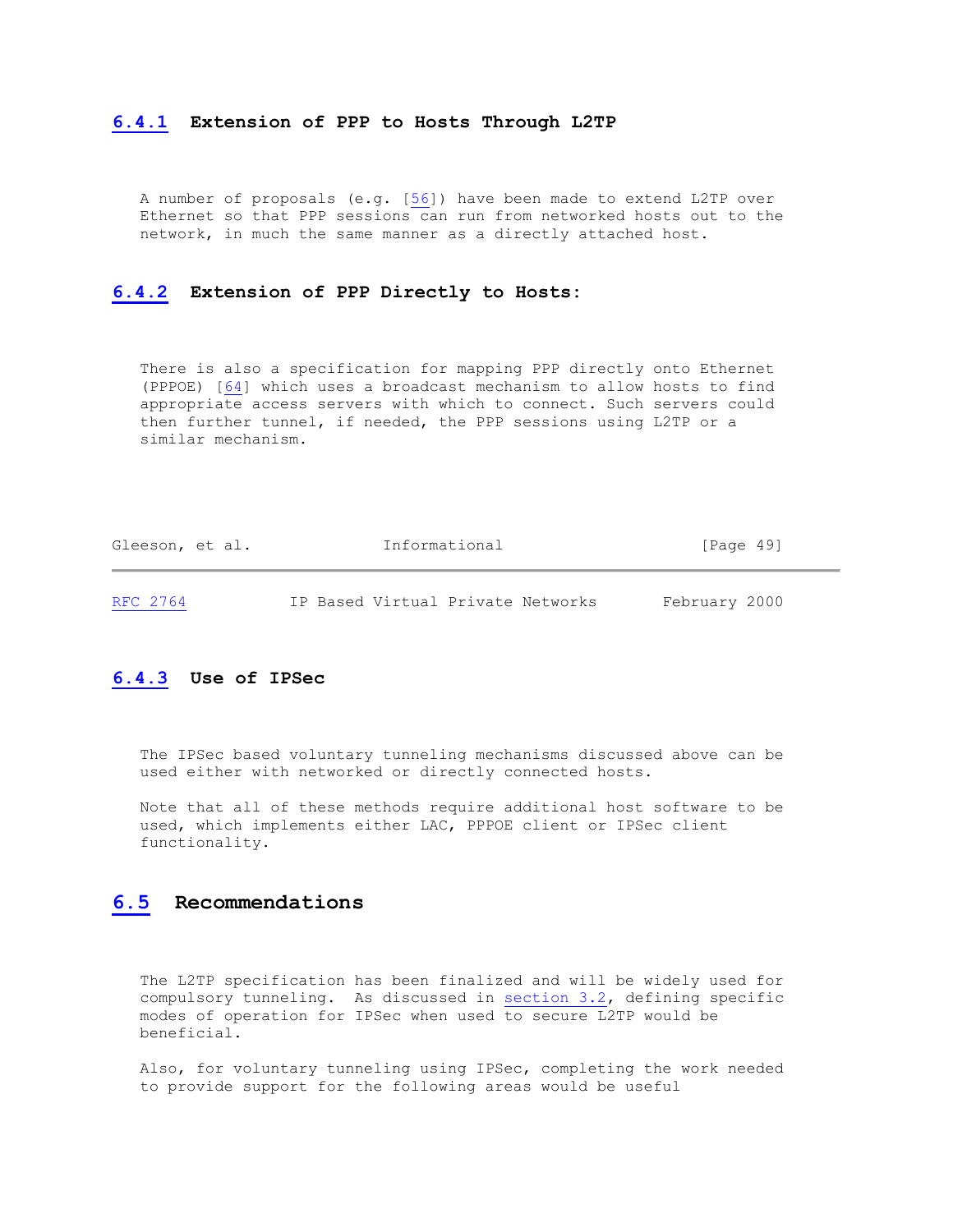- asymmetric / legacy user authentication (6.3)
- host address assignment and configuration (6.3)

 along with any other issues specifically related to the support of remote hosts. Currently as there are many different non-interoperable proprietary solutions in this area.

# **[7.0](https://tools.ietf.org/html/rfc2764#section-7.0) VPN Types:**

Virtual Private LAN Segment

 A Virtual Private LAN Segment (VPLS) is the emulation of a LAN segment using Internet facilities. A VPLS can be used to provide what is sometimes known also as a Transparent LAN Service (TLS), which can be used to interconnect multiple stub CPE nodes, either bridges or routers, in a protocol transparent manner. A VPLS emulates a LAN segment over IP, in the same way as protocols such as LANE emulate a LAN segment over ATM. The primary benefits of a VPLS are complete protocol transparency, which may be important both for multiprotocol transport and for regulatory reasons in particular service provider contexts.

| Gleeson, et al.                                                                | Informational                                                            |                                                                               | [Page 50] |
|--------------------------------------------------------------------------------|--------------------------------------------------------------------------|-------------------------------------------------------------------------------|-----------|
| RFC 2764                                                                       | IP Based Virtual Private Networks February 2000                          |                                                                               |           |
| $10.1.1.1 + --- --- +$<br>$+---+$ stub   node  <br>$link +------+$<br>$\wedge$ | $+---($ IP BACKBONE $) --- +$<br> IP tunnel +--------+ IP tunnel <br>ISP | $+$ --------+ 10.1.1.2<br>node   stub +---+<br>$+$ --------+ link<br>$\wedge$ |           |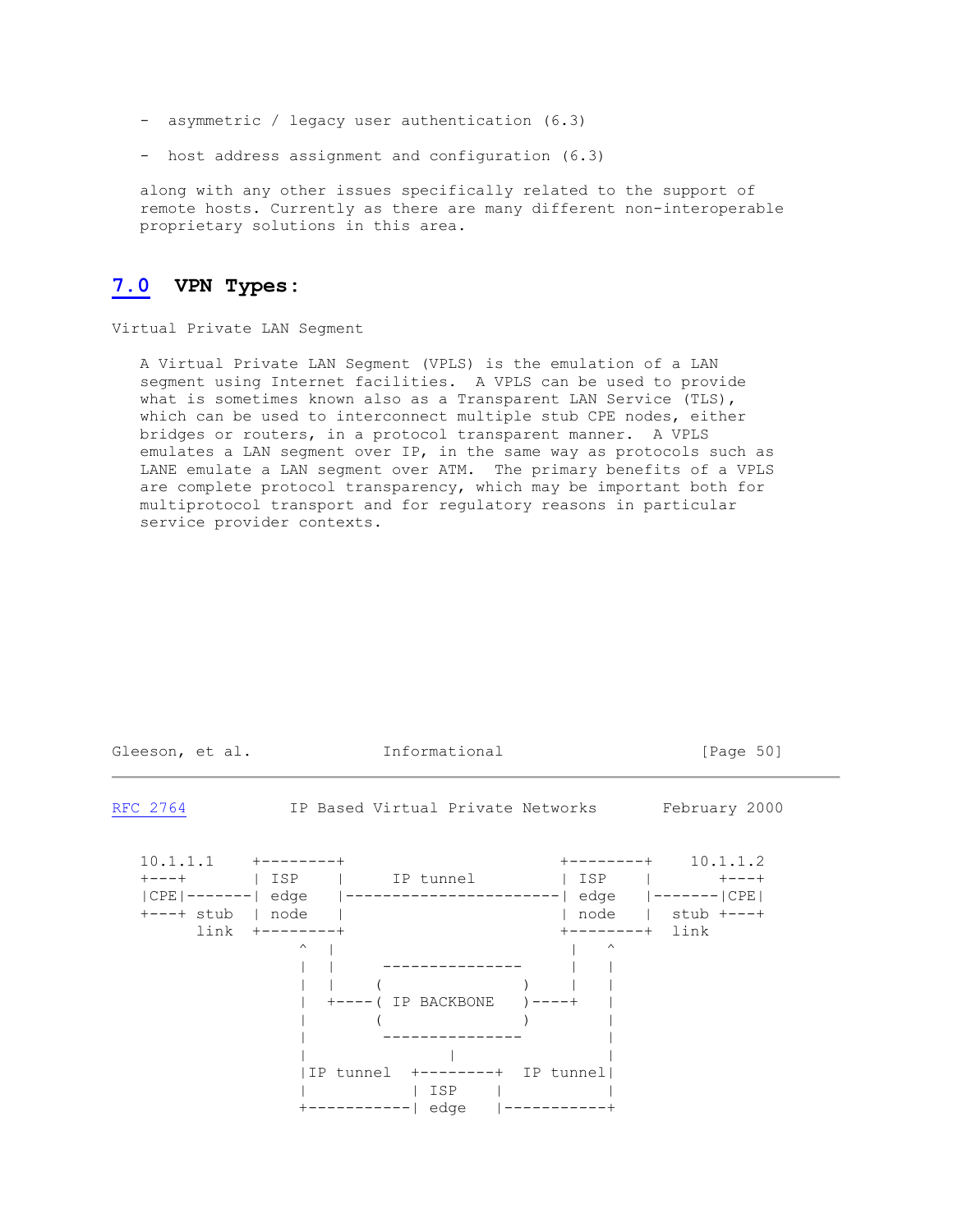```
 | node |
             +-----++ subnet = 10.1.1.0/24
 |
            stub link |
 |
 +---+
              |CPE| 10.1.1.3<br>+---+
 +---+
```
Figure 7.1: VPLS Example

# **[7.1](https://tools.ietf.org/html/rfc2764#section-7.1) VPLS Requirements**

 Topologically and operationally a VPLS can be most easily modeled as being essentially equivalent to a VPRN, except that each VPLS edge node implements link layer bridging rather than network layer forwarding. As such, most of the VPRN tunneling and configuration mechanisms discussed previously can also be used for a VPLS, with the appropriate changes to accommodate link layer, rather than network layer, packets and addressing information. The following sections discuss the primary changes needed in VPRN operation to support VPLSs.

# **[7.1.1](https://tools.ietf.org/html/rfc2764#section-7.1.1) Tunneling Protocols**

 The tunneling protocols employed within a VPLS can be exactly the same as those used within a VPRN, if the tunneling protocol permits the transport of multiprotocol traffic, and this is assumed below.

| Gleeson, et al. | Informational                     | [Page 51]     |
|-----------------|-----------------------------------|---------------|
| RFC 2764        | IP Based Virtual Private Networks | February 2000 |

#### **[7.1.2](https://tools.ietf.org/html/rfc2764#section-7.1.2) Multicast and Broadcast Support**

A VPLS needs to have a broadcast capability. This is needed both for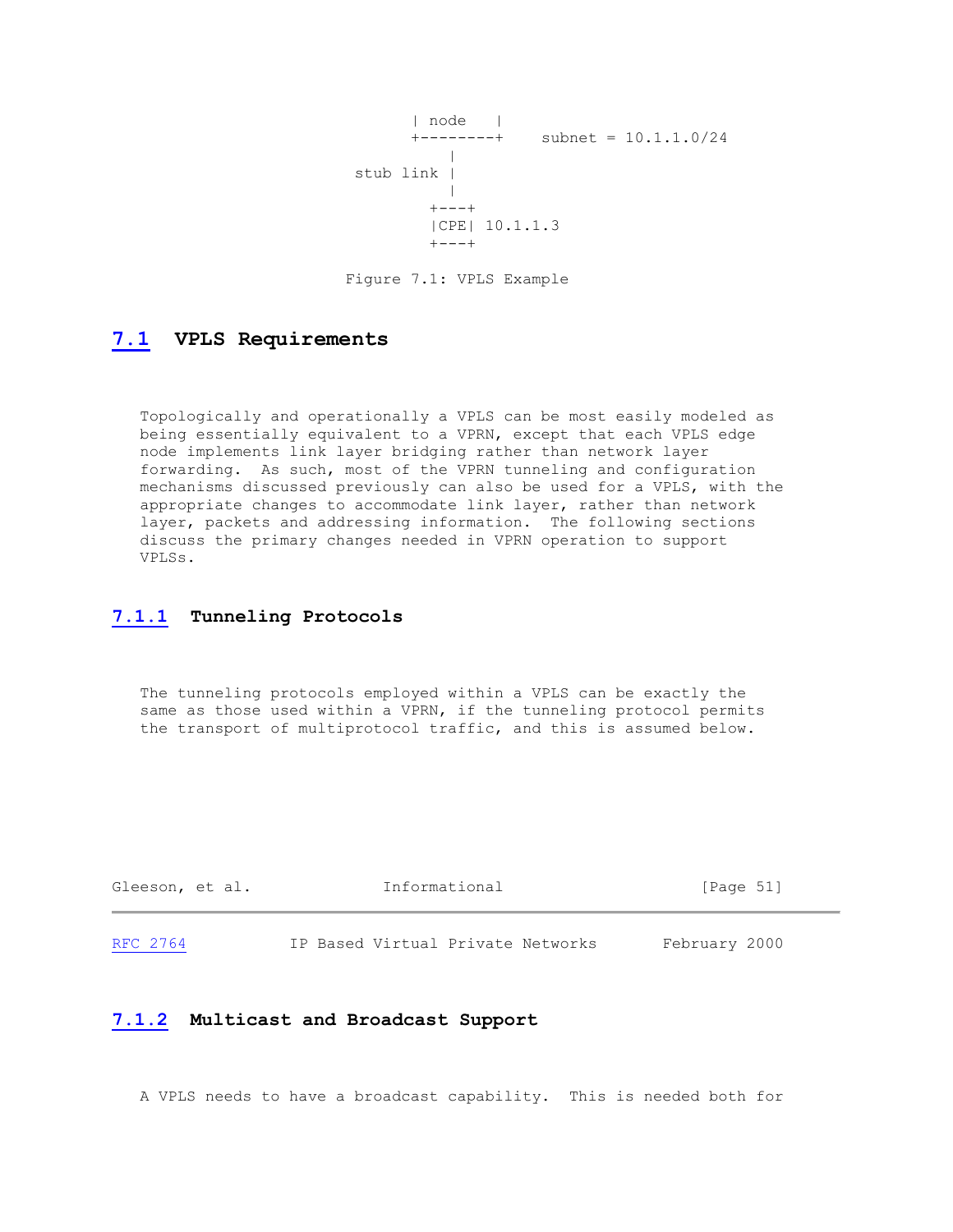broadcast frames, and for link layer packet flooding, where a unicast frame is flooded because the path to the destination link layer address is unknown. The address resolution protocols that run over a bridged network typically use broadcast frames (e.g. ARP). The same set of possible multicast tunneling mechanisms discussed earlier for VPRNs apply also to a VPLS, though the generally more frequent use of broadcast in VPLSs may increase the pressure for native multicast support that reduces, for instance, the burden of replication on VPLS edge nodes.

# **[7.1.3](https://tools.ietf.org/html/rfc2764#section-7.1.3) VPLS Membership Configuration and Topology**

 The configuration of VPLS membership is analogous to that of VPRNs since this generally requires only knowledge of the local VPN link assignments at any given VPLS edge node, and the identity of, or route to, the other edge nodes in the VPLS; in particular, such configuration is independent of the nature of the forwarding at each VPN edge node. As such, any of the mechanisms for VPN member configuration and dissemination discussed for VPRN configuration can also be applied to VPLS configuration. Also as with VPRNs, the topology of the VPLS could be easily manipulated by controlling the configuration of peer nodes at each VPLS edge node, assuming that the membership dissemination mechanism was such as to permit this. It is likely that typical VPLSs will be fully meshed, however, in order to preclude the need for traffic between two VPLS nodes to transit through another VPLS node, which would then require the use of the Spanning Tree protocol [\[65\]](https://tools.ietf.org/html/rfc2764#ref-65) for loop prevention.

#### **[7.1.4](https://tools.ietf.org/html/rfc2764#section-7.1.4) CPE Stub Node Types**

A VPLS can support either bridges or routers as a CPE device.

 CPE routers would peer transparently across a VPLS with each other without requiring any router peering with any nodes within the VPLS. The same scalability issues that apply to a full mesh topology for VPRNs, apply also in this case, only that now the number of peering routers is potentially greater, since the ISP edge device is no longer acting as an aggregation point.

 With CPE bridge devices the broadcast domain encompasses all the CPE sites as well as the VPLS itself. There are significant scalability constraints in this case, due to the need for packet flooding, and

Gleeson, et al. **Informational** [Page 52]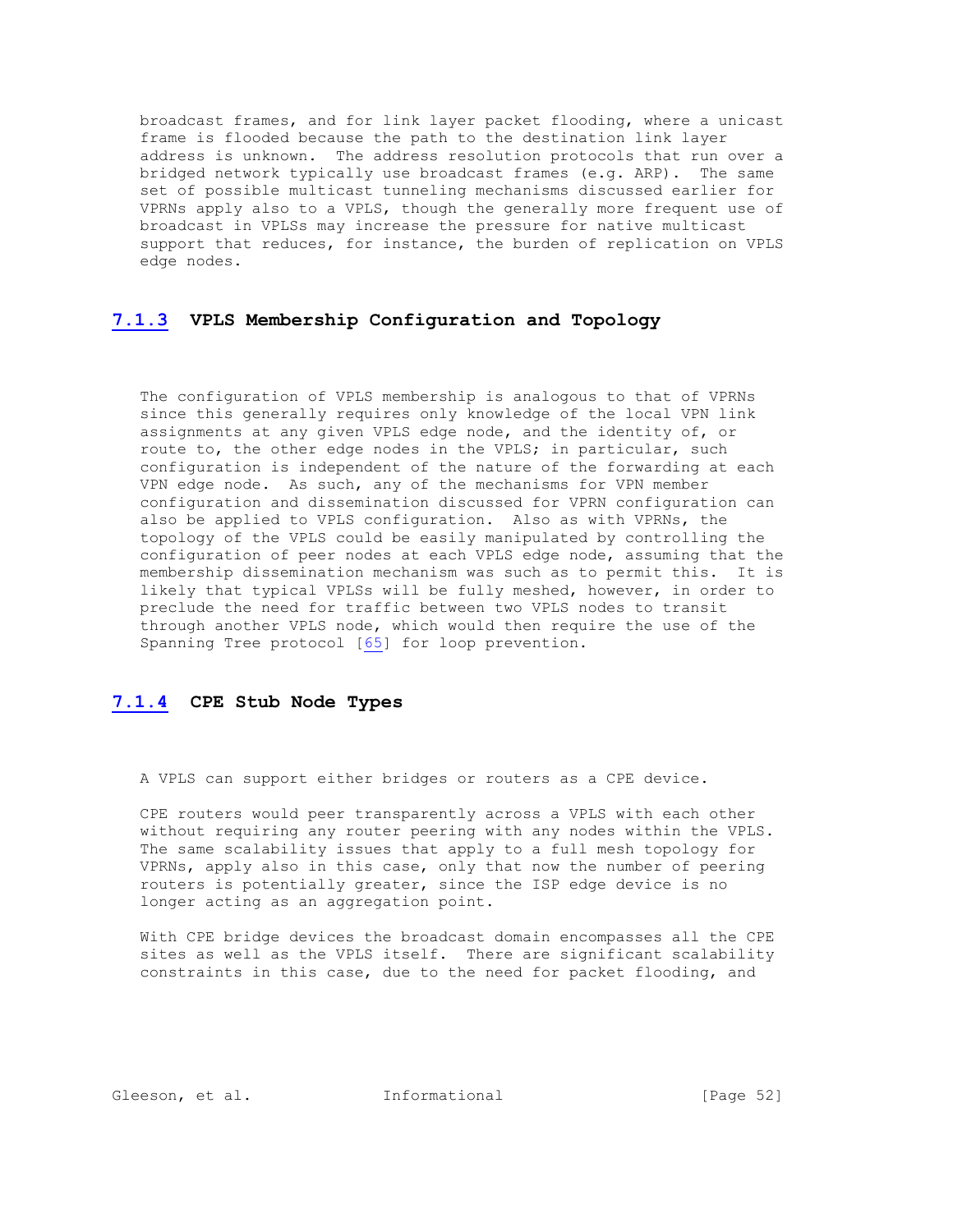#### [RFC 2764](https://tools.ietf.org/html/rfc2764) IP Based Virtual Private Networks February 2000

 the fact that any topology change in the bridged domain is not localized, but is visible throughout the domain. As such this scenario is generally only suited for support of non-routable protocols.

The nature of the CPE impacts the nature of the encapsulation, addressing, forwarding and reachability protocols within the VPLS, and are discussed separately below.

#### **[7.1.5](https://tools.ietf.org/html/rfc2764#section-7.1.5) Stub Link Packet Encapsulation**

#### **[7.1.5.1](https://tools.ietf.org/html/rfc2764#section-7.1.5.1) Bridge CPE**

 In this case, packets sent to and from the VPLS across stub links are link layer frames, with a suitable access link encapsulation. The most common case is likely to be ethernet frames, using an encapsulation appropriate to the particular access technology, such as ATM, connecting the CPE bridges to the VPLS edge nodes. Such frames are then forwarded at layer 2 onto a tunnel used in the VPLS. As noted previously, this does mandate the use of an IP tunneling protocol which can transport such link layer frames. Note that this does not necessarily mandate, however, the use of a protocol identification field in each tunnel packet, since the nature of the encapsulated traffic (e.g. ethernet frames) could be indicated at tunnel setup.

#### **[7.1.5.2](https://tools.ietf.org/html/rfc2764#section-7.1.5.2) Router CPE**

 In this case, typically, CPE routers send link layer packets to and from the VPLS across stub links, destined to the link layer addresses of their peer CPE routers. Other types of encapsulations may also prove feasible in such a case, however, since the relatively constrained addressing space needed for a VPLS to which only router CPE are connected, could allow for alternative encapsulations, as discussed further below.

#### **[7.1.6](https://tools.ietf.org/html/rfc2764#section-7.1.6) CPE Addressing and Address Resolution**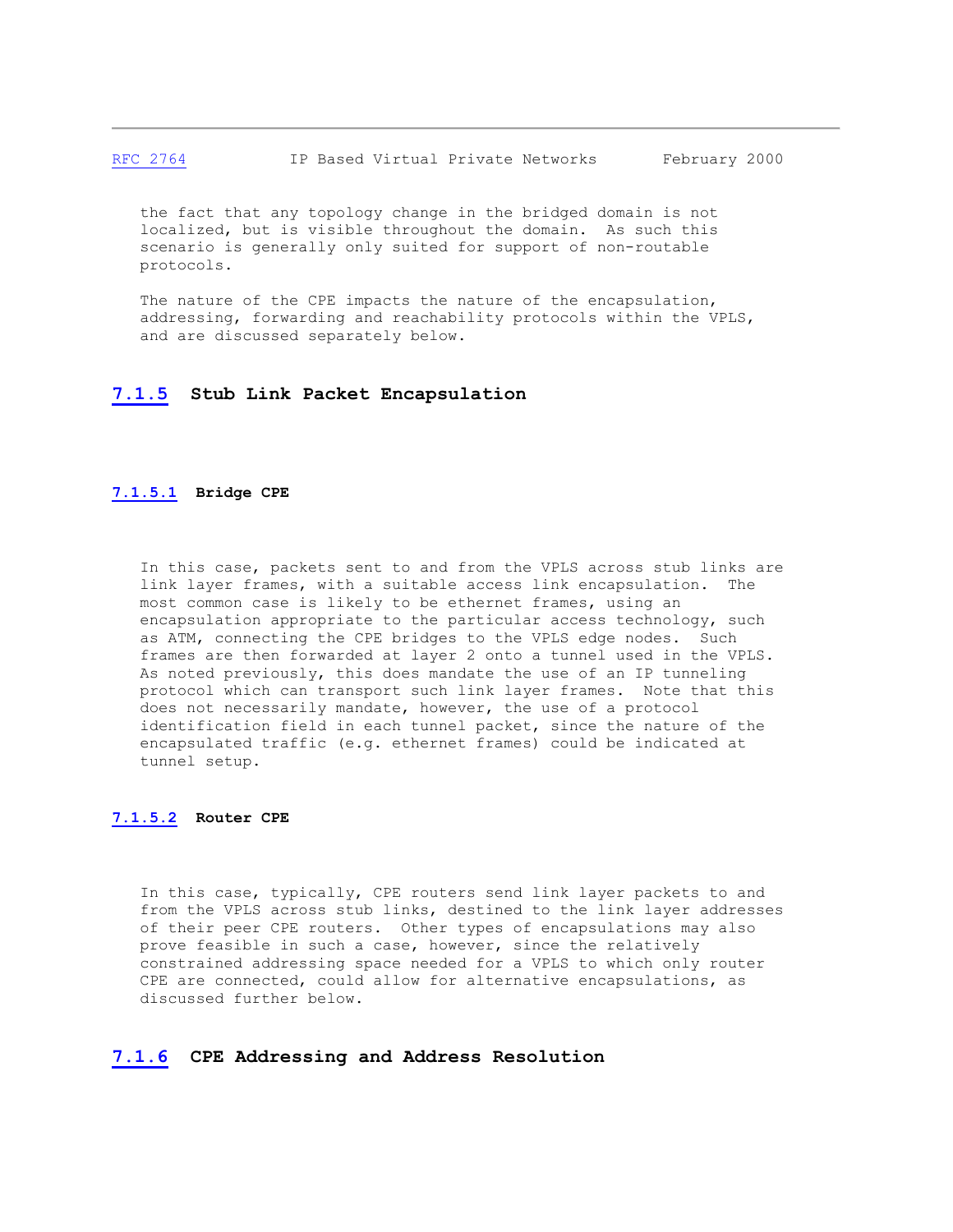#### **[7.1.6.1](https://tools.ietf.org/html/rfc2764#section-7.1.6.1) Bridge CPE**

 Since a VPLS operates at the link layer, all hosts within all stub sites, in the case of bridge CPE, will typically be in the same network layer subnet. (Multinetting, whereby multiple subnets operate over the same LAN segment, is possible, but much less common). Frames are forwarded across and within the VPLS based upon the link layer addresses - e.g. IEEE MAC addresses - associated with the individual hosts. The VPLS needs to support broadcast traffic, such as that typically used for the address resolution mechanism used

| Gleeson, et al. | Informational                     | [Page 53]     |
|-----------------|-----------------------------------|---------------|
| RFC 2764        | IP Based Virtual Private Networks | February 2000 |

 to map the host network addresses to their respective link addresses. The VPLS forwarding and reachability algorithms also need to be able to accommodate flooded traffic.

#### **[7.1.6.2](https://tools.ietf.org/html/rfc2764#section-7.1.6.2) Router CPE**

 A single network layer subnet is generally used to interconnect router CPE devices, across a VPLS. Behind each CPE router are hosts in different network layer subnets. CPE routers transfer packets across the VPLS by mapping next hop network layer addresses to the link layer addresses of a router peer. A link layer encapsulation is used, most commonly ethernet, as for the bridge case.

 As noted above, however, in cases where all of the CPE nodes connected to the VPLS are routers, then it may be possible, due to the constrained addressing space of the VPLS, to use encapsulations that use a different address space than normal MAC addressing. See, for instance, [\[11\]](https://tools.ietf.org/html/rfc2764#ref-11), for a proposed mechanism for VPLSs over MPLS networks, leveraging earlier work on VPRN support over MPLS [\[38\]](https://tools.ietf.org/html/rfc2764#ref-38), which proposes MPLS as the tunneling mechanism, and locally assigned MPLS labels as the link layer addressing scheme to identify the CPE LSR routers connected to the VPLS.

#### **[7.1.7](https://tools.ietf.org/html/rfc2764#section-7.1.7) VPLS Edge Node Forwarding and Reachability Mechanisms**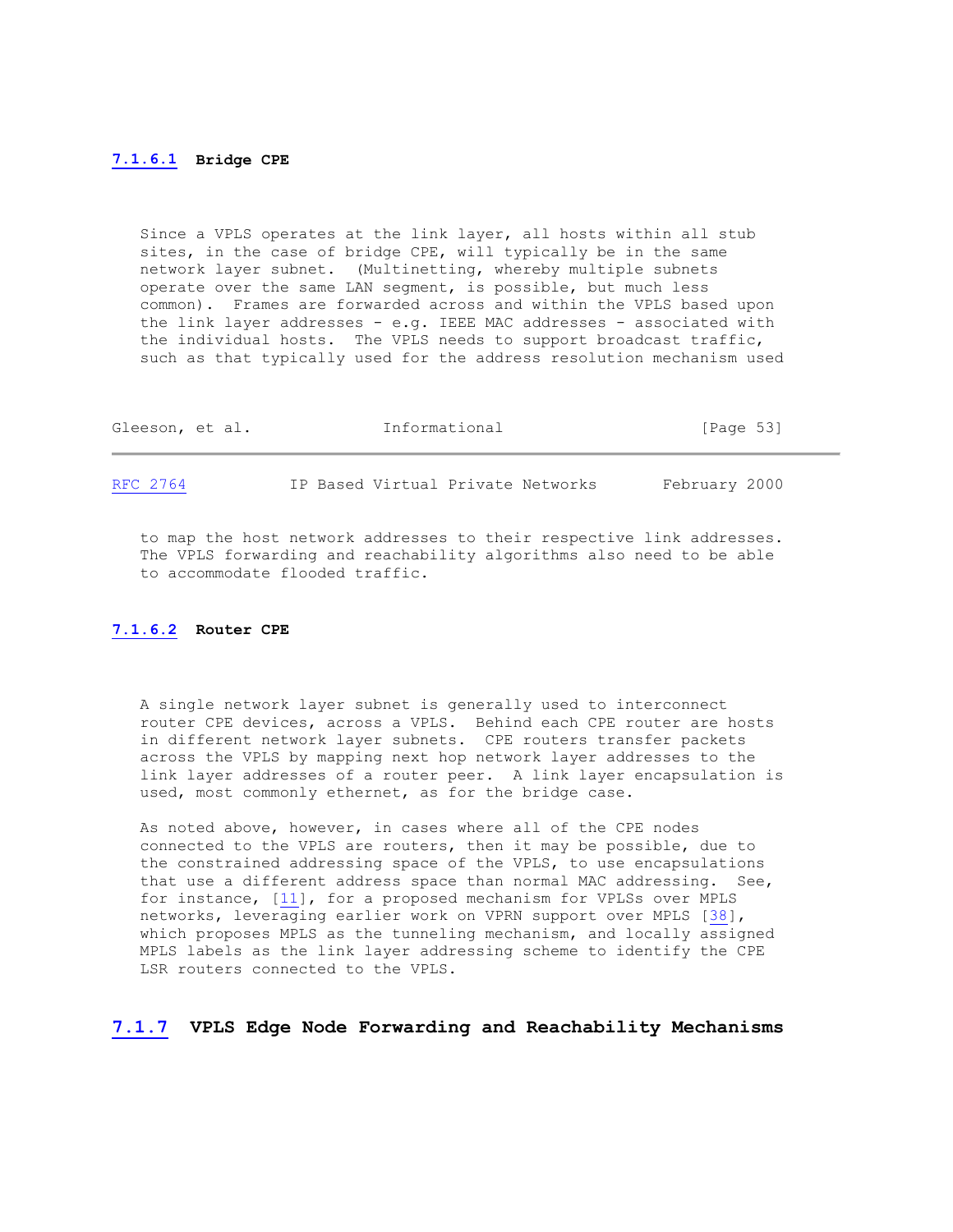#### **[7.1.7.1](https://tools.ietf.org/html/rfc2764#section-7.1.7.1) Bridge CPE**

 The only practical VPLS edge node forwarding mechanism in this case is likely to be standard link layer packet flooding and MAC address learning, as per [\[65\]](https://tools.ietf.org/html/rfc2764#ref-65). As such, no explicit intra-VPLS reachability protocol will be needed, though there will be a need for broadcast mechanisms to flood traffic, as discussed above. In general, it may not prove necessary to also implement the Spanning Tree protocol between VPLS edge nodes, if the VPLS topology is such that no VPLS edge node is used for transit traffic between any other VPLS edge nodes - in other words, where there is both full mesh connectivity and transit is explicitly precluded. On the other hand, the CPE bridges may well implement the spanning tree protocol in order to safeguard against 'backdoor' paths that bypass connectivity through the VPLS.

#### **[7.1.7.2](https://tools.ietf.org/html/rfc2764#section-7.1.7.2) Router CPE**

 Standard bridging techniques can also be used in this case. In addition, the smaller link layer address space of such a VPLS may also permit other techniques, with explicit link layer routes between CPE routers. [\[11\]](https://tools.ietf.org/html/rfc2764#ref-11), for instance, proposes that MPLS LSPs be set up, at the insertion of any new CPE router into the VPLS, between all CPE

| Gleeson, et al. |  | Informational | [Page 54] |  |
|-----------------|--|---------------|-----------|--|
|                 |  |               |           |  |

[RFC 2764](https://tools.ietf.org/html/rfc2764) IP Based Virtual Private Networks February 2000

 LSRs. This then precludes the need for packet flooding. In the more general case, if stub link reachability mechanisms were used to configure VPLS edge nodes with the link layer addresses of the CPE routers connected to them, then modifications of any of the intra-VPN reachability mechanisms discussed for VPRNs could be used to propagate this information to each other VPLS edge node. This would then allow for packet forwarding across the VPLS without flooding.

 Mechanisms could also be developed to further propagate the link layer addresses of peer CPE routers and their corresponding network layer addresses across the stub links to the CPE routers, where such information could be inserted into the CPE router's address resolution tables. This would then also preclude the need for broadcast address resolution protocols across the VPLS.

 Clearly there would be no need for the support of spanning tree protocols if explicit link layer routes were determined across the VPLS. If normal flooding mechanisms were used then spanning tree would only be required if full mesh connectivity was not available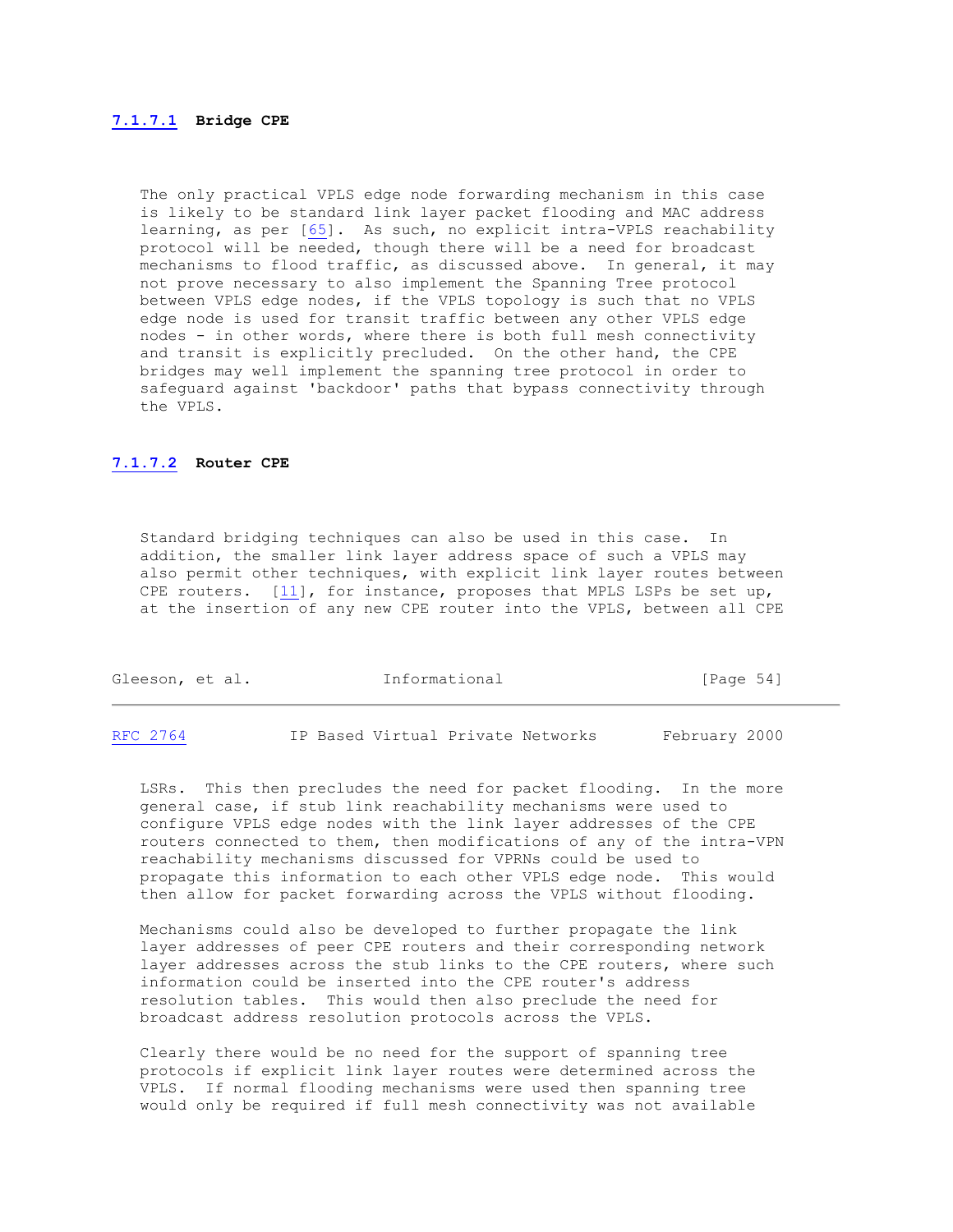and hence VPLS nodes had to carry transit traffic.

# **[7.2](https://tools.ietf.org/html/rfc2764#section-7.2) Recommendations**

There is significant commonality between VPRNs and VPLSs, and, where possible, this similarity should be exploited in order to reduce development and configuration complexity. In particular, VPLSs should utilize the same tunneling and membership configuration mechanisms, with changes only to reflect the specific characteristics of VPLSs.

#### **[8.0](https://tools.ietf.org/html/rfc2764#section-8.0) Summary of Recommendations**

 In this document different types of VPNs have been discussed individually, but there are many common requirements and mechanisms that apply to all types of VPNs, and many networks will contain a mix of different types of VPNs. It is useful to have as much commonality as possible across these different VPN types. In particular, by standardizing a relatively small number of mechanisms, it is possible to allow a wide variety of VPNs to be implemented.

 The benefits of adding support for the following mechanisms should be carefully examined.

For IKE/IPSec:

- the transport of a VPN-ID when establishing an SA  $(3.1.2)$
- a null encryption and null authentication option (3.1.3)

| Gleeson, et al.          | Informational                                                  | [Page 55]     |
|--------------------------|----------------------------------------------------------------|---------------|
| RFC 2764                 | IP Based Virtual Private Networks                              | February 2000 |
|                          | - multiprotocol operation (3.1.4)                              |               |
| $\qquad \qquad -$        | frame sequencing $(3.1.5)$                                     |               |
| $\overline{\phantom{0}}$ | asymmetric / legacy user authentication $(6.3)$                |               |
|                          | - host address assignment and configuration (6.3)              |               |
| For L2TP:                |                                                                |               |
| $\overline{\phantom{0}}$ | defining modes of operation of IPSec when used to support L2TP |               |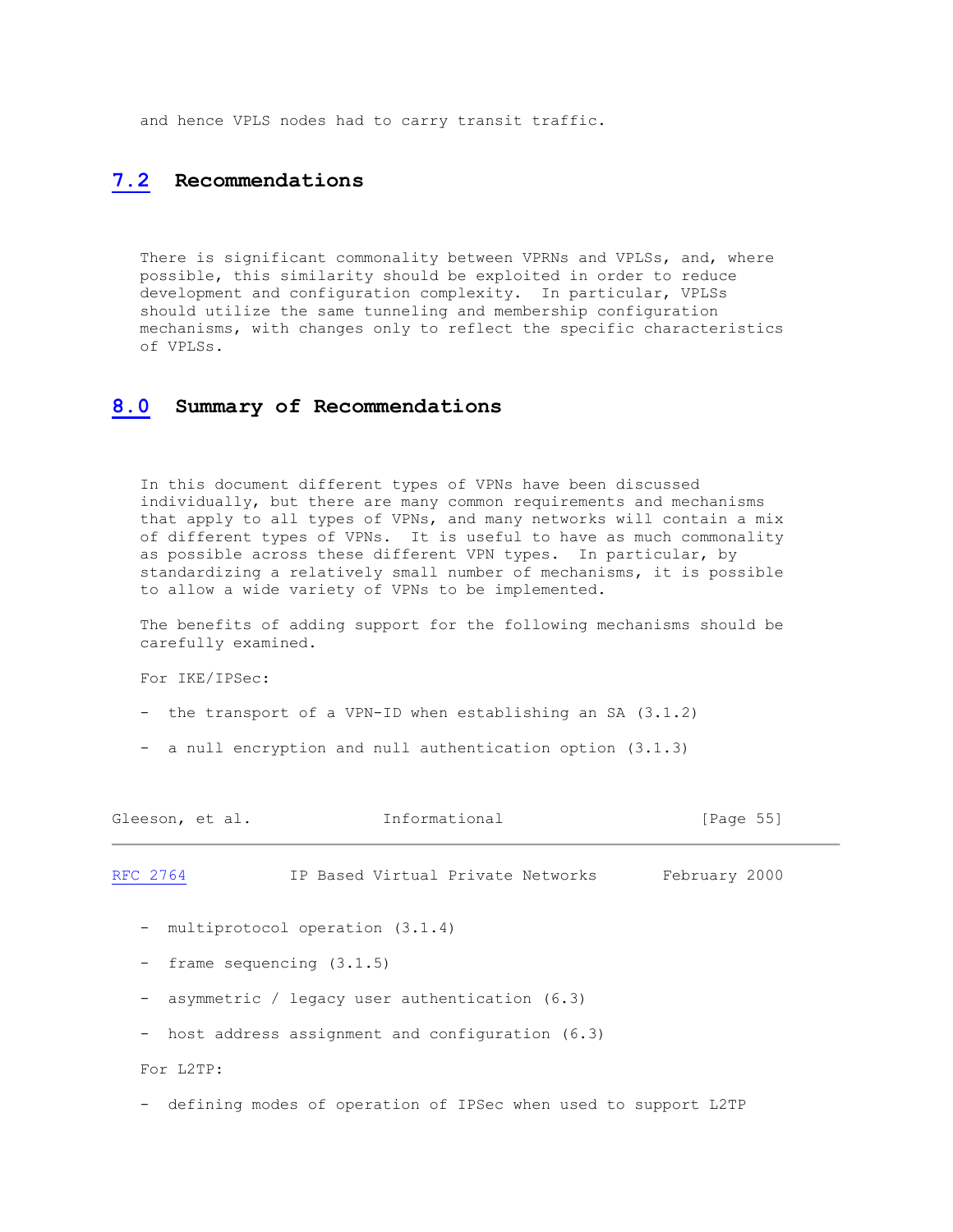(3.2)

For VPNs generally:

- defining a VPN membership information configuration and dissemination mechanism, that uses some form of directory or MIB (5.3.2)
- ensure that solutions developed, as far as possible, are applicable to different types of VPNs, rather than being specific to a single type of VPN.

# **[9.0](https://tools.ietf.org/html/rfc2764#section-9.0) Security Considerations**

 Security considerations are an integral part of any VPN mechanisms, and these are discussed in the sections describing those mechanisms.

# **[10.0](https://tools.ietf.org/html/rfc2764#section-10.0) Acknowledgements**

 Thanks to Anthony Alles, of Nortel Networks, for his invaluable assistance with the generation of this document, and who developed much of the material on which early versions of this document were based. Thanks also to Joel Halpern for his helpful review comments.

# **[11.0](https://tools.ietf.org/html/rfc2764#section-11.0) References**

- [1] ATM Forum. "LAN Emulation over ATM 1.0", af-lane-0021.000, January 1995.
- [2] ATM Forum. "Multi-Protocol Over ATM Specification v1.0", af mpoa-0087.000, June 1997.
- [3] Ferguson, P. and Huston, G. "What is a VPN?", Revision 1, April 1 1998; [http://www.employees.org/~ferguson/vpn.pdf.](http://www.employees.org/%7Eferguson/vpn.pdf)

| Gleeson, et al. | Informational | [Page 56] |
|-----------------|---------------|-----------|
|                 |               |           |

[RFC 2764](https://tools.ietf.org/html/rfc2764) IP Based Virtual Private Networks February 2000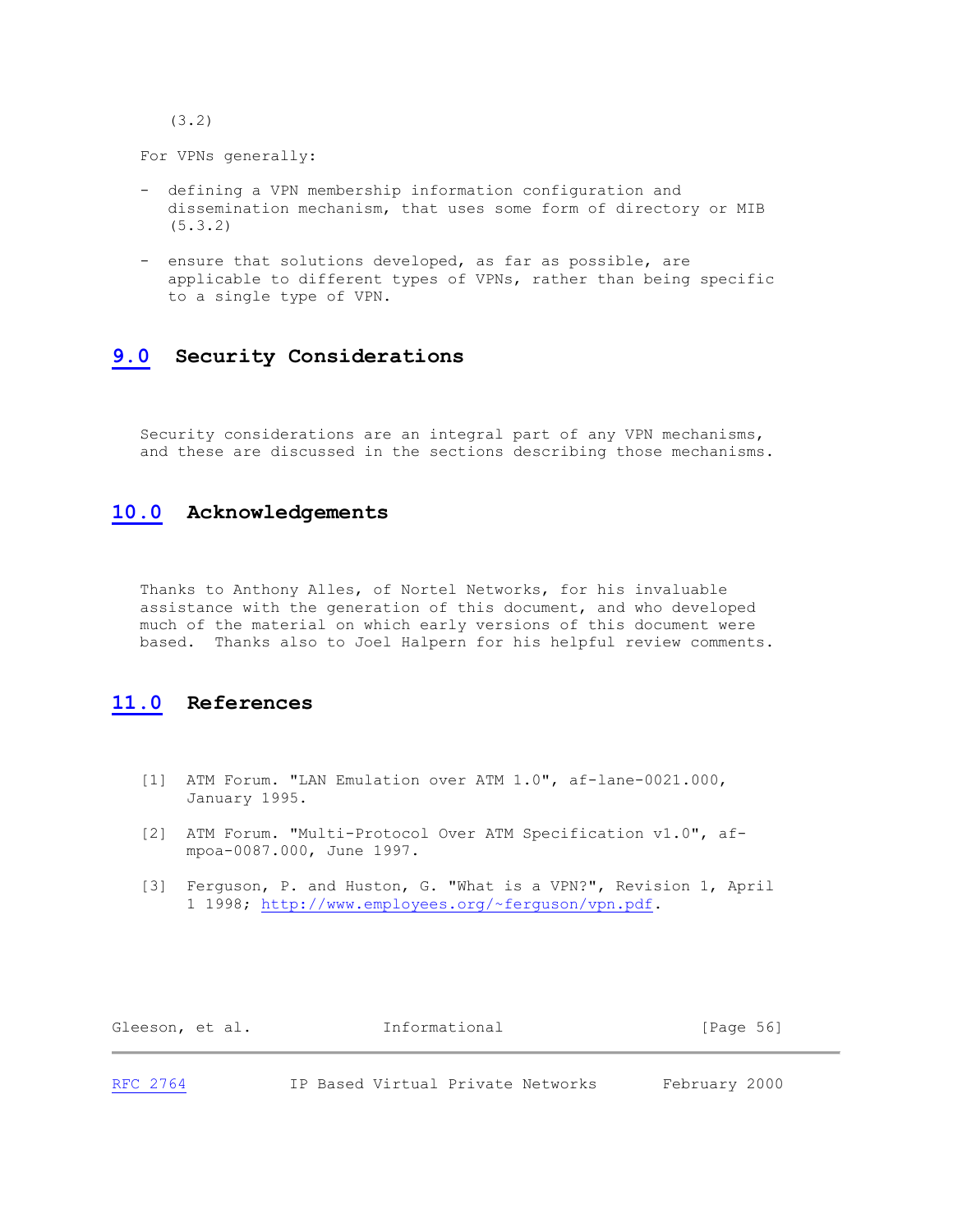- [4] Rekhter, Y., Moskowitz, B., Karrenberg, D., de Groot, G. and E. Lear, "Address Allocation for Private Internets", [BCP 5,](https://tools.ietf.org/html/bcp5) [RFC](https://tools.ietf.org/html/rfc1918) [1918,](https://tools.ietf.org/html/rfc1918) February 1996.
- [5] Kent, S. and R. Atkinson, "Security Architecture for the Internet Protocol", [RFC 2401,](https://tools.ietf.org/html/rfc2401) November 1998.
- [6] Perkins, C., "IP Encapsulation within IP", [RFC 2003,](https://tools.ietf.org/html/rfc2003) October 1996.
- [7] Hanks, S., Li, T., Farinacci, D. and P. Traina, "Generic Routing Encapsulation (GRE)", [RFC 1701,](https://tools.ietf.org/html/rfc1701) October 1994.
- [8] Townsley, W., Valencia, A., Rubens, A., Pall, G., Zorn, G. and B. Palter, "Layer Two Tunneling Protocol "L2TP"", [RFC 2661,](https://tools.ietf.org/html/rfc2661) August 1999.
- [9] Rosen, E., et al., ["Multiprotocol Label Switching Architecture",](https://www.google.com/search?sitesearch=tools.ietf.org%2Fhtml%2F&q=inurl:draft-+%22Multiprotocol+Label+Switching+Architecture%22) Work in Progress.
- [10] Heinanen, J., et al., ["MPLS Mappings of Generic VPN Mechanisms",](https://www.google.com/search?sitesearch=tools.ietf.org%2Fhtml%2F&q=inurl:draft-+%22MPLS+Mappings+of+Generic+VPN+Mechanisms%22) Work in Progress.
- [11] Jamieson, D., et al., ["MPLS VPN Architecture",](https://www.google.com/search?sitesearch=tools.ietf.org%2Fhtml%2F&q=inurl:draft-+%22MPLS+VPN+Architecture%22) Work in Progress.
- [12] Casey, L., et al., ["IP VPN Realization using MPLS Tunnels",](https://www.google.com/search?sitesearch=tools.ietf.org%2Fhtml%2F&q=inurl:draft-+%22IP+VPN+Realization+using+MPLS+Tunnels%22) Work in Progress.
- [13] Li, T. ["CPE based VPNs using MPLS",](https://www.google.com/search?sitesearch=tools.ietf.org%2Fhtml%2F&q=inurl:draft-+%22CPE+based+VPNs+using+MPLS%22) Work in Progress.
- [14] Muthukrishnan, K. and A. Malis, "Core MPLS IP [VPN Architecture",](https://www.google.com/search?sitesearch=tools.ietf.org%2Fhtml%2F&q=inurl:draft-+%22Core+MPLS+IP+VPN+Architecture%22) Work in Progress.
- [15] Rosen, E. and Y. Rekhter, "BGP/MPLS VPNs", [RFC 2547,](https://tools.ietf.org/html/rfc2547) March 1999.
- [16] Fox, B. and B. Gleeson, "Virtual Private Networks Identifier", [RFC 2685,](https://tools.ietf.org/html/rfc2685) September 1999.
- [17] Petri, B. (editor) "MPOA v1.1 Addendum on VPN support", ATM Forum, af-mpoa-0129.000.
- [18] Harkins, D. and C. Carrel, "The Internet Key Exchange (IKE)", [RFC 2409,](https://tools.ietf.org/html/rfc2409) November 1998.
- [19] Calhoun, P., et al., ["Tunnel Establishment Protocol",](https://www.google.com/search?sitesearch=tools.ietf.org%2Fhtml%2F&q=inurl:draft-+%22Tunnel+Establishment+Protocol%22) Work in Progress.

| Gleeson, et al. |  | Informational | [Page 57] |  |
|-----------------|--|---------------|-----------|--|
|                 |  |               |           |  |

[RFC 2764](https://tools.ietf.org/html/rfc2764) IP Based Virtual Private Networks February 2000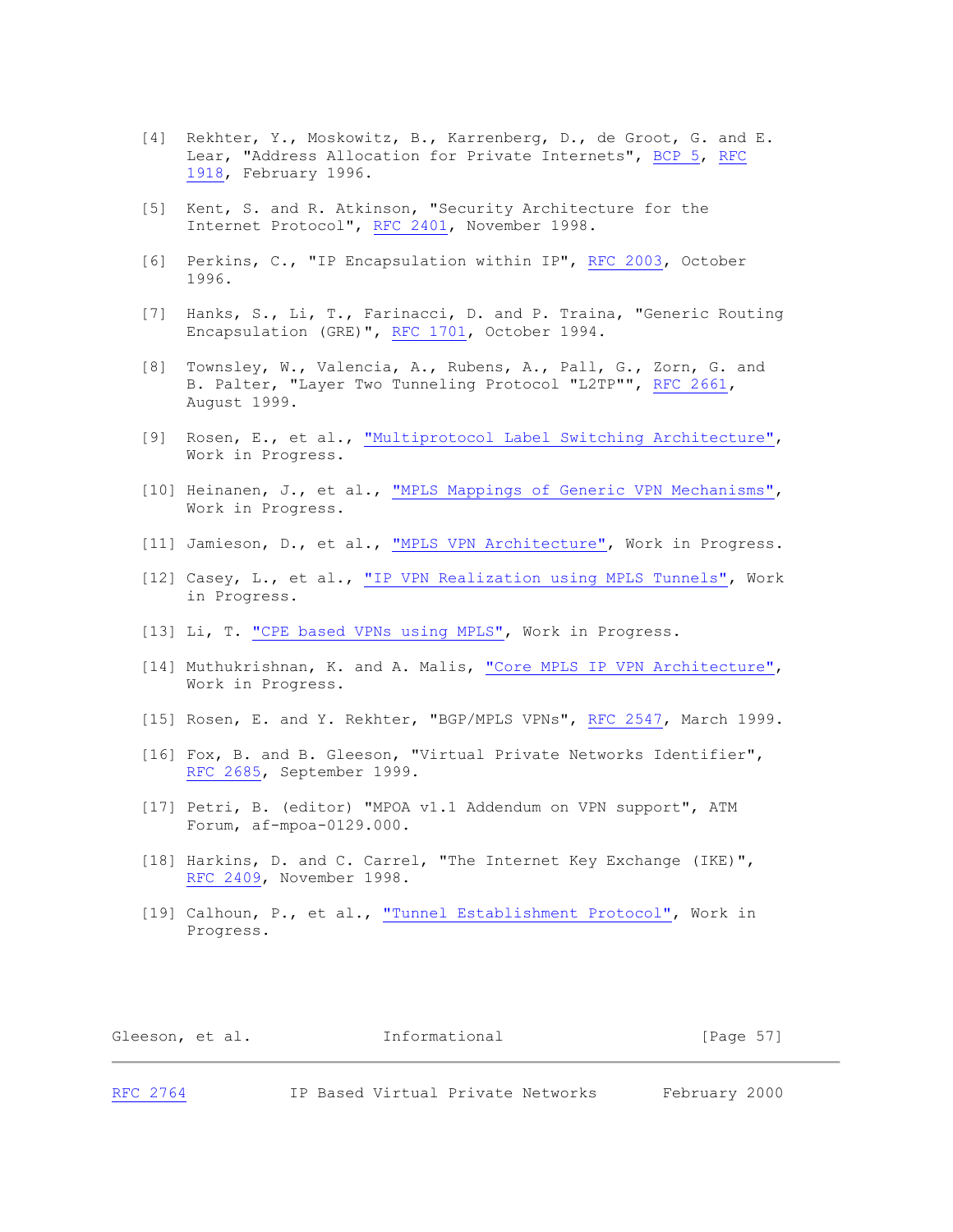- [20] Andersson, L., et al., ["LDP Specification",](https://www.google.com/search?sitesearch=tools.ietf.org%2Fhtml%2F&q=inurl:draft-+%22LDP+Specification%22) Work in Progress.
- [21] Jamoussi, B., et al., "Constraint-Based LSP Setup using LDP" Work in Progress.
- [22] Awduche, D., et al., ["Extensions to RSVP for LSP Tunnels",](https://www.google.com/search?sitesearch=tools.ietf.org%2Fhtml%2F&q=inurl:draft-+%22Extensions+to+RSVP+for+LSP+Tunnels%22) Work in Progress.
- [23] Kent, S. and R. Atkinson, "IP Encapsulating Security Protocol (ESP)", [RFC 2406,](https://tools.ietf.org/html/rfc2406) November 1998.
- [24] Simpson, W., Editor, "The Point-to-Point Protocol (PPP)", STD 51, [RFC 1661,](https://tools.ietf.org/html/rfc1661) July 1994.
- [25] Perez, M., Liaw, F., Mankin, A., Hoffman, E., Grossman, D. and A. Malis, "ATM Signalling Support for IP over ATM", [RFC 1755,](https://tools.ietf.org/html/rfc1755) February 1995.
- [26] Malkin, G. "RIP Version 2 Carrying Additional Information", [RFC 1723,](https://tools.ietf.org/html/rfc1723) November 1994.
- [27] Moy, J., "OSPF Version 2", STD 54, [RFC 2328,](https://tools.ietf.org/html/rfc2328) April 1998.
- [28] Shacham, A., Monsour, R., Pereira, R. and M. Thomas, "IP Payload Compression Protocol (IPComp)", [RFC 2393,](https://tools.ietf.org/html/rfc2393) December 1998.
- [29] Duffield N., et al., "A Performance Oriented Service Interface for Virtual Private Networks", Work in Progress.
- [30] Jacobson, V., Nichols, K. and B. Poduri, "An Expedited Forwarding PHB", [RFC 2598,](https://tools.ietf.org/html/rfc2598) June 1999.
- [31] Casey, L., ["An extended IP VPN Architecture",](https://www.google.com/search?sitesearch=tools.ietf.org%2Fhtml%2F&q=inurl:draft-+%22An+extended+IP+VPN+Architecture%22) Work in Progress.
- [32] Rekhter, Y., and T. Li, "A Border Gateway Protocol 4 (BGP-4)," [RFC 1771,](https://tools.ietf.org/html/rfc1771) March 1995.
- [33] Grossman, D. and J. Heinanen, "Multiprotocol Encapsulation over ATM Adaptation Layer 5", [RFC 2684,](https://tools.ietf.org/html/rfc2684) September 1999.
- [34] Wahl, M., Howes, T. and S. Kille, "Lightweight Directory Access Protocol (v3)", [RFC 2251,](https://tools.ietf.org/html/rfc2251) December 1997.
- [35] Boyle, J., et al., "The COPS (Common Open Policy Service) Protocol", [RFC 2748,](https://tools.ietf.org/html/rfc2748) January 2000.
- [36] MacRae, M. and S. Ayandeh, "Using COPS for VPN Connectivity" Work in Progress.

| Gleeson, et al. |  | Informational | [Page 58] |  |
|-----------------|--|---------------|-----------|--|
|                 |  |               |           |  |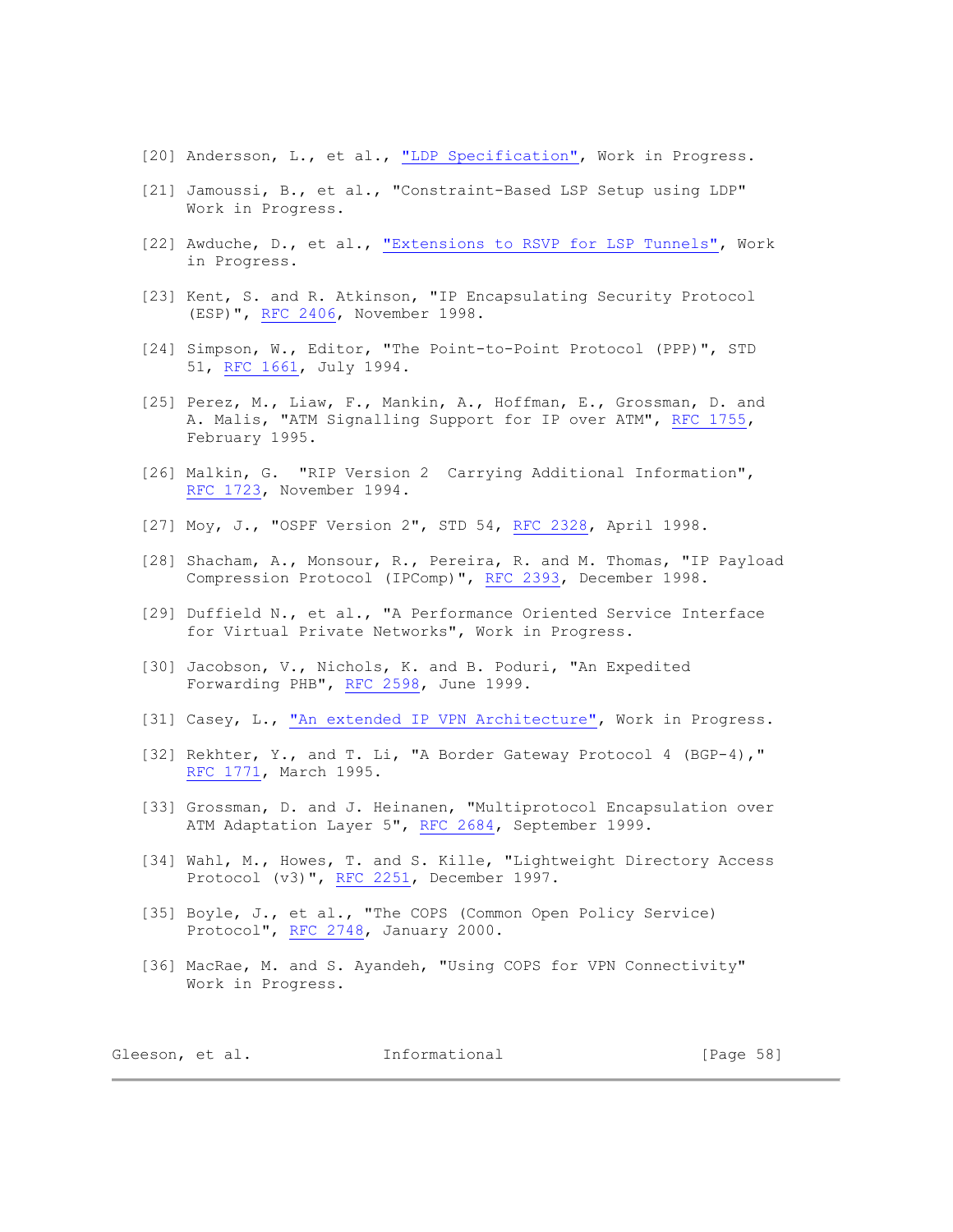- [37] Droms, R., "Dynamic Host Configuration Protocol", [RFC 2131,](https://tools.ietf.org/html/rfc2131) March 1997.
- [38] Heinanen, J. and E. Rosen, ["VPN Support with MPLS",](https://www.google.com/search?sitesearch=tools.ietf.org%2Fhtml%2F&q=inurl:draft-+%22VPN+Support+with+MPLS%22) Work in Progress.
- [39] Estrin, D., Farinacci, D., Helmy, A., Thaler, D., Deering, S., Handley, M., Jacobson, V., Liu, C., Sharma, P. and L. Wei, "Protocol Independent Multicast-Sparse Mode (PIM-SM): Protocol Specification", [RFC 2362,](https://tools.ietf.org/html/rfc2362) June 1998.
- [40] Waitzman, D., Partridge, C., and S. Deering, "Distance Vector Multicast Routing Protocol", [RFC 1075,](https://tools.ietf.org/html/rfc1075) November 1988.
- [41] Fenner, W., ["IGMP-based Multicast Forwarding \(IGMP Proxying\)",](https://www.google.com/search?sitesearch=tools.ietf.org%2Fhtml%2F&q=inurl:draft-+%22IGMP-based+Multicast+Forwarding+%28IGMP+Proxying%29%22) Work in Progress.
- [42] Wallner, D., Harder, E. and R. Agee, "Key Management for Multicast: Issues and Architectures", [RFC 2627,](https://tools.ietf.org/html/rfc2627) June 1999.
- [43] Hardjono, T., et al., "Secure IP Multicast: Problem areas, Framework, and Building Blocks", Work in Progress.
- [44] Rigney, C., Rubens, A., Simpson, W. and S. Willens, "Remote Authentication Dial In User Service (RADIUS)", [RFC 2138,](https://tools.ietf.org/html/rfc2138) April 1997.
- [45] Valencia, A., Littlewood, M. and T. Kolar, "Cisco Layer Two Forwarding (Protocol) "L2F"", [RFC 2341,](https://tools.ietf.org/html/rfc2341) May 1998.
- [46] Hamzeh, K., Pall, G., Verthein, W., Taarud, J., Little, W. and G. Zorn, "Point-to-Point Tunneling Protocol (PPTP)", [RFC 2637,](https://tools.ietf.org/html/rfc2637) July 1999.
- [47] Patel, B., et al., ["Securing L2TP using IPSEC",](https://www.google.com/search?sitesearch=tools.ietf.org%2Fhtml%2F&q=inurl:draft-+%22Securing+L2TP+using+IPSEC%22) Work in Progress.
- [48] Srisuresh, P., ["Secure Remote Access with L2TP",](https://www.google.com/search?sitesearch=tools.ietf.org%2Fhtml%2F&q=inurl:draft-+%22Secure+Remote+Access+with+L2TP%22) Work in Progress.
- [49] Calhoun, P., et al., "Layer Two Tunneling Protocol "L2TP" Security Extensions for Non-IP networks", Work in Progress.
- [50] Aboba, B. and Zorn, G. "Implementation of PPTP/L2TP Compulsory Tunneling via RADIUS", Work in progress.
- [51] Aboba, B. and G. Zorn, "Criteria for Evaluating Roaming Protocols", [RFC 2477,](https://tools.ietf.org/html/rfc2477) January 1999.

Gleeson, et al. 1nformational [Page 59]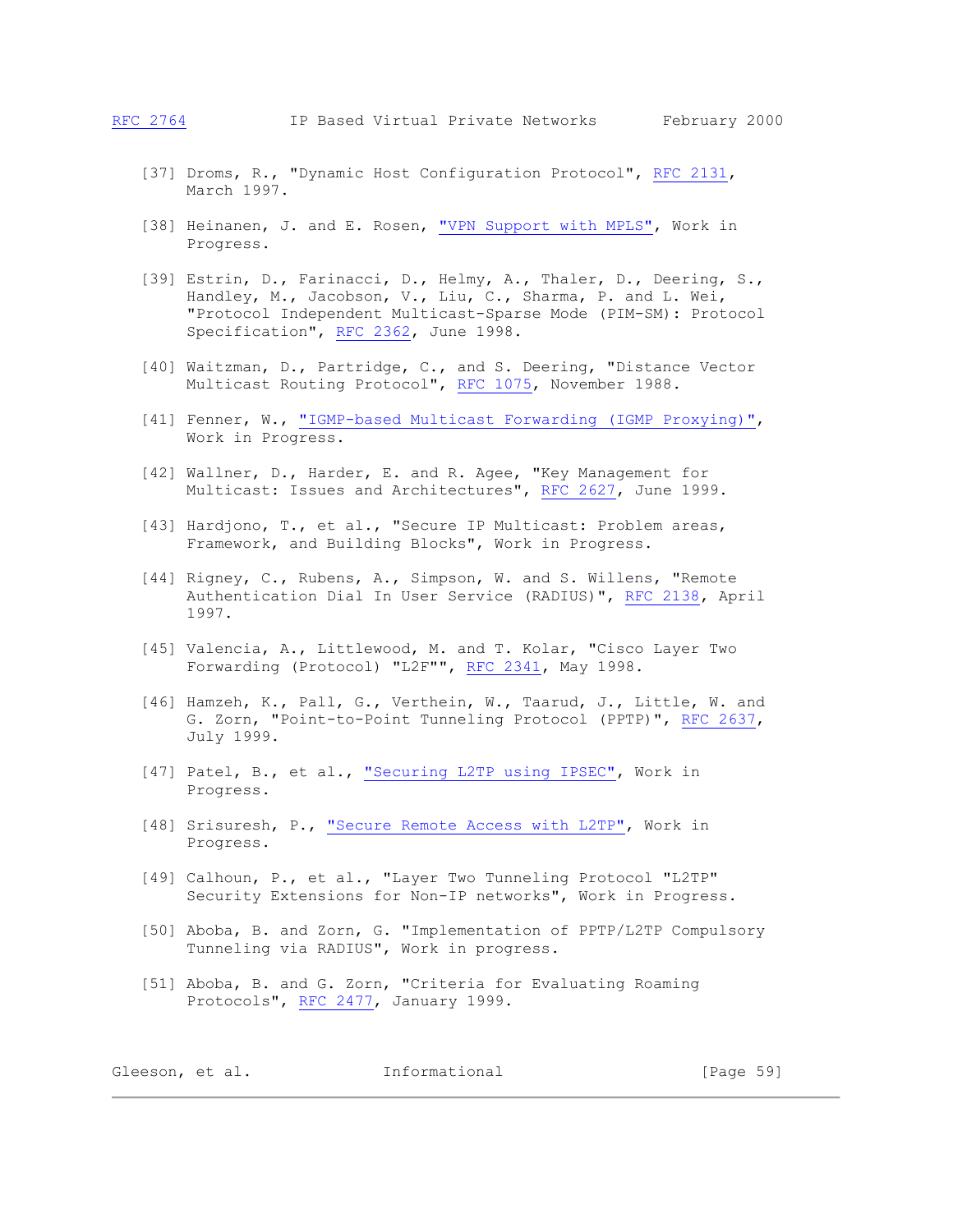- [52] Shea, R., ["L2TP-over-IP Path MTU](https://www.google.com/search?sitesearch=tools.ietf.org%2Fhtml%2F&q=inurl:draft-+%22L2TP-over-IP+Path+MTU+Discovery+%28L2TPMTU%29%22) Discovery (L2TPMTU)", Work in Progress.
- [53] Sklower, K., Lloyd, B., McGregor, G., Carr, D. and T. Coradetti, "The PPP Multilink Protocol (MP)", [RFC 1990,](https://tools.ietf.org/html/rfc1990) August 1996.
- [54] Richards, C. and K. Smith, "The PPP Bandwidth Allocation Protocol (BAP) The PPP Bandwidth Allocation Control Protocol (BACP)", [RFC 2125,](https://tools.ietf.org/html/rfc2125) March 1997.
- [55] Calhoun, P. and K. Peirce, "Layer Two Tunneling Protocol "L2TP" IP Differential Services Extension", Work in Progress.
- [56] ADSL Forum. "An Interoperable End-to-end Broadband Service Architecture over ADSL Systems (Version 3.0)", ADSL Forum 97- 215.
- [57] ADSL Forum. "Core Network Architectures for ADSL Access Systems (Version 1.01)", ADSL Forum 98-017.
- [58] Gupta, V., "Secure, Remote Access over the Internet using IPSec", Work in Progress.
- [59] Pereira, R., et al., ["The ISAKMP Configuration Method",](https://www.google.com/search?sitesearch=tools.ietf.org%2Fhtml%2F&q=inurl:draft-+%22The+ISAKMP+Configuration+Method%22) Work in Progress.
- [60] Pereira, R. and S. Beaulieu, "Extended Authentication Within ISAKMP/Oakley", Work in Progress.
- [61] Litvin, M., et al., ["A Hybrid Authentication Mode for IKE",](https://www.google.com/search?sitesearch=tools.ietf.org%2Fhtml%2F&q=inurl:draft-+%22A+Hybrid+Authentication+Mode+for+IKE%22) Work in Progress.
- [62] Kelly, S., et al., "User-level Authentication Mechanisms for IPsec", Work in Progress.
- [63] Patel, B., et al., ["DHCP Configuration of IPSEC Tunnel Mode",](https://www.google.com/search?sitesearch=tools.ietf.org%2Fhtml%2F&q=inurl:draft-+%22DHCP+Configuration+of+IPSEC+Tunnel+Mode%22) Work in Progress.
- [64] Mamakos, L., Lidl, K., Evarts, J., Carrel, D., Simone, D. and R. Wheeler, "A Method for Transmitting PPP Over Ethernet (PPPoE)", [RFC 2516,](https://tools.ietf.org/html/rfc2516) February 1999.
- [65] ANSI/IEEE 10038: 1993 (ISO/IEC) Information technology Telecommunications and information exchange between systems - Local area networks - Media access control (MAC) bridges, ANSI/IEEE Std 802.1D, 1993 Edition.

Gleeson, et al. **Informational** [Page 60]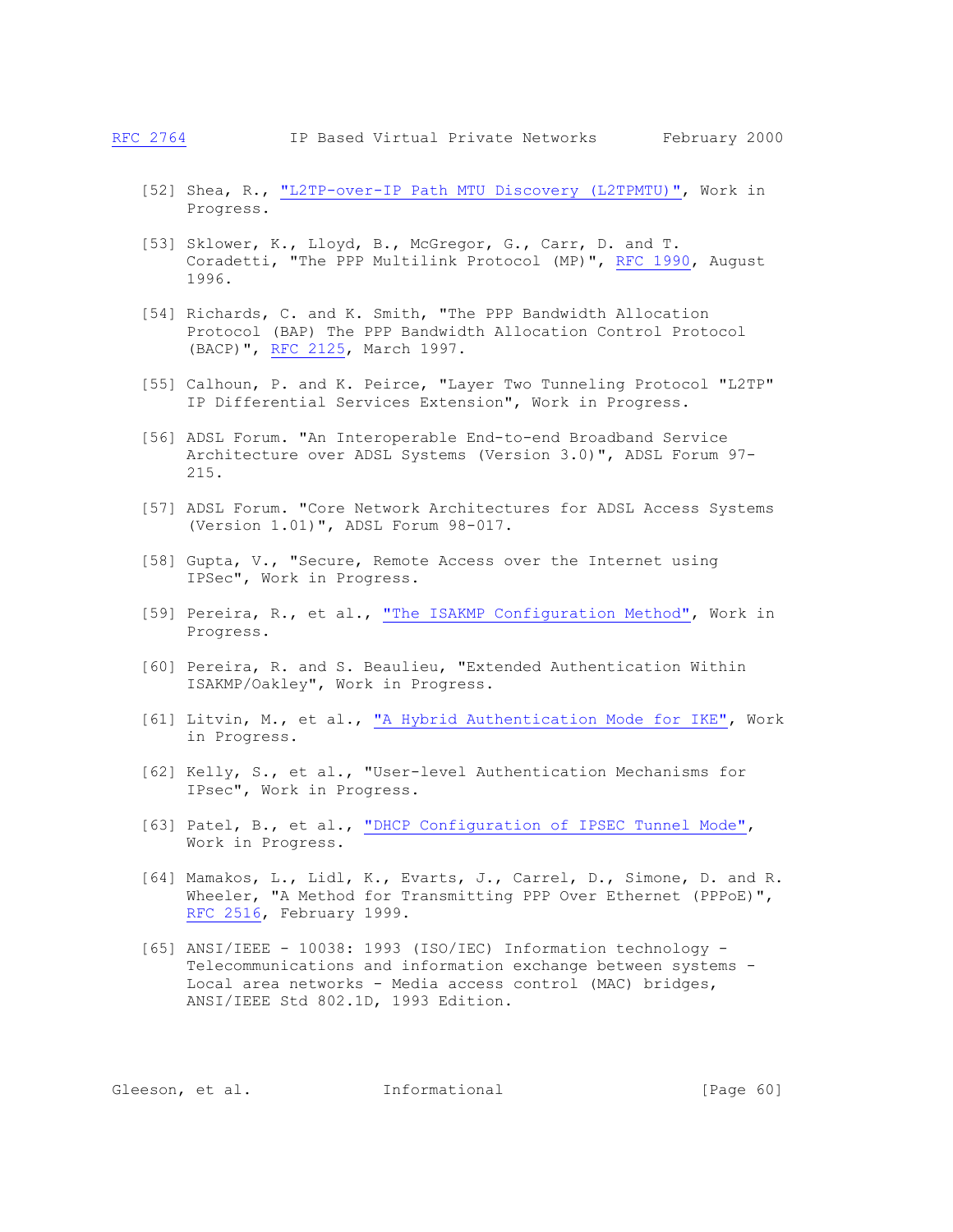[RFC 2764](https://tools.ietf.org/html/rfc2764) IP Based Virtual Private Networks February 2000

# **[12.0](https://tools.ietf.org/html/rfc2764#section-12.0) Author Information**

 Bryan Gleeson Nortel Networks 4500 Great America Parkway Santa Clara CA 95054 USA Phone: +1 (408) 548 3711 EMail: bgleeson@shastanets.com Juha Heinanen Telia Finland, Inc. Myyrmaentie 2 01600 VANTAA Finland Phone: +358 303 944 808 EMail: jh@telia.fi Arthur Lin Nortel Networks 4500 Great America Parkway Santa Clara CA 95054 USA Phone: +1 (408) 548 3788 EMail: alin@shastanets.com Grenville Armitage Bell Labs Research Silicon Valley Lucent Technologies 3180 Porter Drive, Palo Alto, CA 94304 USA EMail: gja@lucent.com Andrew G. Malis Lucent Technologies 1 Robbins Road Westford, MA 01886 USA Phone: +1 978 952 7414 EMail: amalis@lucent.com